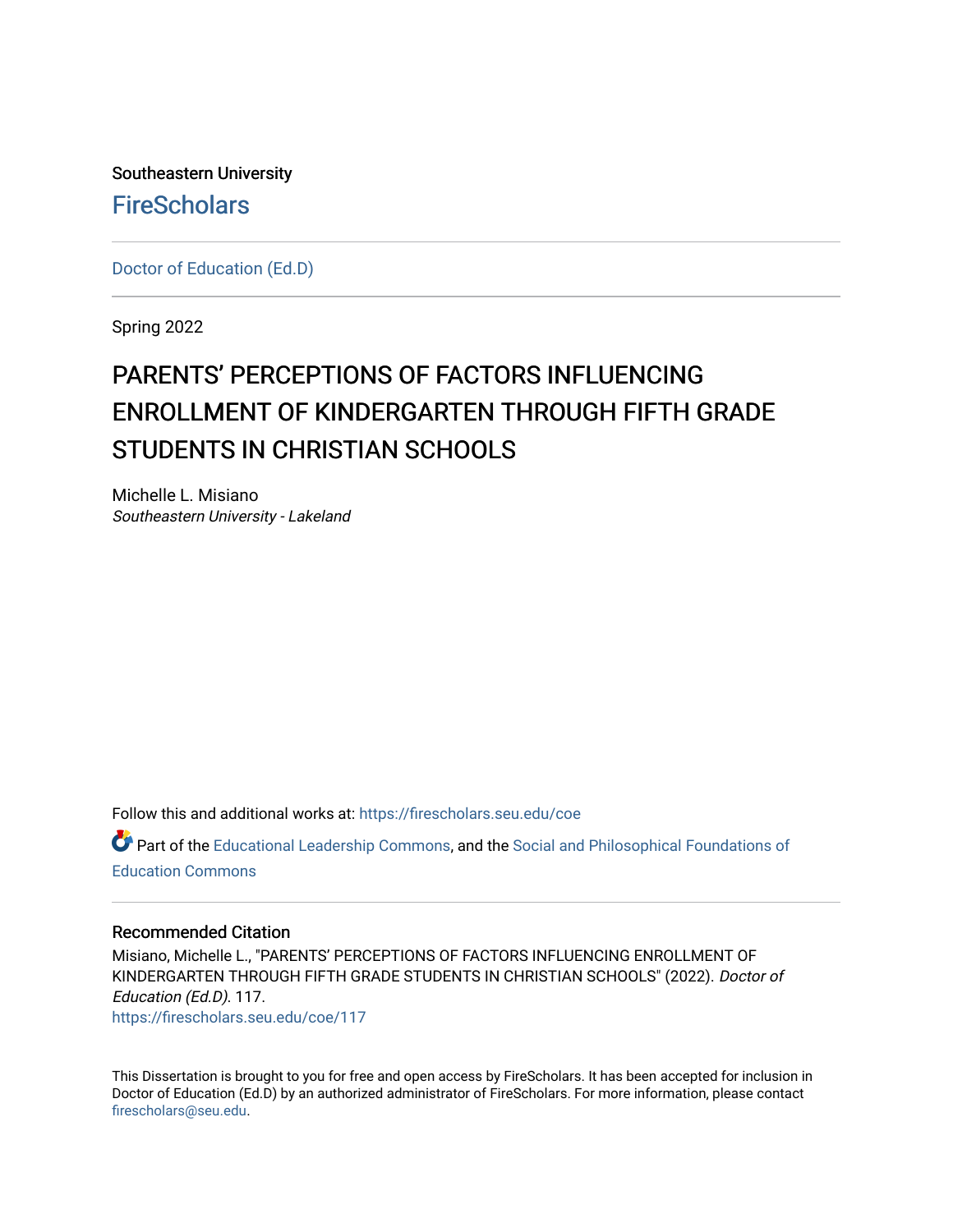## PARENTS' PERCEPTIONS OF FACTORS INFLUENCING ENROLLMENT OF KINDERGARTEN THROUGH FIFTH GRADE STUDENTS IN CHRISTIAN SCHOOLS

By

MICHELLE L. MISIANO

A doctoral dissertation submitted to the College of Education in partial fulfillment of the requirements for the degree Doctor of Education in Organizational Leadership

> Southeastern University March, 2022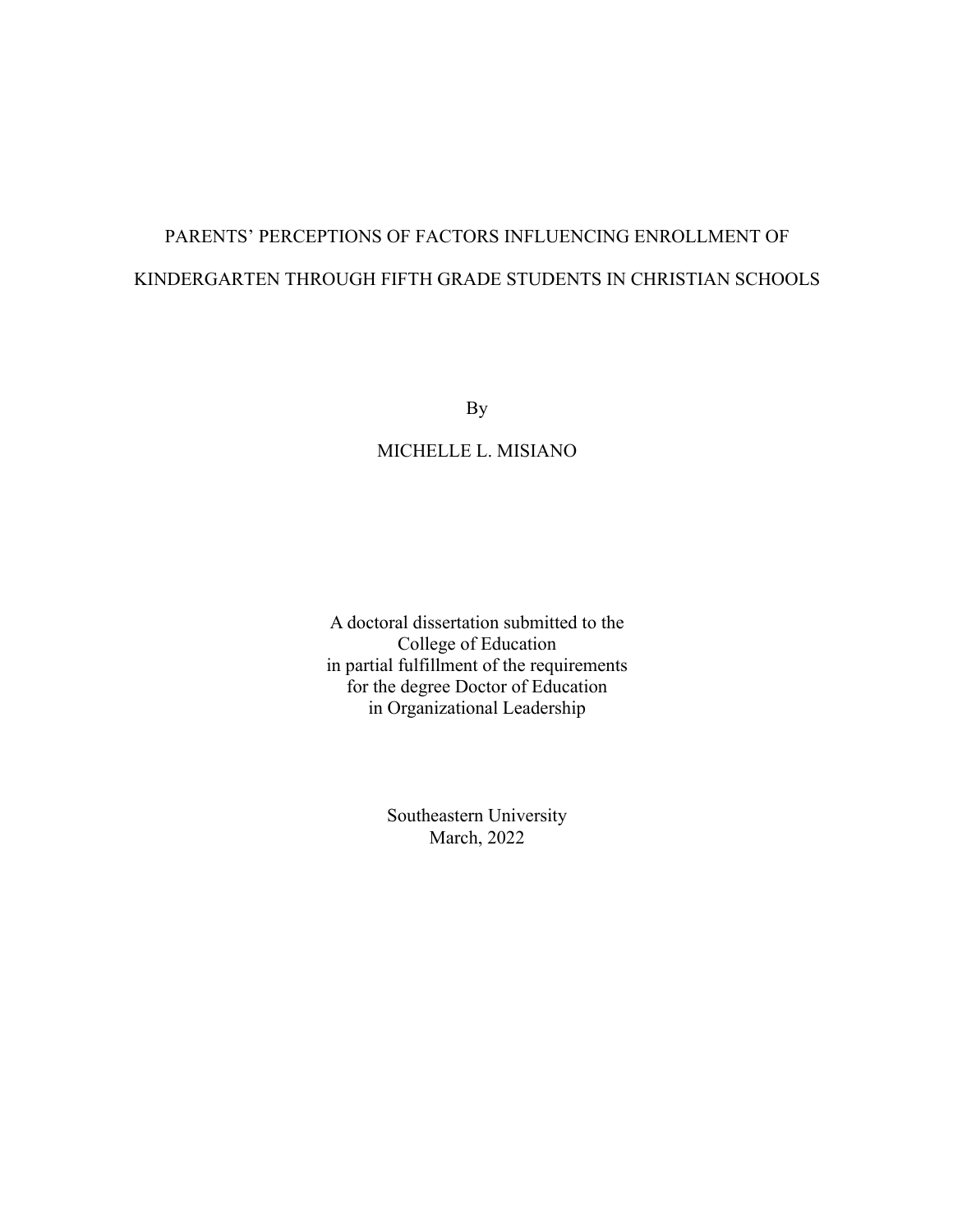## PARENTS' PERCEPTIONS OF FACTORS INFLUENCING ENROLLMENT OF KINDERGARTEN THROUGH FIFTH GRADE STUDENTS IN CHRISTIAN SCHOOLS

by

MICHELLE L. MISIANO

Dissertation Approved:

Jessica Rafidi

Jessica Rafidi, EdD, Dissertation Chair

Janet Deck<br>Janet Deck, EdD, Committee Member

Andrew Rumbaugh

Andrew Rumbaugh, PhD, Committee Member

James V. Shuls, PhD, Dean, College of Education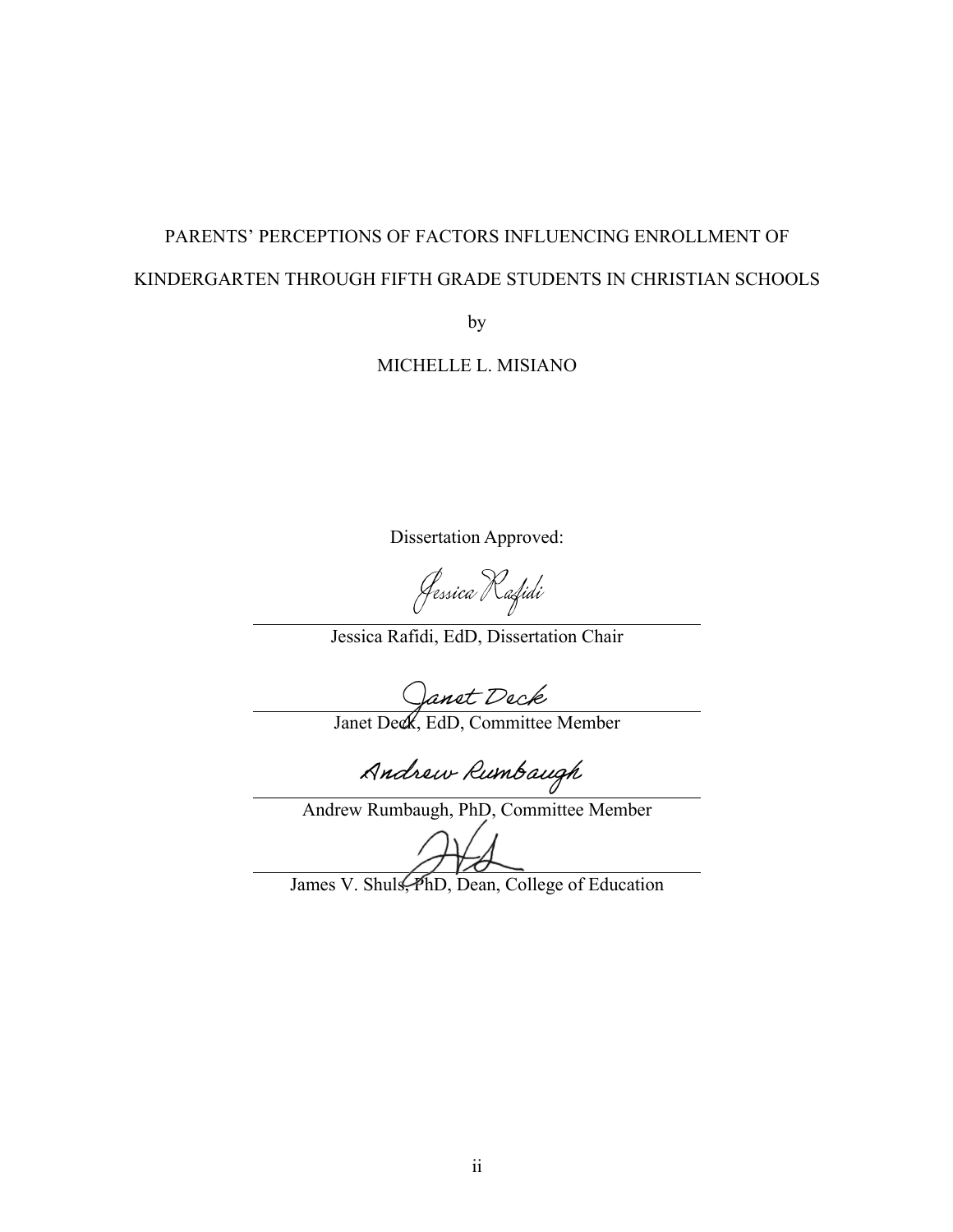#### DEDICATION

When I enrolled in my first doctoral class at SEU, I had no idea all that God would do in my life throughout my years as a doctoral student. It was during my time as a doctoral student at SEU that God brought my husband and three amazing children into my life. Therefore, this dissertation is dedicated to the greatest blessings of my life: my Heavenly Father, my husband, and my children.

First and foremost, I want to dedicate this dissertation to my Heavenly Father. Without Him, I truly can do nothing. I am humbled by the extravagant grace and love He chooses to give over and over again. I give all glory and praise to my Lord and Savior, Jesus Christ.

Next, I want to dedicate this dissertation to one of the greatest blessings in my life, my husband, Matthew Misiano. I truly would not have been able to complete this study without the constant love, support, and encouragement of my husband. Thank you, Matthew, for praying for me, loving me, and taking on more and more family responsibilities, so I could focus on my writing. I love you forever!

Finally, I dedicate this dissertation to my three children – Elizabeth, Eliana, and Luke. Lizzy, thank you for your servant's heart and helping out with the babies so I could work on my paper. To my babies, Eliana and Luke, your births during the dissertation journey have brought so much joy and have inspired me to finish. I cannot wait to see what God has in store for each of you and pray you spend your lives serving Jesus. I love you more than the stars in the sky!

iii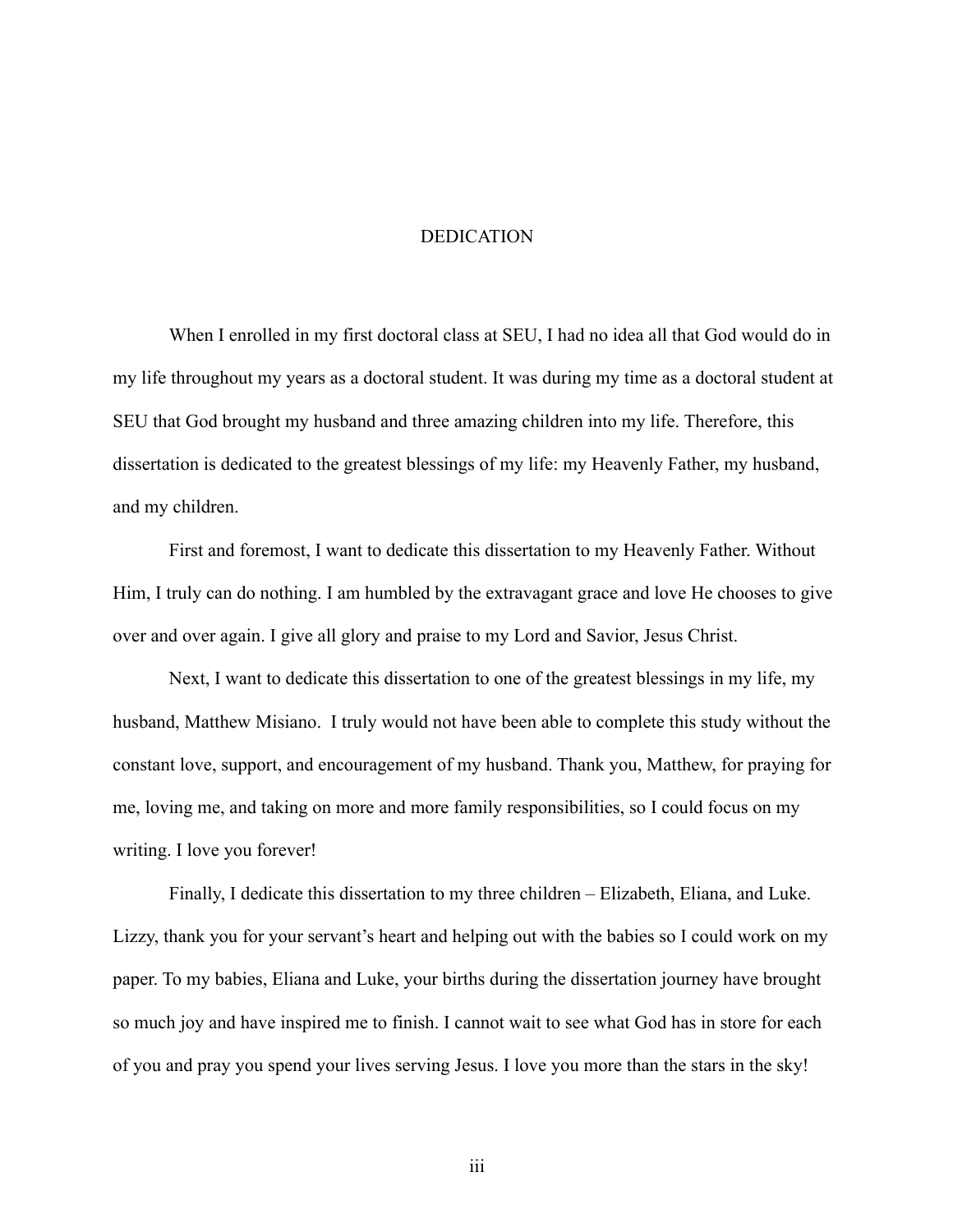#### ACKNOWLEDGMENTS

I could not have completed this dissertation without the continuous support and guidance of the faculty of SEU during my doctoral journey. I have learned so much from all of my professors, not only from the content they taught, but also by their example as Godly professional educators.

First, I want to thank my dissertation chair, Dr. Jessica Rafidi. Throughout the dissertation journey, Dr. Rafidi was a constant source of encouragement. Her patience, ease of availability, wisdom, and prayers were exactly what I needed on the days of discouragement when it seemed the study would never end. Thank you, Dr. Rafidi, for your guidance, empathy, and support.

Second, I want thank Dr. Deck, my methodologist. Dr. Deck was the first person I met when I applied to SEU, and she has inspired me from the beginning. Words cannot express how much I have appreciated Dr. Deck's support, honesty, and genuine care since the time I began my doctoral studies. Thank you, Dr. Deck, for your support, example, and wisdom throughout my time in the program.

Next, I want to thank my third reader, Dr. Rumbaugh. Throughout my dissertation, Dr. Rumbaugh provided expertise in the field of study. His feedback was thorough and challenged me to develop my skills as a researcher. Thank you, Dr. Rumbaugh, for your feedback, encouragement, and knowledge.

iv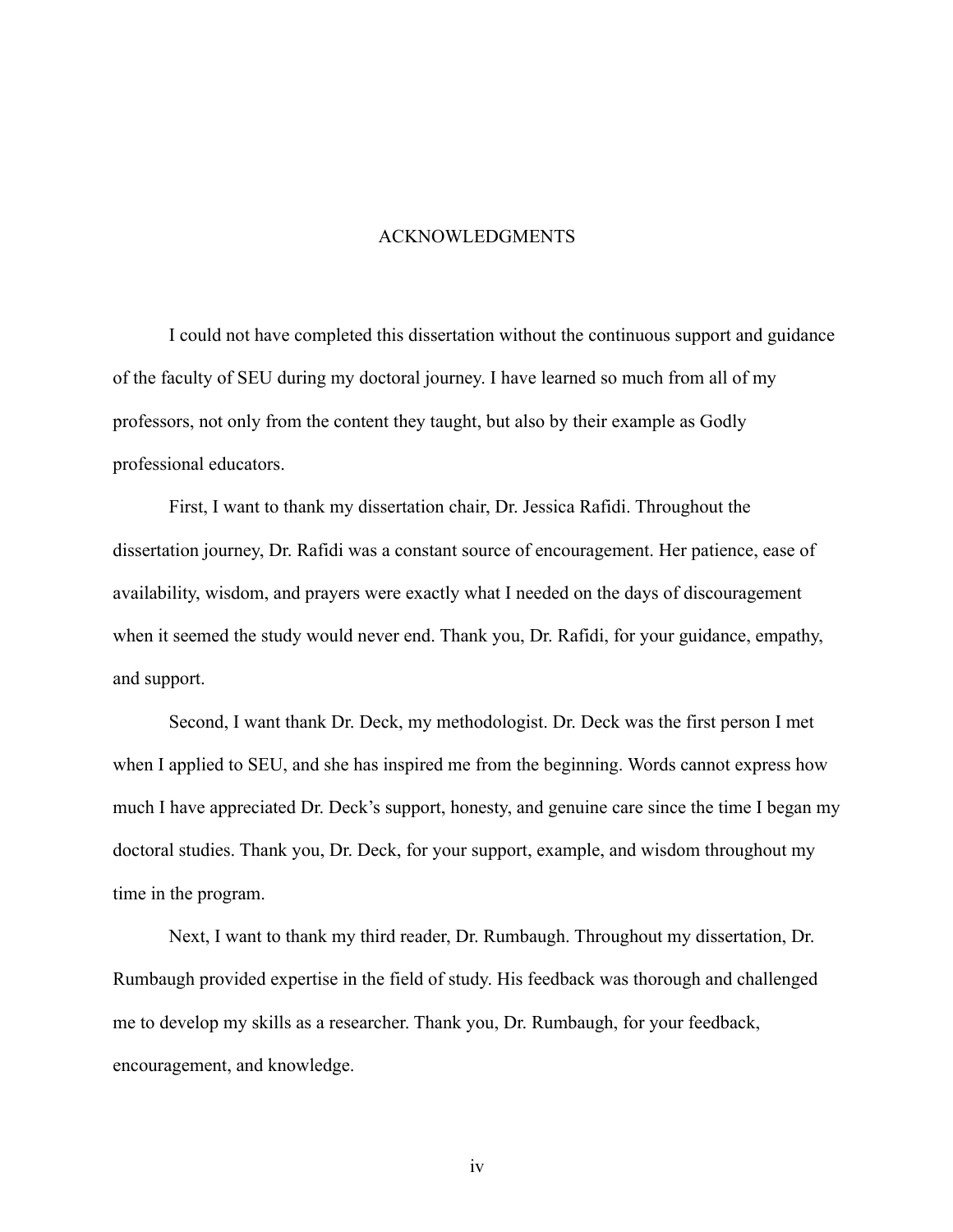Finally, I want to thank Dr. Cassandra Lopez and Dr. Susan Stanley for providing editing recommendations. Dr. Lopez provided feedback through each stage of my dissertation. Her recommendations were greatly appreciated and improved my writing. Dr. Stanley assisted with editing during the final stage of my dissertation. Her recommendations were prompt and helped me complete this writing journey.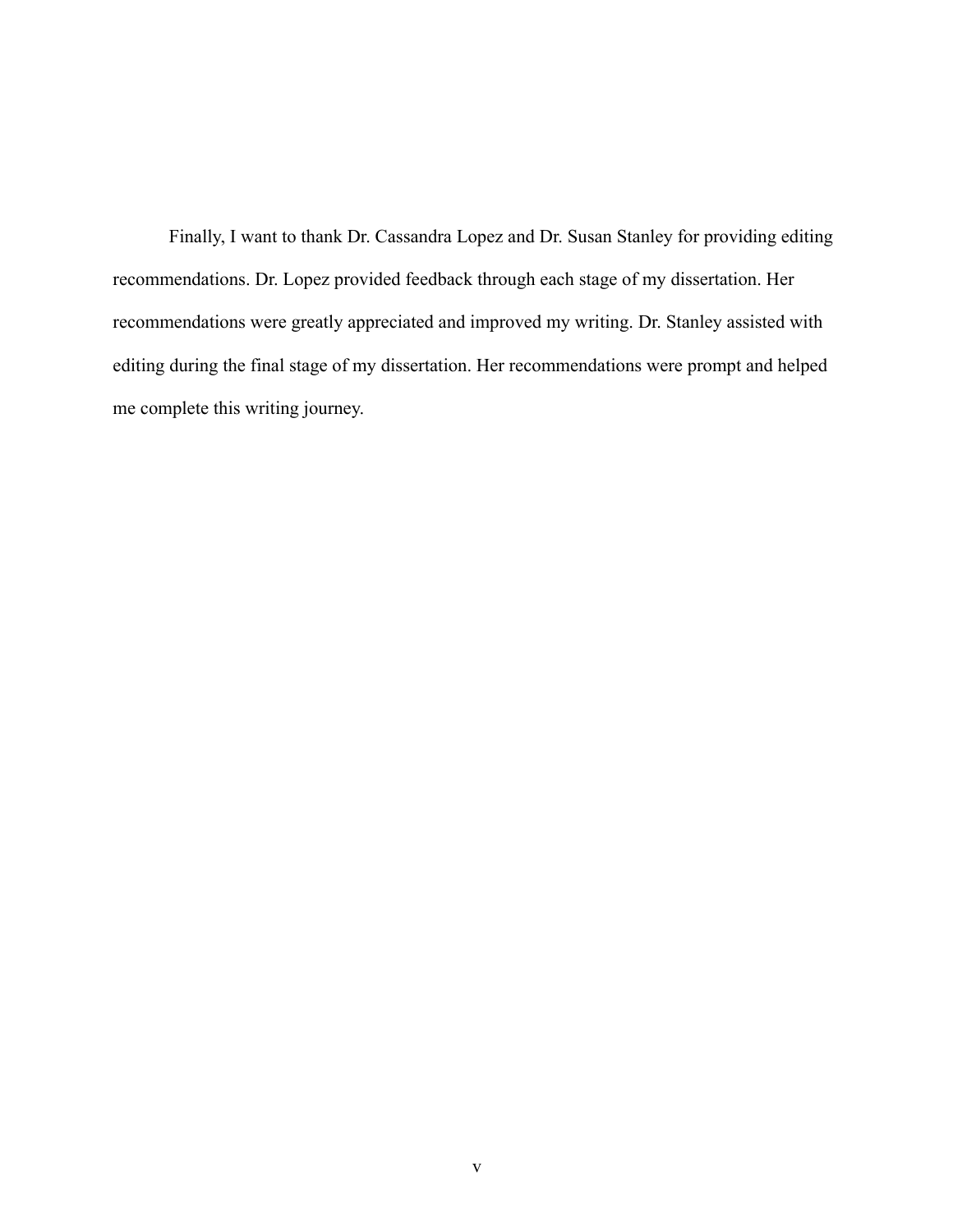#### **Abstract**

Parents compare the costs of sending their children to private Christian schools with the benefits of their children attending the schools. Christian school leaders benefit from understanding the factors influencing parents' decisions to enroll their children in Christian private schools. In this qualitative study, the researcher interviewed nine parents from two different Christian private schools affiliated with Christian churches in South Florida to hear what factors influenced them to enroll their kindergarten through fifth grade child or children in a Christian private school. An interview guide developed by the researcher was followed during the phone interviews. In addition, six of the nine were asked additional questions on the interview guide to learn about the factors influencing them to continue reenrolling in the Christian private school. The participants shared their stories about the school choice decision making process and the factors influencing their final decision to choose a Christian private school. The data was cross-analyzed to find similarities among the responses of the participants. Each participant had more than one influencing factor; however, there were three factors common among the participants. Factors influencing their decisions for enrollment were valuing a biblical foundation, dissatisfaction with public education, and previous school experiences. Christian school leaders will find the implications of this study impacts their school enrollment as they capitalize on the factors influencing the enrollment decisions of parents.

*Keyword*s: Christian school, private school, education, school choice, parents, decisionmaking, enrollment, elementary students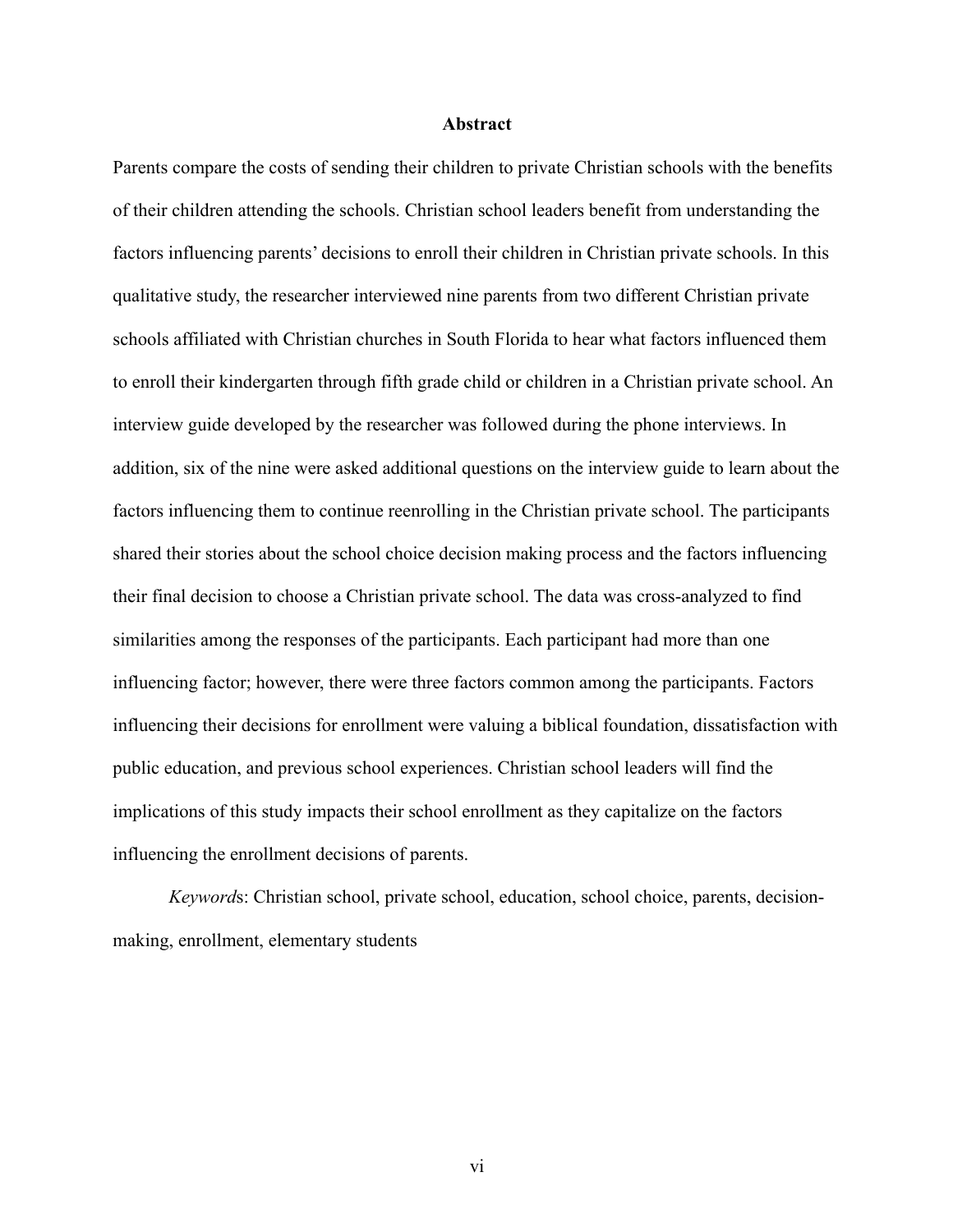| Factors Influencing Parents' Private School Enrollment Decisions17 |
|--------------------------------------------------------------------|
|                                                                    |
|                                                                    |
|                                                                    |
|                                                                    |
|                                                                    |

## TABLE OF CONTENTS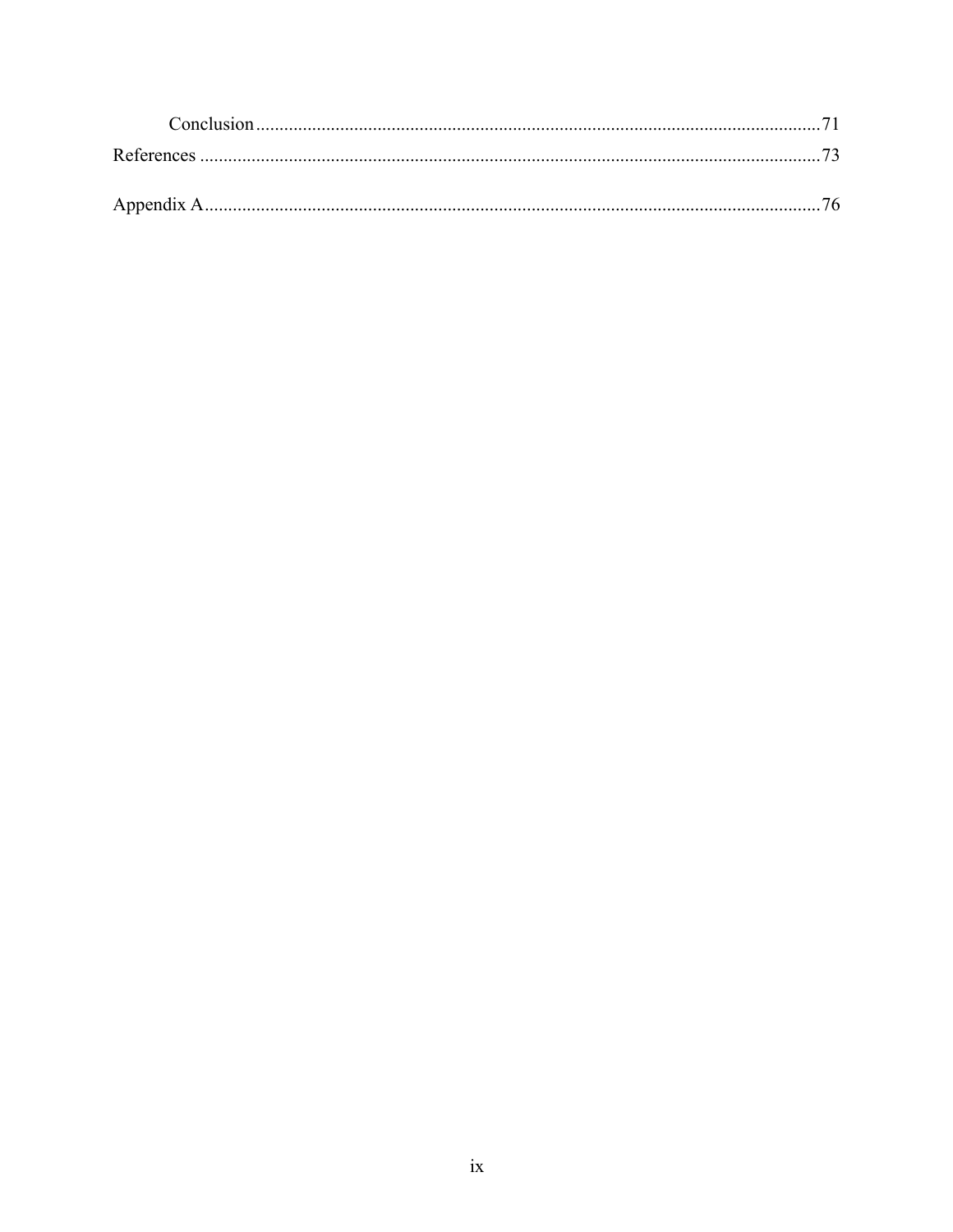### **LIST OF TABLES**

| Table | Page |
|-------|------|
|       |      |
|       |      |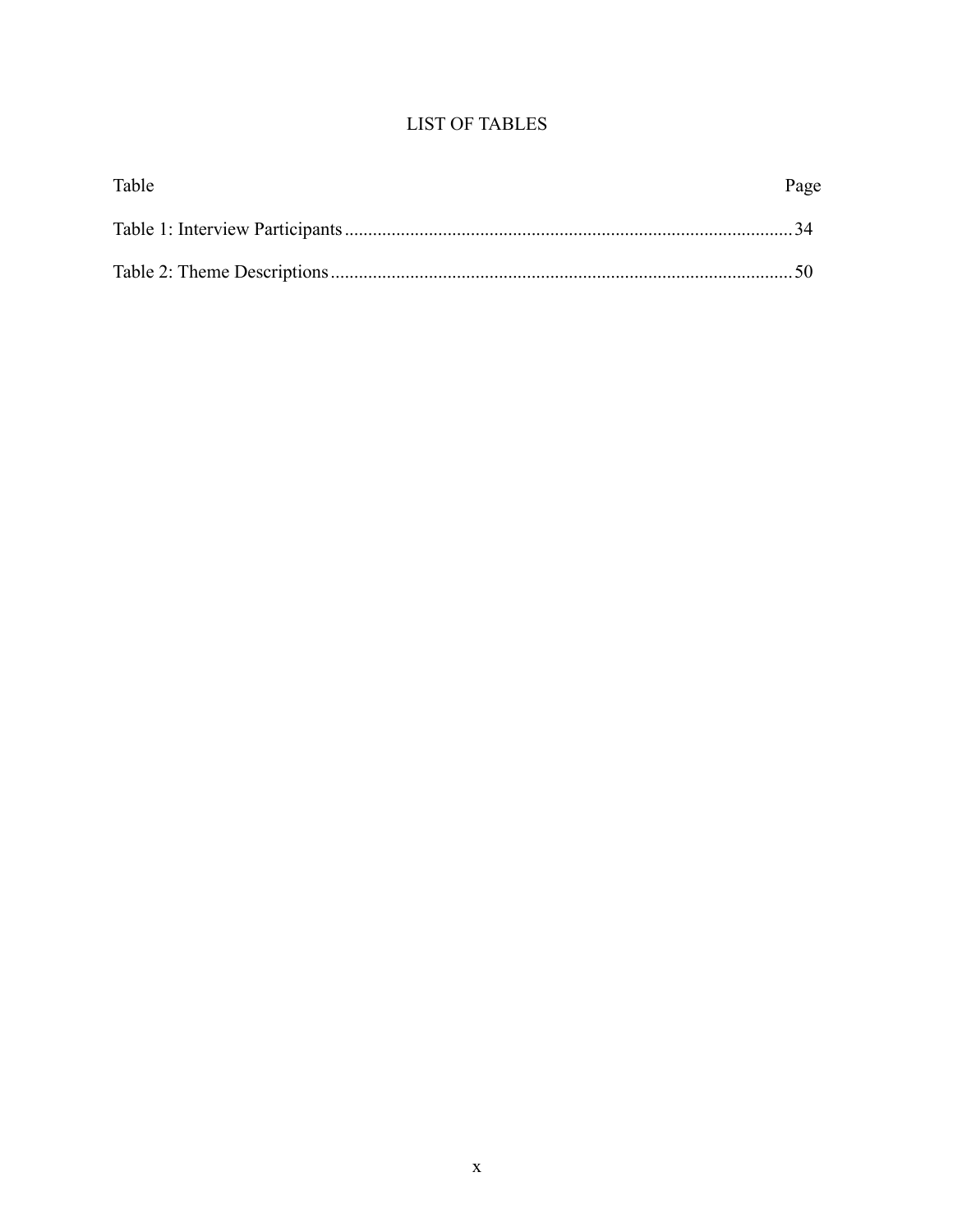### LIST OF FIGURES

Figure Page

Figure 1: Conceptual Framework of the Decision-Making Process of Choosing a School*..*. 6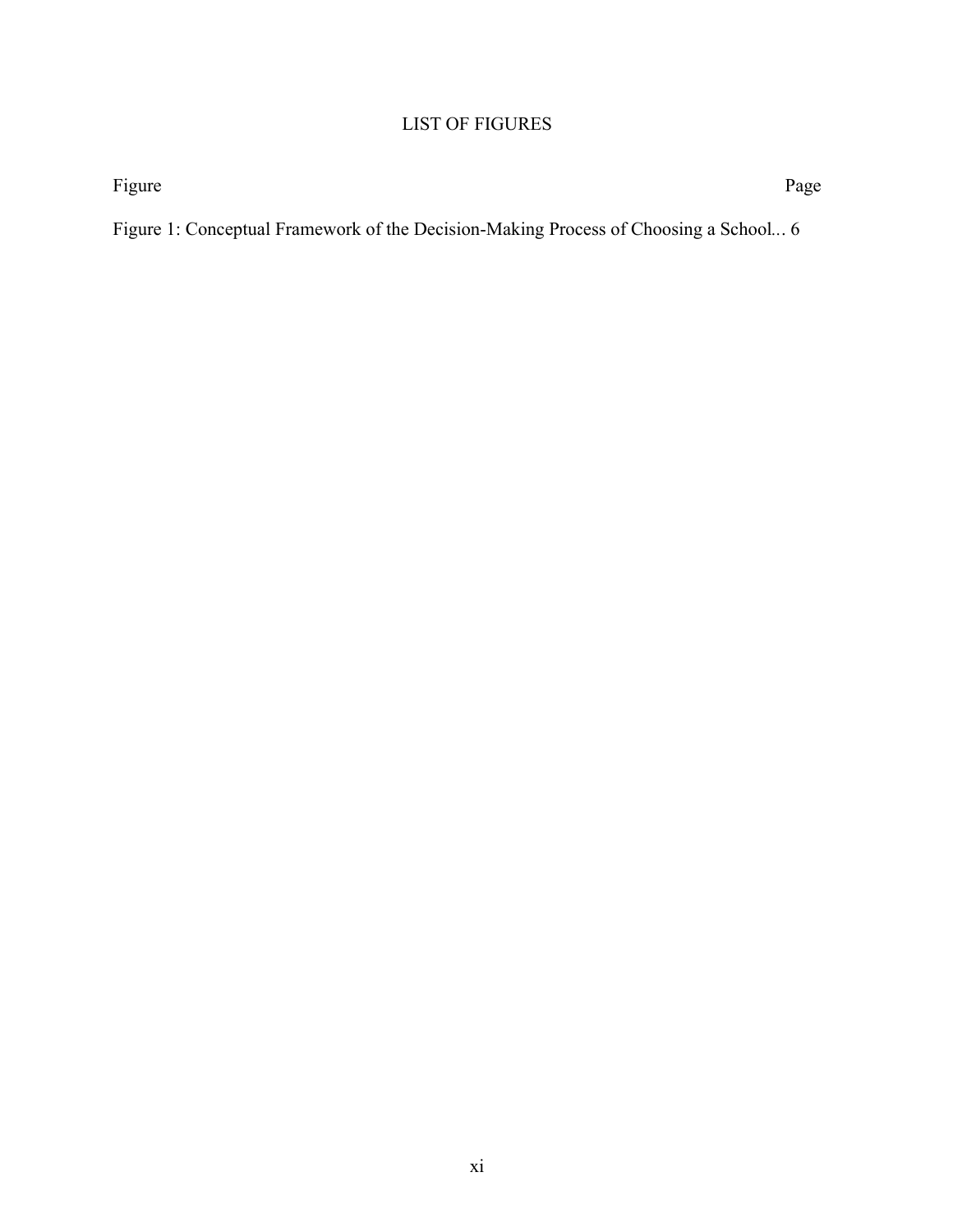#### I. INTRODUCTION

This dissertation study is a case study of the factors influencing parents' decisions to enroll their elementary children in private Christian schools. The study is based upon interviews with parents who chose to send their children to Christian schools despite the financial obligation required for their children to attend. The participants included parents who enrolled their children in a Christian school for their first year at a Christian school and parents who made the decision to reenroll their children for a second year or more. The first chapter of the dissertation presents the background of the study, the problem of the study, and the importance of the study. In addition, the chapter includes an overview of the methodology, the limitations, and the key terms used in the study.

#### **Background of the Study**

Although religion has influenced the development of educational institutions from the times of colonial America, Christian schools defined as private, Protestant Christian schools were not formed until the twentieth century (Slater, 2012). In 1947, the first Christian, private school organization, known as the National Association of Christian Schools (NACS), was organized. The purpose of the NACS was to unite the approximately 150 Christian schools that had formed in the early 1900s. At the time NACS was organized, the primary reasons for enrolling students in Christian schools were to avoid the secular ways of the public school system and to establish educational institutions with biblical values held by the Christian families. Parents were willing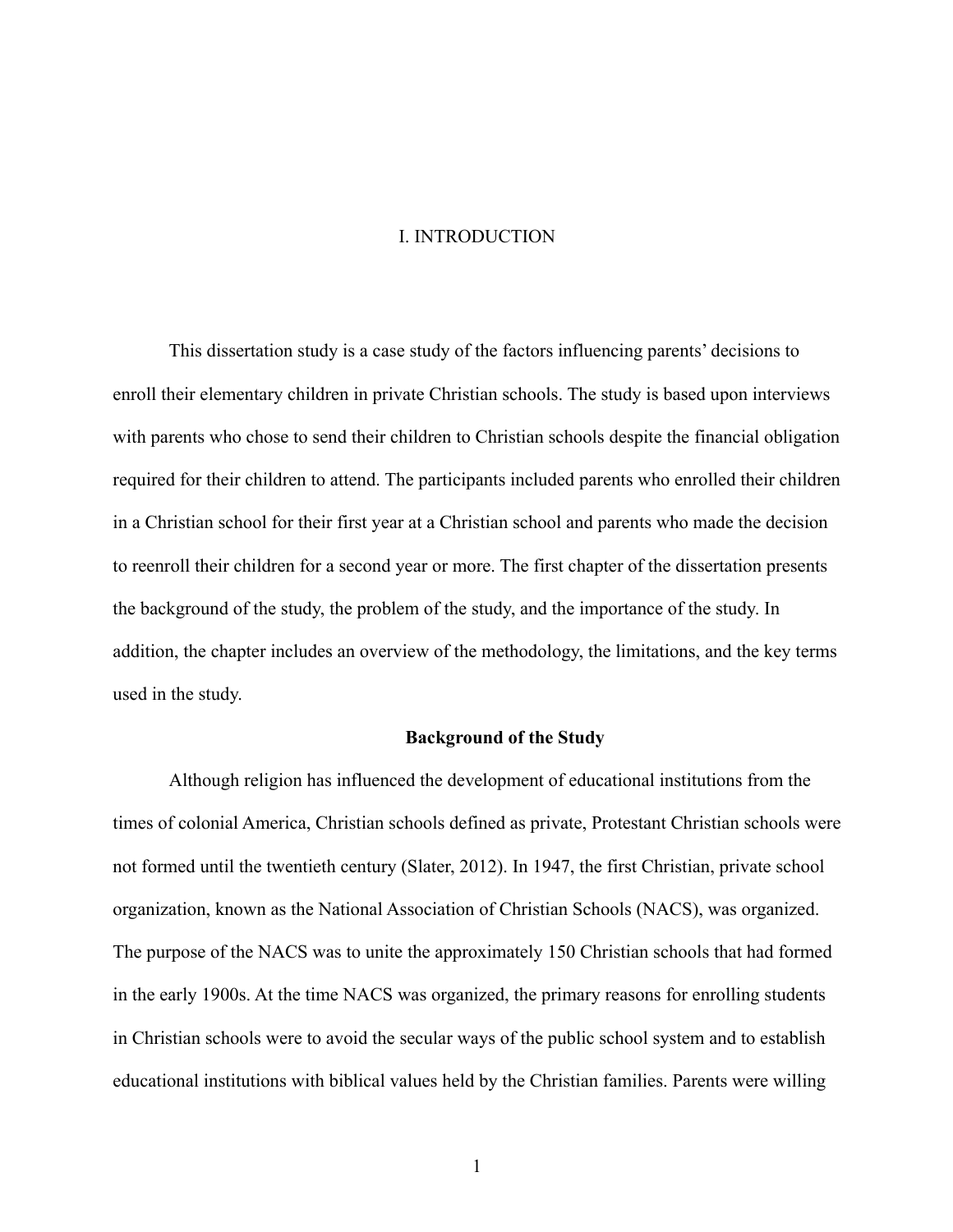to make financial sacrifices to send their children to Christian schools to avoid the secular values of the public education system. The Christian school movement rapidly spread throughout America during the latter half of the twentieth century and the beginning of the twenty-first century. Most recently over 15% of private schools were identified as Protestant Christian schools in a study conducted during the 2015-2016 school year (Council for American Private Education, 2020).

Christian schools have become a more attainable option with the expansion of the school choice scholarship system during the early 2000s. Scholarship programs, including tax credit scholarship programs, were developed by state government officials to give parents the ability to choose where to educate their children by providing assistance through financial aid or offering more publicly funded schools, such as charter schools (Logan, 2018). State scholarship programs have enabled students from families of various socioeconomic levels to attend Christian schools. Students who meet the established requirements for the school choice programs have had the opportunity to attend schools approved by the state at no cost or at a substantially reduced cost for the families. Due to the increase of children who have received financial assistance to attend Christian schools, more Christian schools have opened around the country (Davis, 2011).

The factors that influence parents' decisions to enroll their children in Christian schools have expanded beyond the original desire to be separate from the secular values of the public education system. According to data from a grounded theory study conducted by Prichard and Swezey (2016), factors that influenced parents' decisions to enroll their children in a Christian school were (a) Christian environment (b) the parents' own school experiences, (c) financial status, and (d) student satisfaction. However, the parents prioritized Christian values and the support provided to them by Christian school teachers and administrators. In their study,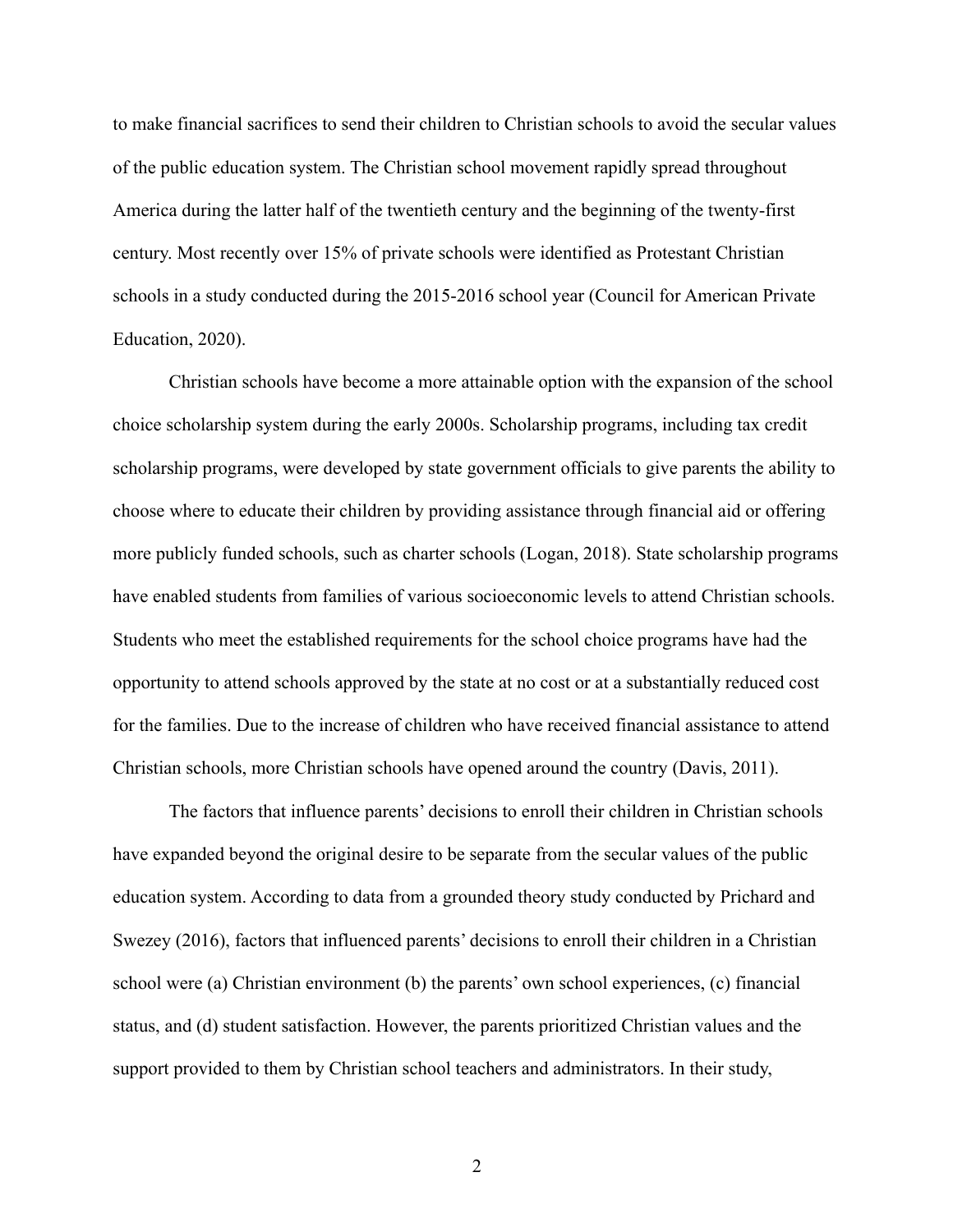researchers Pelz and Dulk (2018) discovered that families accepted the financial assistance from the state school scholarship programs and enrolled their children in Christian schools because of the importance they placed on maintaining a religious identity. Warmbier (2018) conducted a correlation study on the factors influencing Christian school enrollment and researched the influence of school facilities and school culture on the parents' decision to enroll their children in Christian schools. The results indicated that school facilities have no significant influence on parents' decision-making and a mild correlation between parents' decisions and the school culture. However, a study conducted by Ava Davis (2011) found the factors that influenced parents' decision on private school enrollment were the same regardless of the school choice. According to the study conducted at private schools with various religious affiliations, parents valued the perceived quality of education the school provided and the overall characteristics of the school. The data from the study revealed that a desire for children to be taught in a religious environment with religious values was not the only motivating factor in parents' school choice decisions. The factors influencing parents' decisions to enroll their children in a private school include the academic quality, as well as the spiritual environment.

Discrepancies have been identified between the study results that have been conducted on Christian private school enrollment factors. The studies reviewed have had contradictory results. The important factors identified by researchers have encompassed academic quality to the religious values of the school. Therefore, a qualitative study focusing on open-ended questions regarding the perceptions of the parents is necessary to really understand what influences parents to enroll their children in Christian schools. In addition, data is not available regarding the factors that keep parents reenrolling their children in private Christian schools. This study fills the gap in research on why parents choose private Christian schools by developing a thorough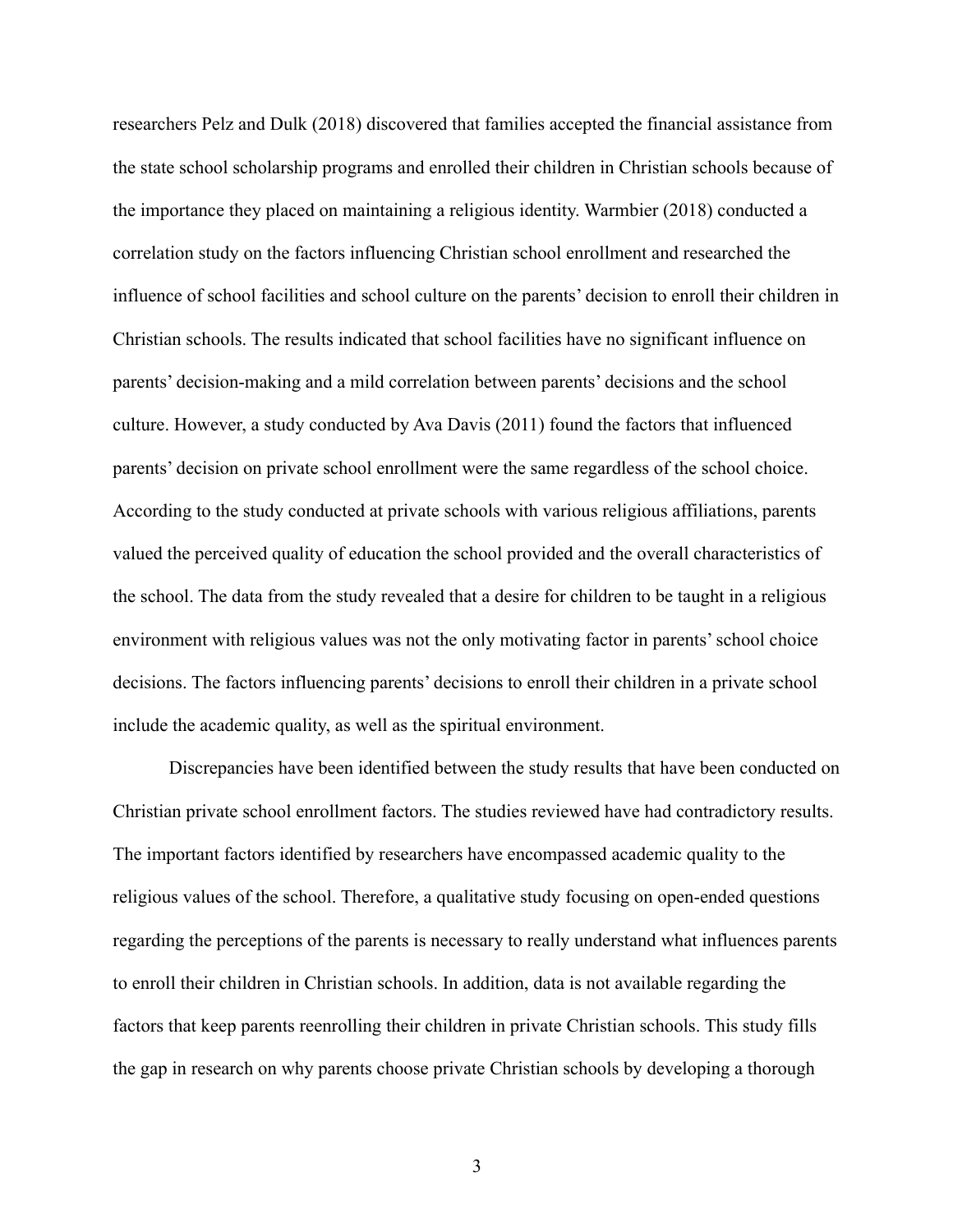understanding of why parents initially choose a private Christian school and the factors which influence reenrollment in private Christian schools.

#### **Theoretical Framework**

Social science theories frame the qualitative case study on the factors influencing parents' decisions to enroll their children in Christian schools. The Sense-of-Community Theory is based on the belief that people feel a sense of belonging and connectedness when part of a group (Peterson, et al., 2008). A sense of belonging and membership influence the individuals' choice of organizations they choose to join. The influence applies also to choosing schools. Due to the affiliation of Christian schools with local churches, the sense of belonging has the potential to influence one's desire to connect to an education system aligned with the values of their church.

School choice options have expanded for families from different backgrounds with the increased availability of school scholarships. When considering enrolling a child in a Christian school, parents must weigh the cost of the education with the benefits of their child receiving an education in a Christian school. The positive factors influencing their decisions must outweigh the financial sacrifice of sending their children to a Christian school. Even families receiving financial assistance will have expenses, such as fees for uniforms, book fees, and extracurricular activities, they would not otherwise have if their children attended a public school. Therefore, the rational choice theory, also known as the Market Theory (Walberg, 2000), correlates with the purpose of the study.

The premise of the rational choice theory is people should have the ability to make the choice that is best for them and their family (Walberg, 2000). Although individuals have had the freedom to make the choice to spend their money on a private education for their children, with the advancement of the school choice programs, more individuals have the ability to utilize funds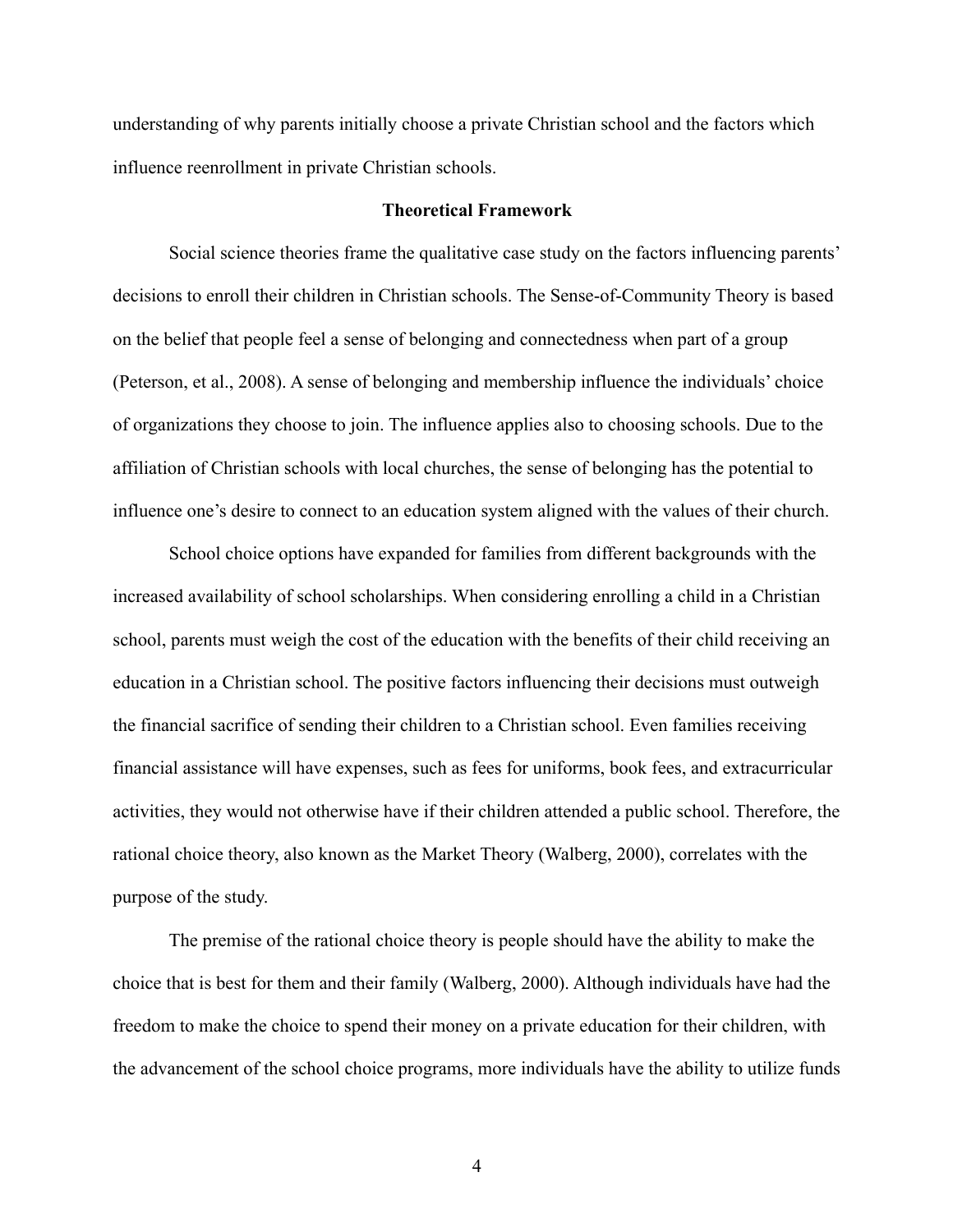from the government to fund the education they decide is most suitable for their children. This study analyzes why parents choose to send their children to a Christian school despite the cost of the education.

#### **Conceptual Framework**

The conceptual framework (see Figure 1) illustrates the concept of the rational choice theory as it relates to the decision parents make about sending their children to Christian schools. According to the theory, individuals consider the cost of a decision in comparison with the benefits to make the best choice for them and their families (Walberg, 2000). When making a decision regarding Christian school enrollment, parents weigh the benefits of attending a Christian school with the cost of the tuition. The benefits determined by the parents are the factors that influence the parents' decisions to enroll their children in Christian schools.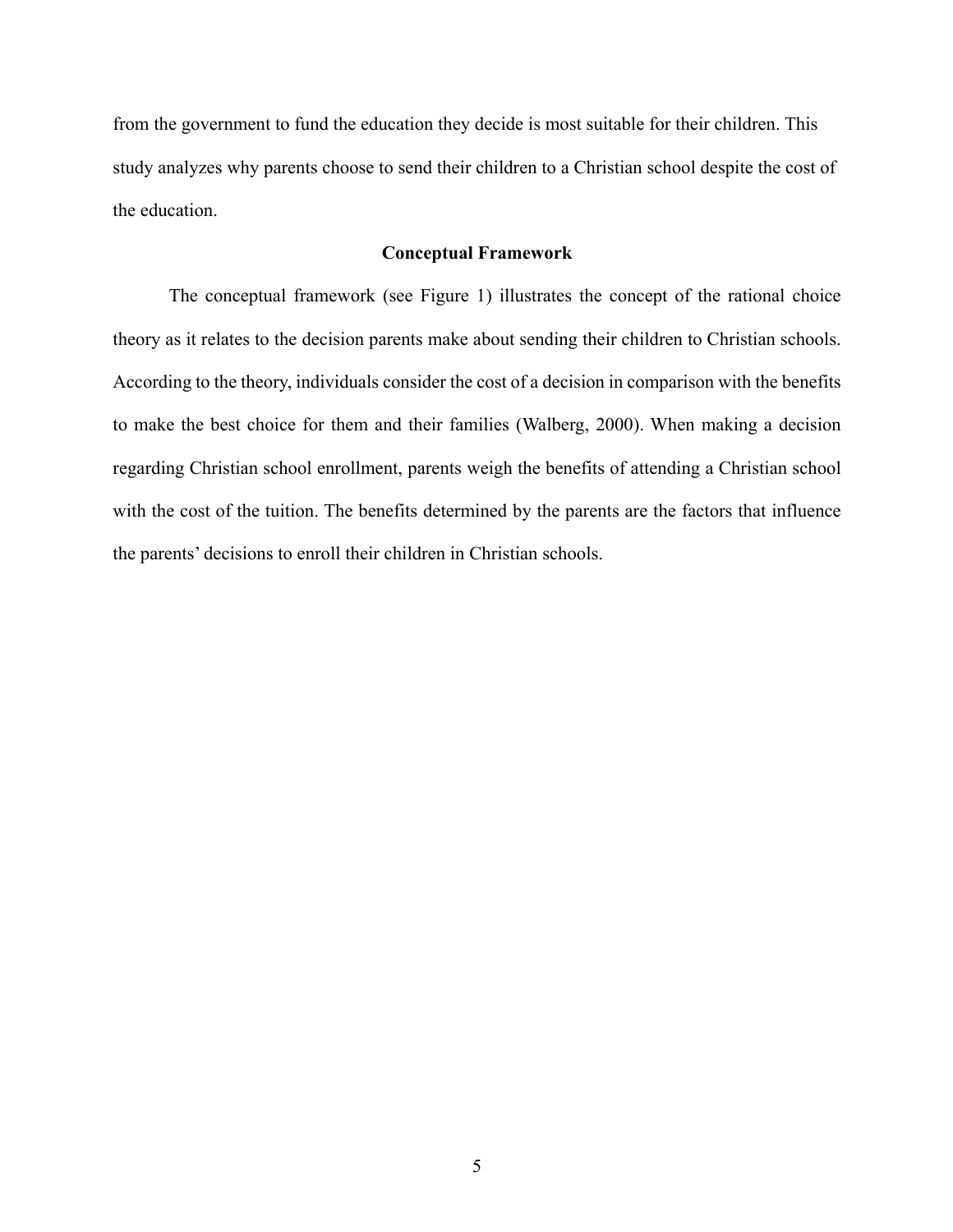#### **Figure 1**





Figure 1 illustrates the concept of rational choice theory when making the decision to attend a Christian school. When deciding on whether to send a child to a Christian school, the first consideration is the cost of the school tuition and expenses, such as book fees and school uniforms. Even if a family receives financial assistance, parents will still incur expenses they are responsible to pay. Parents weigh the cost of the schooling with the benefits of Christian education to determine if the benefits outweigh the financial sacrifice. The benefits are evaluated by first-time parents based on previous school experiences, recommendations from others, and intrinsic values (Prichard & Swezey, 2016). However, the factors valued by re-enrolling families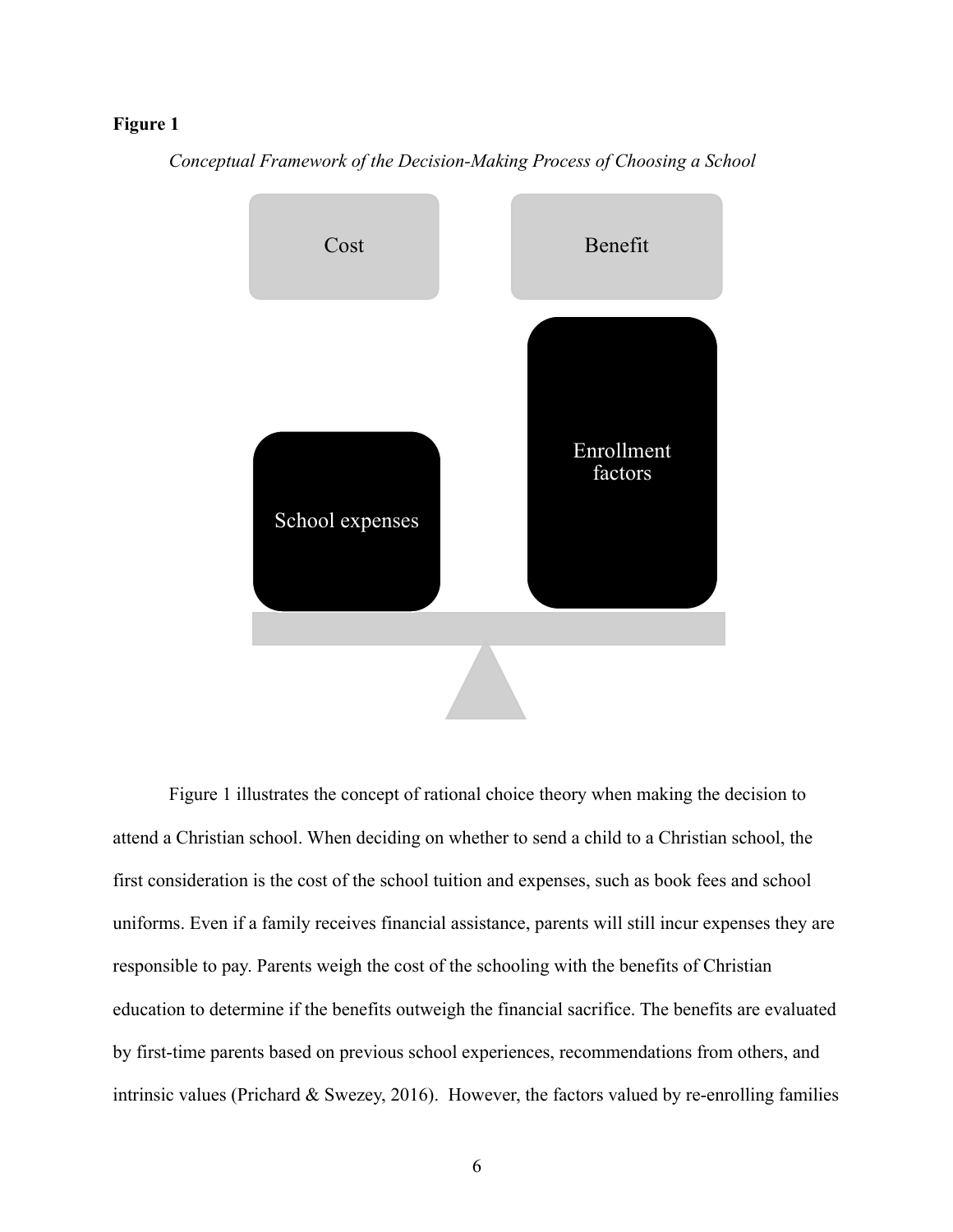are based on experiences of their children at a particular Christian school. This study evaluates the factors influencing parents' decisions to enroll their children in Christian school through indepth interviews with new and reenrolling Christian school parents.

#### **Problem Statement**

With the expanded opportunities for parents to choose the education system best for their children, more families than ever before have access to Christian schools. The reasons for parents choosing to enroll their children in a Christian school have expanded beyond the desire to separate their children from the secular standards of the public school (Slater, 2012). Qualitative studies have been conducted on the decision-making process used by parents when choosing the best school for their children (Prichard & Swezey, 2016). However, the options presented to parents in previous studies have included charter, magnet, and public schools. Researchers have conducted several quantitative studies that focus on private, Christian school enrollment. Researchers surveyed parents about school choice options and analyzed the survey results. One quantitative study focused on how school facilities and culture influenced parents' enrollment decisions (Warmbier 2018). Davis (2011) conducted a qualitative study to gain an indepth perspective on factors influencing parents' decision to make financial sacrifices to send their children to private schools. However, the study included three groups of participants, including students, parents, and administrators; and the focus of the study was to identify factors that influenced the parents' decision to withdraw their children from public schools to send them to private schools.

The purpose of this study was to investigate parents' perceptions regarding the factors that influenced their decisions to enroll their elementary children in private Christian schools. Unlike previous studies conducted on school choice, this study specifically focused on why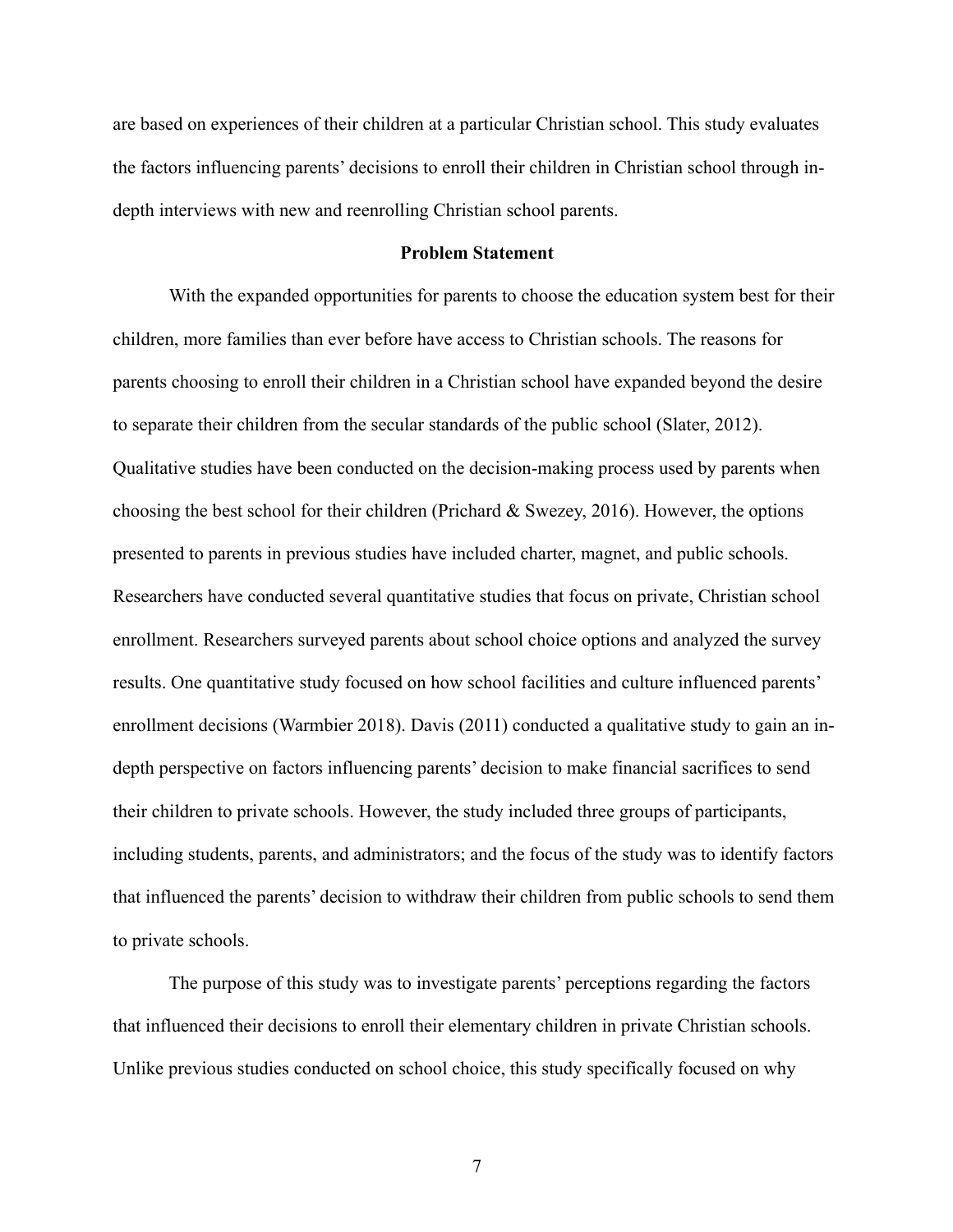parents choose Christian schools for the education of their children instead of the other school choice options that are available to them. The focus of this study was first-time enrollment in Christian schools and reenrollment in Christian schools. This study provided insight regarding the initial factors in the decision-making process and compared them with the factors influencing continued enrollment in the Christian schools.

#### **Purpose Statement**

The purpose of this case study was to discover the factors influencing parents' decisions to enroll or reenroll kindergarten through fifth grade students in private, Christian schools in Florida. In the research study, the perceptions of the parents were defined as parents' feelings, observations, and thoughts on the factors influencing their decision to enroll or reenroll their children in a Christian school. Two groups of parents were interviewed to collect data in this case study: (a) parents who have enrolled their children for the first time in a Christian school and (b) parents who have chosen to reenroll their children in a Christian school for a second or more year.

#### **Significance of the Study**

Due to the financial assistance provided through the school choice program, more children have the financial means to attend private, Christian schools. Parents from varying socioeconomic groups now have the ability to choose where they send their children to school; they can choose public schools, charter schools, or private schools. Although there had been a significant increase in Christian schools opening during the twentieth century, there has been a decline in Christian schools within the past 15 years (Nichols, 2016). Therefore, it is imperative that Christian school leaders are aware of the factors that influence parents' decisions to enroll and reenroll their children in Christian schools. As school leaders learn the factors that contribute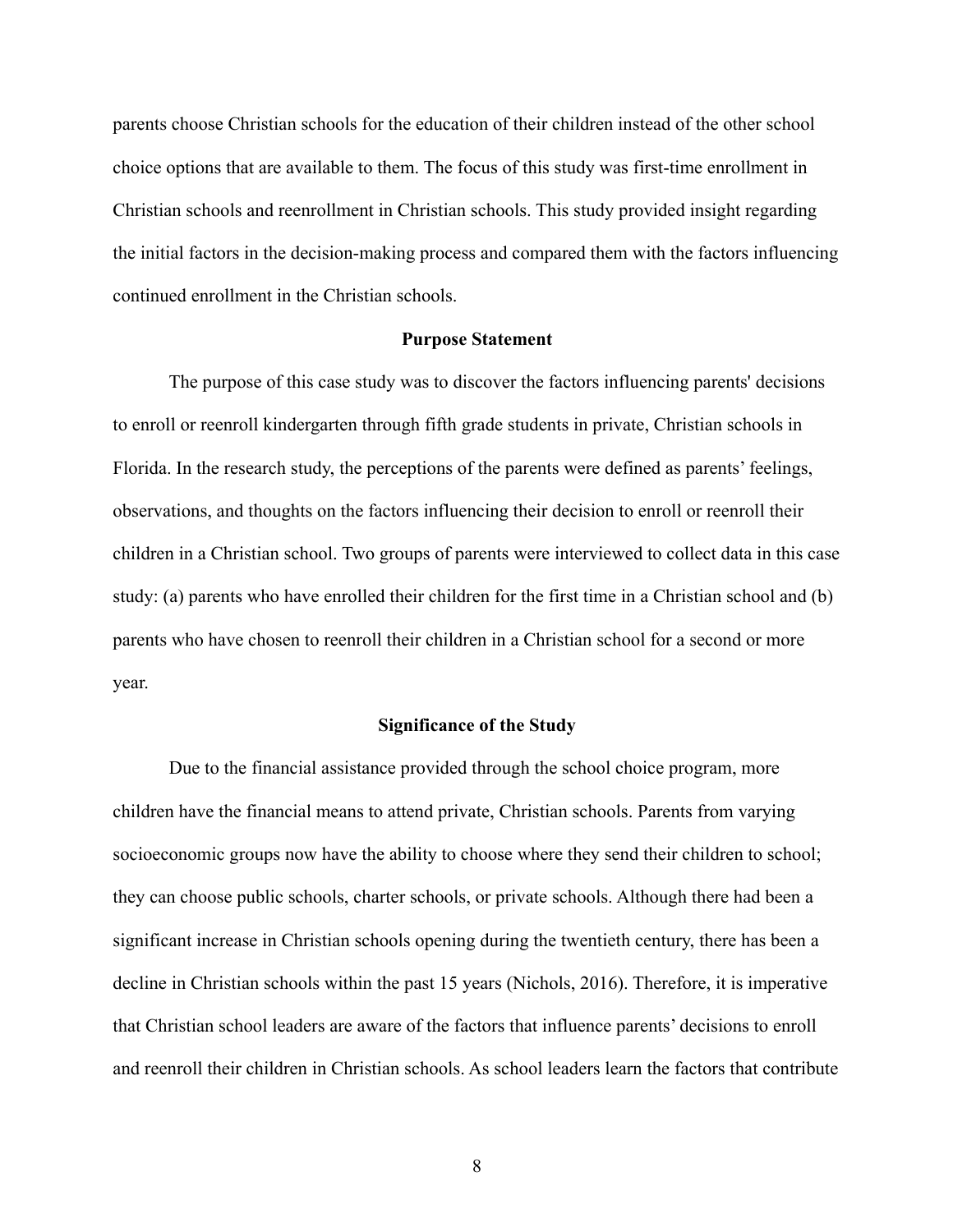to parents' choice for Christian school enrollment, they can implement changes that address and align with the perspective and values of the parents. Christian schools that capitalize on an understanding of the values of parents may result in increased student enrollment.

This study is also significant because it focused on both first-time and reenrolling parents in private Christian schools. It is important for school leaders to have an in-depth understanding of what influences parents to continue to reenroll their children. A high reenrollment rate of students assists in developing a positive reputation in the community. School leaders endeavor to increase their student population and to maintain school families. Therefore, the study contributed to the professional literature for private Christian school leaders.

#### **Overview of Methodology**

To effectively answer the research questions and to gain an in-depth understanding of the research problem, the study was designed to be a qualitative case study. A qualitative study was appropriate to explore the factors that influence parents to enroll their children in private, Christian schools. A case study method provided an in-depth study of a program by interacting with participants and acquiring data through multiple sources (Creswell & Poth, 2018). The structure of a case study allowed the researcher to interact with the families and to hear their stories regarding how and why they decided to enroll or reenroll their children in the school. In addition, a case study design allowed reenrolling families to share stories about their experiences in the school that influenced their decision to continue to send their children to the school. The collective case study approach allowed the researcher to study multiple cases and to analyze different perspectives to answer the research questions.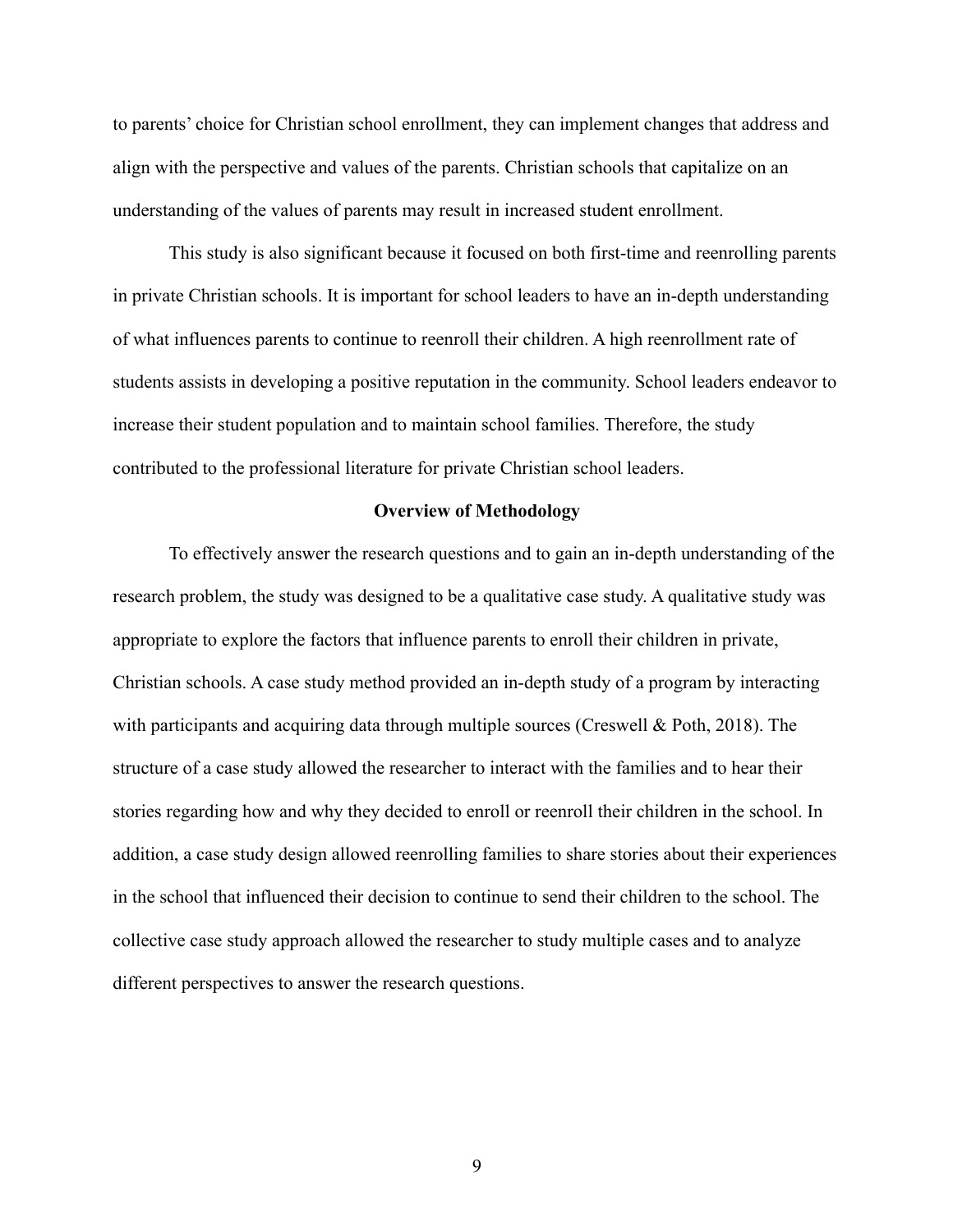#### **Research Design**

The case study was conducted at two private, Christian schools located in South Florida that have been accredited by the Southern Association of Colleges and Schools. School A was established in 2000 and has a student body of 1,900 students. School B was established in 1985 and currently educates 600 students each year. Both schools are affiliated with a local, evangelical church in their community. Permission was obtained from the leaders of both schools to conduct the study on their respective school campus. Although the schools are private, Christian schools, the qualifications for enrollment in each school are different. School A is a covenant-Christian school requiring all parents to agree with the school's statement of faith. School B is an evangelistic-based school allowing students of a different or no faith to enroll in the school.

#### **Research Question**

What factors influence parents' choice to enroll or reenroll their kindergarten through fifth grade children in Christian schools?

#### **Data Collection**

Data was collected during phone interviews conducted with the participants. The researcher asked open-ended questions that correlated with the purpose of the study. The researcher utilized a voice recorder for all interviews; the interviews were transcribed by an application called Otter (Otter.ai., 2021). The transcripts were verified by respective participants. Each participant was asked the same questions from the interview guide (Appendix A), but the reenrolling parents were asked additional questions. The questions were worded to acquire information about students' previous school experiences and their spiritual background. The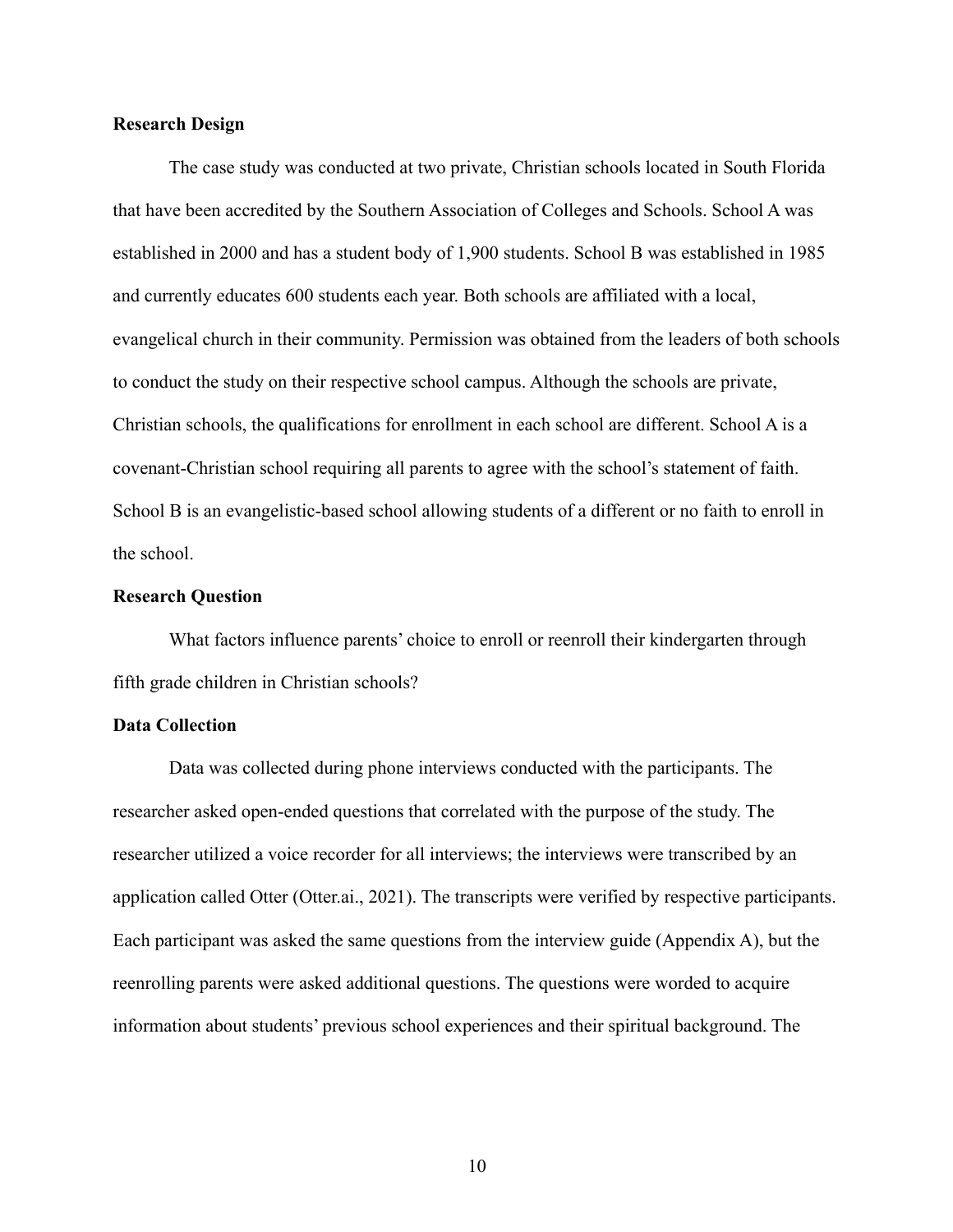interview transcripts were coded and analyzed by the researcher to identify themes related to enrollment factors for enrolling and reenrolling families.

In addition to interview data, the researcher conducted on-site visits and email communication to review enrollment records and foundational documents. Enrollment documents were reviewed, and the relevant data was recorded and organized by the researcher. The researcher also reviewed the foundational records of the schools, including the mission statement and policies of the schools. The school mission statement and policies were analyzed and coded by the researcher, and the data was used to determine if there were correlations between the parents' perceptions and the purposes of the schools.

#### **Procedures**

The research process began with the development of interview questions on an interview guide (Appendix A) that correlated with the purpose of the research study. In the second step, the researcher acquired permission from the school leaders of School A and School B to interview school families about their decisions to enroll their children in their Christian school and to analyze enrollment and foundational records related to the purpose of the study.

Once the interview questions were developed and permission was granted, the researcher interviewed school leaders and reviewed demographic data to develop a list of potential families to interview. The researcher then obtained permission on the Participant Information Consent form from parents to participate. The researcher contacted the families to schedule the interviews. After the interviews were conducted, the interviews were transcribed and validated by the respective participants. The data from the transcriptions were coded and analyzed to identify themes.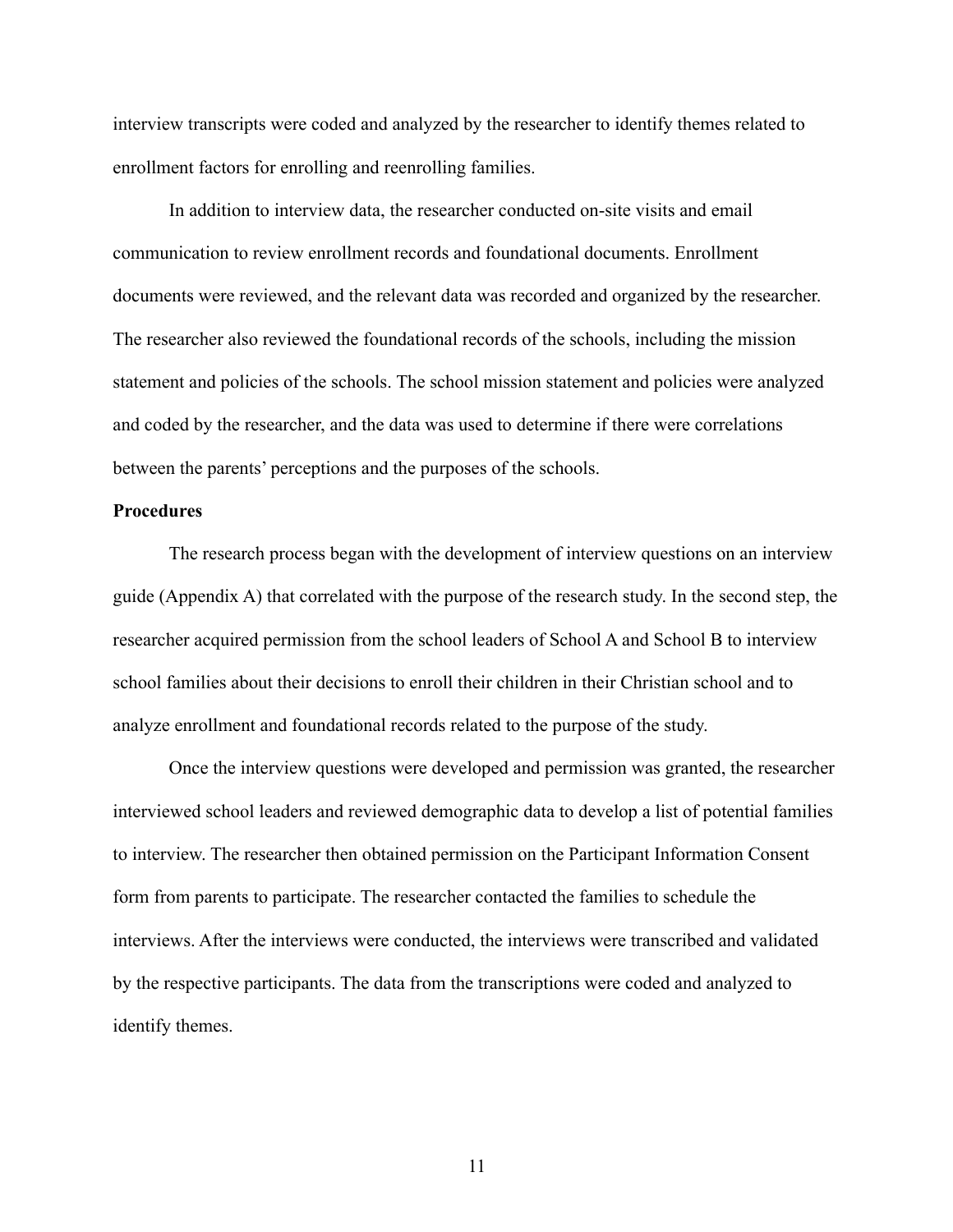The next step of the research process was to analyze accreditation reports to obtain enrollment and foundational records from the schools. The available records provided information on the number of new, reenrolling, and withdrawn families from each school year, as well the mission statement and policies of the schools. Data collected from the review of the records was coded and analyzed by the researcher to identify enrollment trends.

#### **Limitations**

The purpose of the study was to gain an in-depth perspective on the factors influencing parents' decisions to choose a Christian school for their elementary children to attend. Therefore, a limited number of participants from two different Christian schools were interviewed for the study. The study was limited because it included perspectives of parents of only elementary students. Another limitation of the study was the school selection process. Both schools included in the study were established, credible Christian schools. The factors influencing parents to enroll in these two Christian schools may differ from the factors influencing parents to enroll in Christian schools in general and may be based on the history of the school and its credibility within the community. Although School A and School B held the same accreditation, the academic and spiritual programs implemented in each school were not considered during the school selection process.

#### **Definition of Key Terms**

For the purpose of the study, the terms Christian school, public school, and school choice were defined.

• **Christian school -** a private school built on a statement of faith that is affiliated with a Christian organization (Slater, 2012). Both Christian schools in the study are affiliated with Christian churches, which are run by a church board and pastoral staff.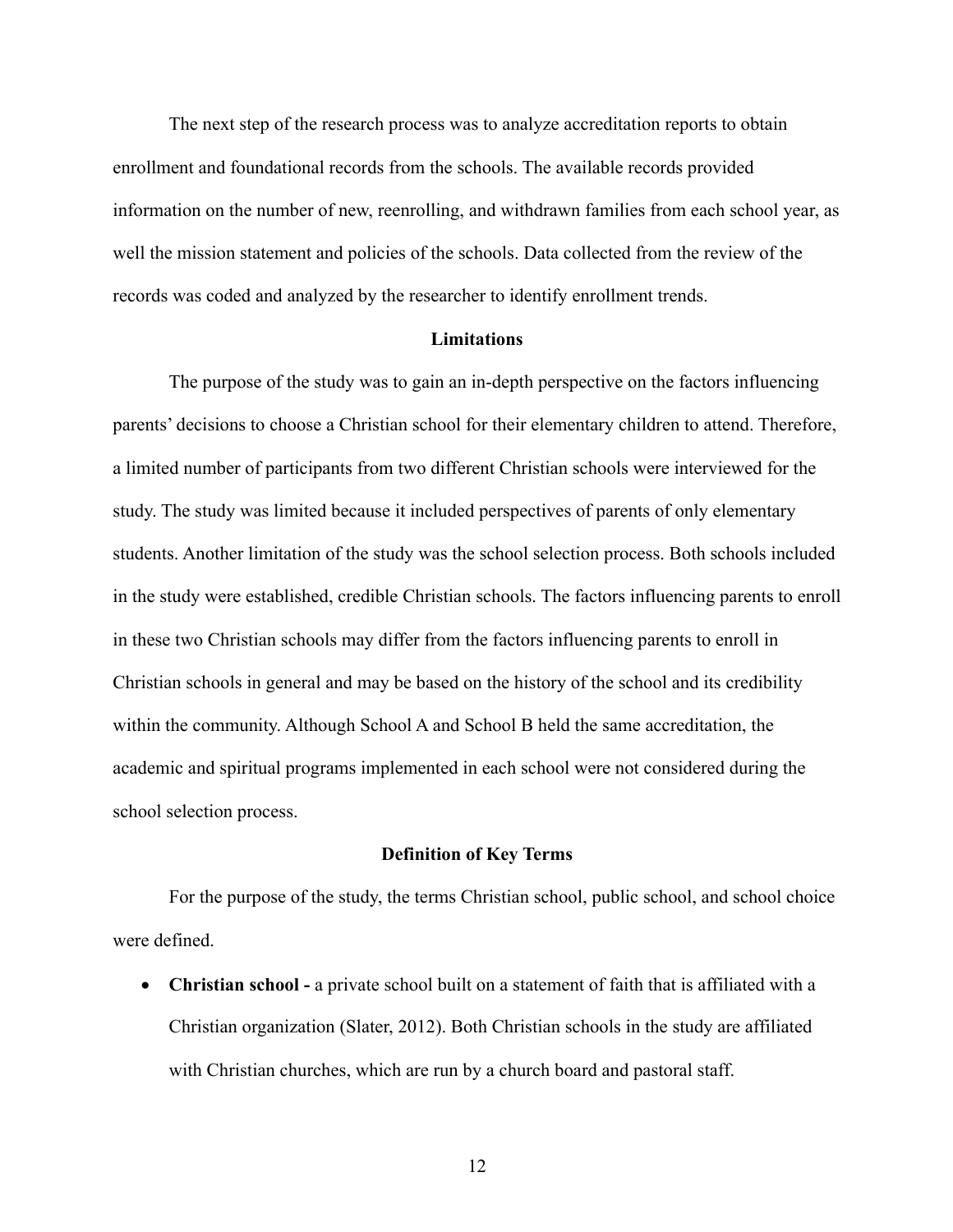- **Public school** any school that is governed and funded by the public (Prichard & Swezey, 2016).
- **School choice** the ability of parents to choose between public school services and private school substitutes (Barrows, Cheng, Peterson, & West, 2019).

#### **Summary**

Parents of kindergarten through fifth grade children encounter many educational options for their children. These options include private education, which requires a financial commitment from the parents. Because of the increase of funding available to families due to school choice scholarships, Christian school administrators need to understand the factors influencing parents' decisions to enroll their children in Christian schools. Using a qualitative case study, the researcher analyzed enrollment documents and transcripts of the interviews with parents of new and reenrolling students of Christian schools to identify factors influencing their school choice. The next chapter is a literature review of the history of private schools in America and the studies on factors influencing the enrollment decisions of parents.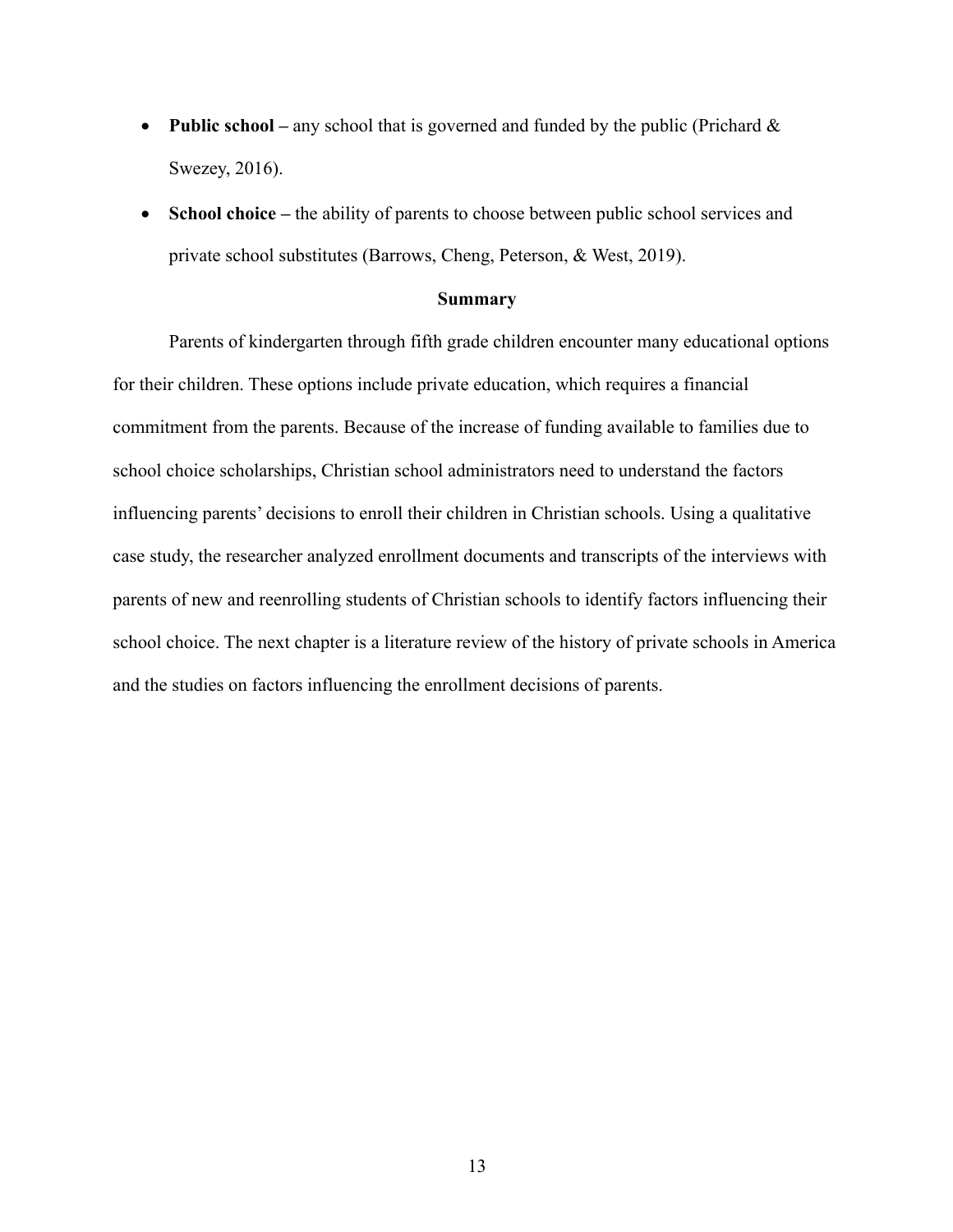#### II. REVIEW OF LITERATURE

The purpose of this case study was to discover the factors influencing parents' decisions to enroll or reenroll kindergarten through fifth-grade students in private, Christian schools in Florida. In the research study, the perceptions of the parents were defined as parents' feelings, observations, and thoughts on the factors influencing their decision to enroll or reenroll their children in a Christian school. Two groups of parents were interviewed to collect data in this case study: (a) parents who have enrolled their children for the first time in a Christian school and (b) parents who have chosen to reenroll their children in a Christian school for a second or more year.

Numerous articles on school choice and the factors influencing parents to choose private schools were identified. However, limited research has been done on parents' perceptions of factors influencing their decision to enroll specifically in Christian schools. Although little research correlated precisely to the topic, this chapter contains relevant and recent literature related to the study's purpose. This literature review begins with an examination of multiple sources on the history of private education and school choice in America, followed by a discussion on parent satisfaction and the benefits of attending a private school.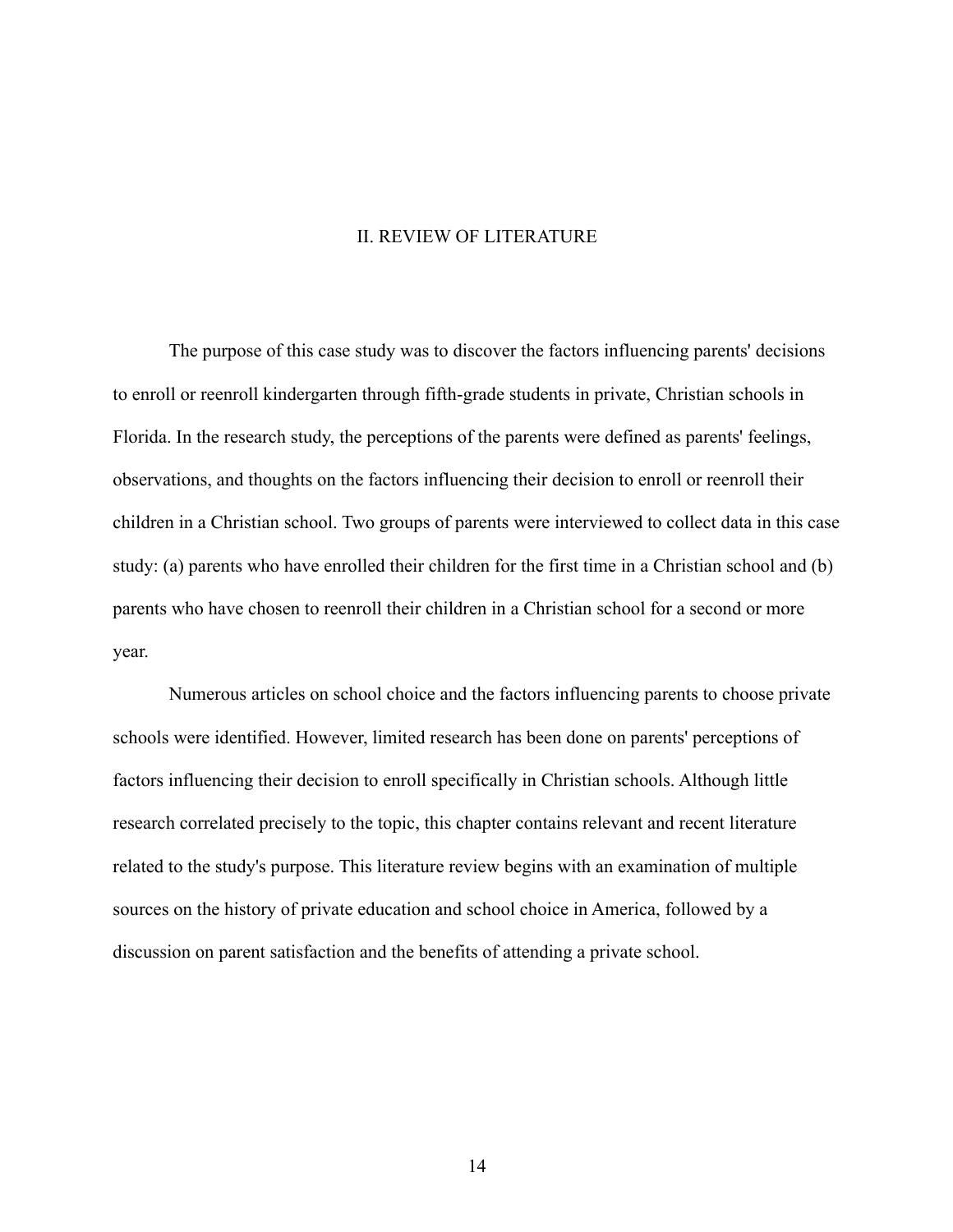#### **History of Private Education in America**

#### **Colonial America**

Private, religious education has been a school choice option for families since the founding of the United States of America (Carpenter & Kafer, 2012). Local churches operated the first schools, known as independent schools, in America, and local community members and the students' parents were responsible for the educational programs' funding. Students from varying socioeconomic backgrounds could attend the schools due to the community's financial assistance and European missionaries' free educational services. The schools offered both academic and religious education to students, including Bible reading and prayer. Parents chose to enroll their children in the schools because there were no other educational options.

By the mid-1800s, government leaders developed state-run and funded schools (Laats, 2020). Government leaders made laws making it mandatory that children attended school, whether it was a public or independent school (Carpenter & Kafer, 2012). Even though the government funded public schools, students still received Protestant religious education and academic education. In the late 1800s, Catholic private schools grew in popularity among Catholic families to protect their children from the public education system's Protestant teachings (Laats, 2020). However, the independent Christian schools began to decline due to the offering of free education and parents' inability to pay school tuition with the increase of taxes (Slater, 2012). Religion influenced students' enrollment in private schools since the beginning of the public education system in America (Glenn, 2018).

#### **Early and Mid-Twentieth Century**

Throughout the early twentieth century, conservative Christians questioned common schools' religious teachings (Slater, 2012). The Anglo-Protestant teachings of the public schools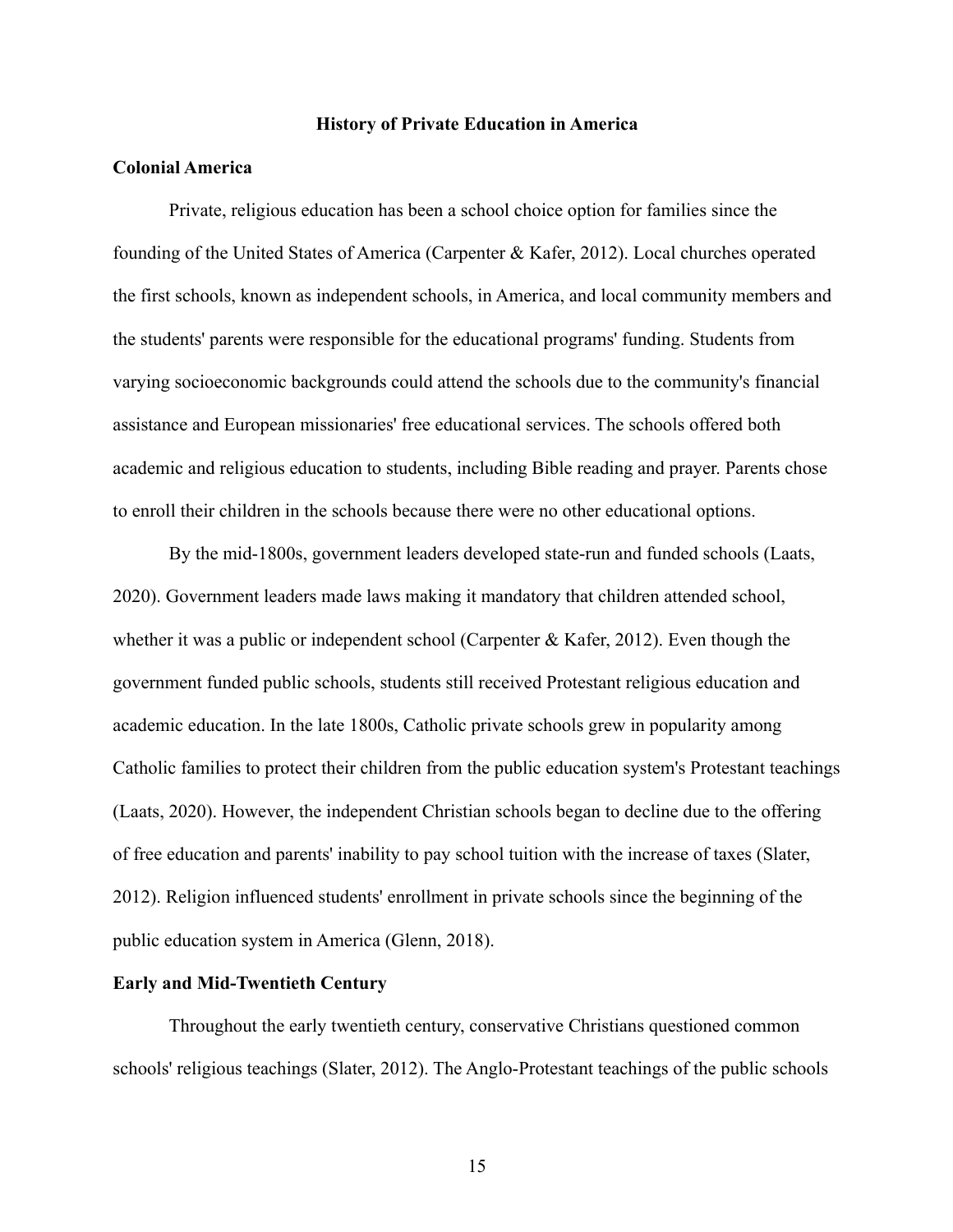differed from the beliefs and values they held. The public education system's teachings and values began to deviate from religious instruction to replacing it with society's growing secular values. Evangelical Christian leaders believed in the importance of returning to the roots of America's religion. Those leaders felt they could accomplish this goal by establishing private schools defined as private, Protestant Christian schools. Leaders of other religious backgrounds agreed, and private, religious schools began to open around the nation (Carpenter & Kafer, 2012).

Evidence of the Christian school movement's growth in the early 1900s was the establishment of the National Union of Christian Schools (NUCS) in 1920 (Slater, 2012). The organization's purpose was to unite 73 independent Christian schools and provide the teachers with resources, including training and curriculum. The Christian school movement continued to grow throughout the nation during the mid-1900s when the Supreme Court declared it unconstitutional for the Bible and prayer to be in public schools in the cases of *Abington v. Schempp* (1963) and the *Engle v. Vitale* (1962). Christian parents desired to remove their children from the secular teachings of the public school system. However, only parents who could afford the school tuition could send their children to Christian schools. Therefore, the number of Christian schools remained small compared to the number of public schools in America.

#### **Late Twentieth Century to Modern Day**

Private Christian education became a more feasible option for families with the development and implementation of school choice scholarship programs throughout the United States. The first state school choice program passed by state legislation was the Milwaukee Parental Choice Program in 1998 (Logan, 2018). As of 2019, 27 states and the District of Columbia offered private school choice programs (Olneck-Brown, 2019). The Wisconsin school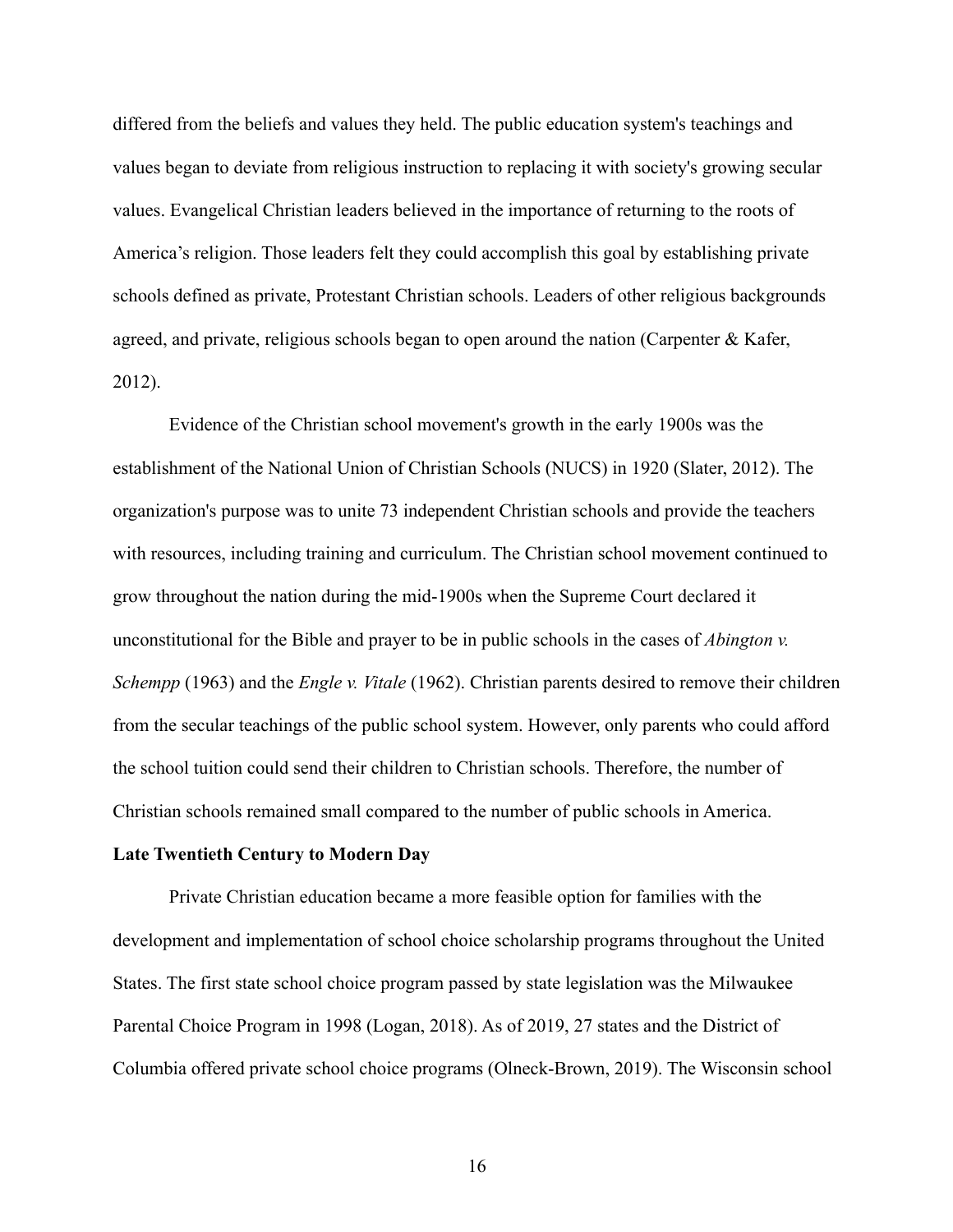choice programs and similar programs across the nation allow parents from various socioeconomic backgrounds to choose where their children attend school, including participating private schools, by providing them with financial assistance. State and tax-credit scholarship programs provide funding to families that meet a list of criteria (Carpenter & Kafer, 2012). Participating private schools must meet the state statutes' expectations to qualify to be participants in the school choice scholarship programs. Religious private schools have had higher participation rates in scholarship programs than non-religious private schools (DeAngelis, 2020).

#### **Factors Influencing Parents' Private School Enrollment Decisions**

In addition to literature on the history of private education, a review of literature was conducted on factors influencing parents to enroll their children in private education. In a study conducted in Detroit, parents of upcoming kindergarten students visited school options in their communities and shared their findings (Hill, 2016). The research project was a communitybased, participatory action research study consisting of 22 participants. Researcher K. Dara Hill collected data using a mixed-method research approach consisting of quantitative methods, including closed-questioned surveys and checklists, and qualitative methods, including openended survey questions and interviews. The surveyed respondents visited public, private, and charter schools and completed surveys once they completed the school visits. The researcher coded integrated documentation and excerpt transcripts to identify themes in the data. Based on group discussions and surveys, the parents' desired characteristics were diversity, academic rigor, child-centered practices, community involvement, and parent involvement. The study's findings revealed that the parents believed that all the schools evaluated, the top public, charter, and private schools in the area, met their desired school characteristics. According to the data, parents of kindergarten students in Detroit did not prefer any particular school type, such as private,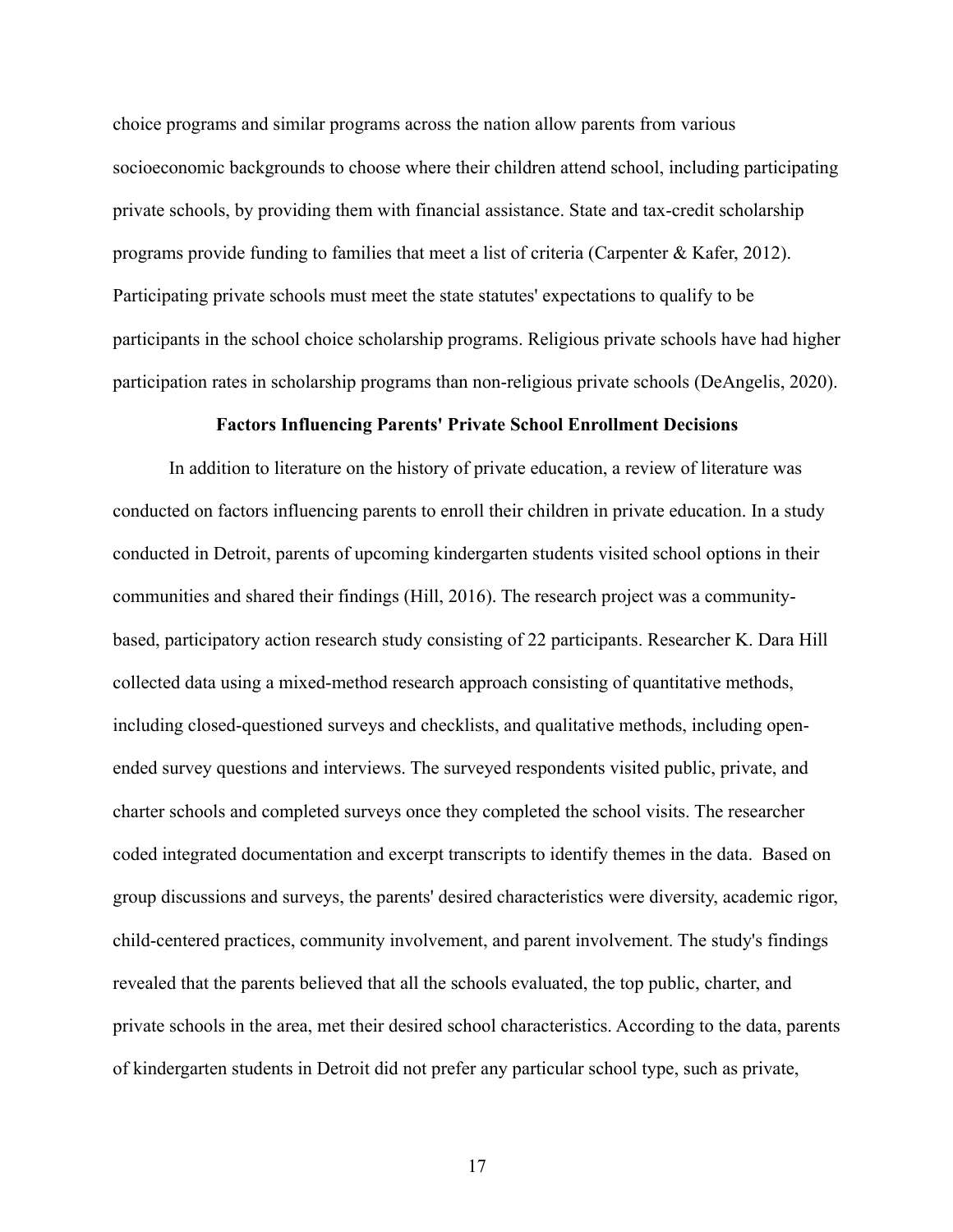charter, or public. The main concern of the parents was whether the school demonstrated their desired characteristics. The study implied that parents were not as concerned about their children's type of school as the school's perceived quality.

In a quantitative study, Krull (2016) analyzed the methods used by newly enrolled kindergarten parents for school choice selection. The study's purpose was to analyze the school selection process of parents with children attending enrollment-rich public schools. Ninety-two kindergarten parents with children enrolled in the Milwaukee Public School (MPS) system participant schools completed surveys on their school selection processes. Krull recoded the Likert survey responses and added weights based on the schools' race/ethnicity. No matter the families' education level or economic status, academics was the leading factor influencing the decision-making process. There was no significant difference between families with different incomes and the importance of academics ( $p > .070$ ), and there was no significant difference between families with different educational levels and the importance of academics ( $p > .099$ ). The responses indicated that most parents did not exhaust their options during the school selection process. Instead, the participants settled on a school choice after considering three or fewer school choices. Although the Krull study focused on public schools, the research was relevant to the literature review since it implies the importance of academic programs during the school selection process.

Prichard and Swezey (2016) conducted a grounded theory study on the factors affecting kindergarten through 12th-grade Christian parents' school choice decisions. The researchers interviewed 13 participants from various ethnic and socioeconomic backgrounds and developed field notes. The school types that the children attended included public schools, private schools, and homeschools. The researchers transcribed the interviews verbatim and utilized the open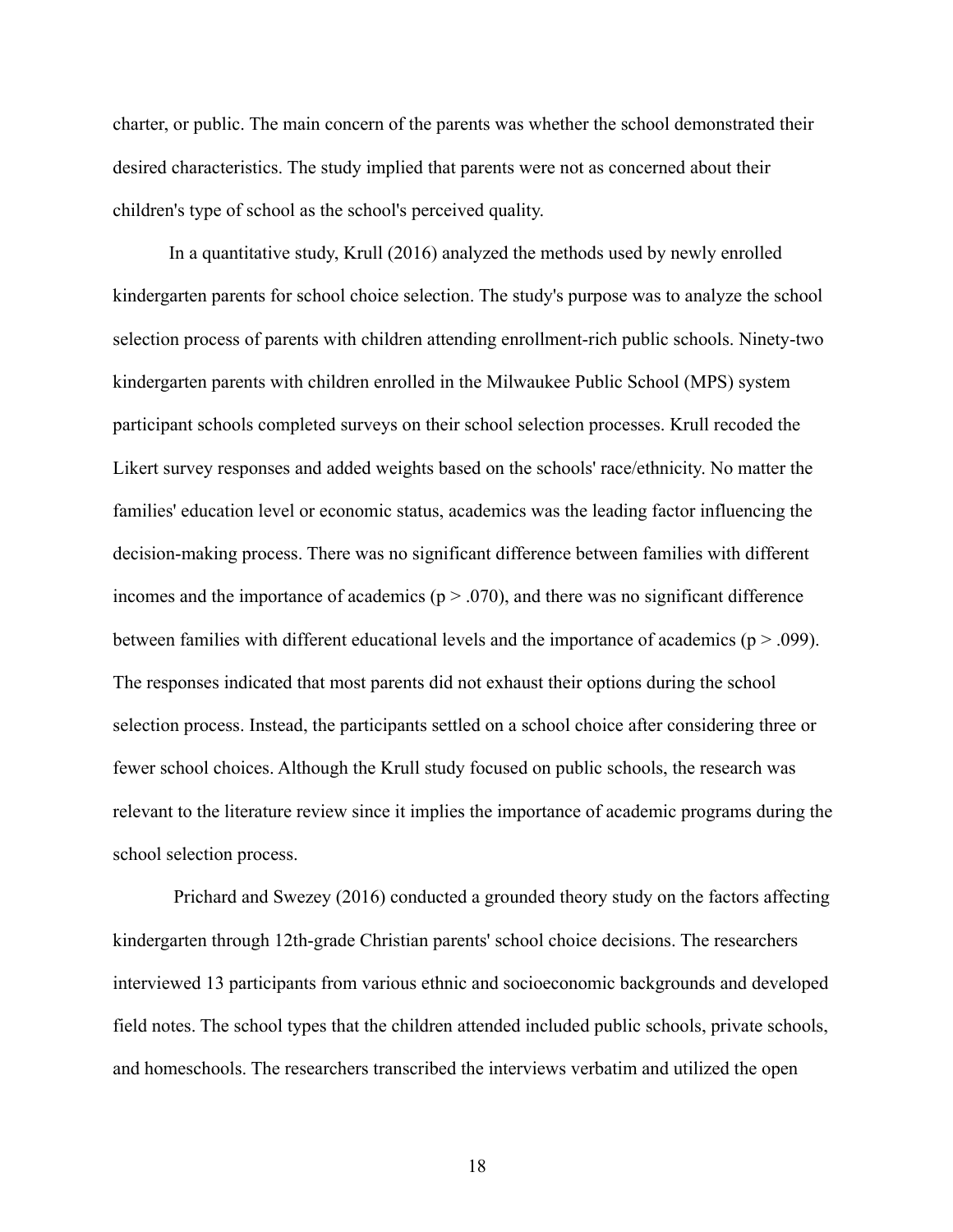coding process. The analysis process continued with axial and selective coding to identify themes in the responses. Based on the interview data, participants used the satisficing theory in their school choice decisions. The theory supports that people make a satisfactory decision that solves their problem with minimal effort (Greenwald, 1993). Therefore, the participants did not exhaust their options when selecting a school. Instead, they stopped the search once they found one that seemed sufficient for their needs. The parents' important factors were their own school experiences, financial status, expected enrollment trends, and socioeconomic background (Prichard & Swezey, 2016). The study implied that parents' spiritual goals for their children did not influence their educational decisions for their children despite their identification as Christians.

Sikkink and Schwarz (2018) conducted a quantitative study on the correlation between parents' school experiences and their school choice decisions for their high school children. The researchers randomly selected 1,500 participants in the United States and Canada to complete the Cardus Education Survey (CES) about their childhood school experiences. Sikkink and Schwartz analyzed the parents' school sector's information in relation to the student's school sector by fitting multinomial logistic regression models predicting school sector enrollment using the data from the survey. The researchers also incorporated controls, including parents' education, income, age, and religious service attendance, to isolate the relationship between parents' school experiences and students' school enrollment. Based on the findings, parents tend to send their children to the school type that they attended. More than any other group, parents who graduated from religious private schools were likely to send their children to the same school type (*p* < 0.001). Rather than researching the school choice that best met their children's needs, parents often enrolled their children in the school sector they attended. The study results implied that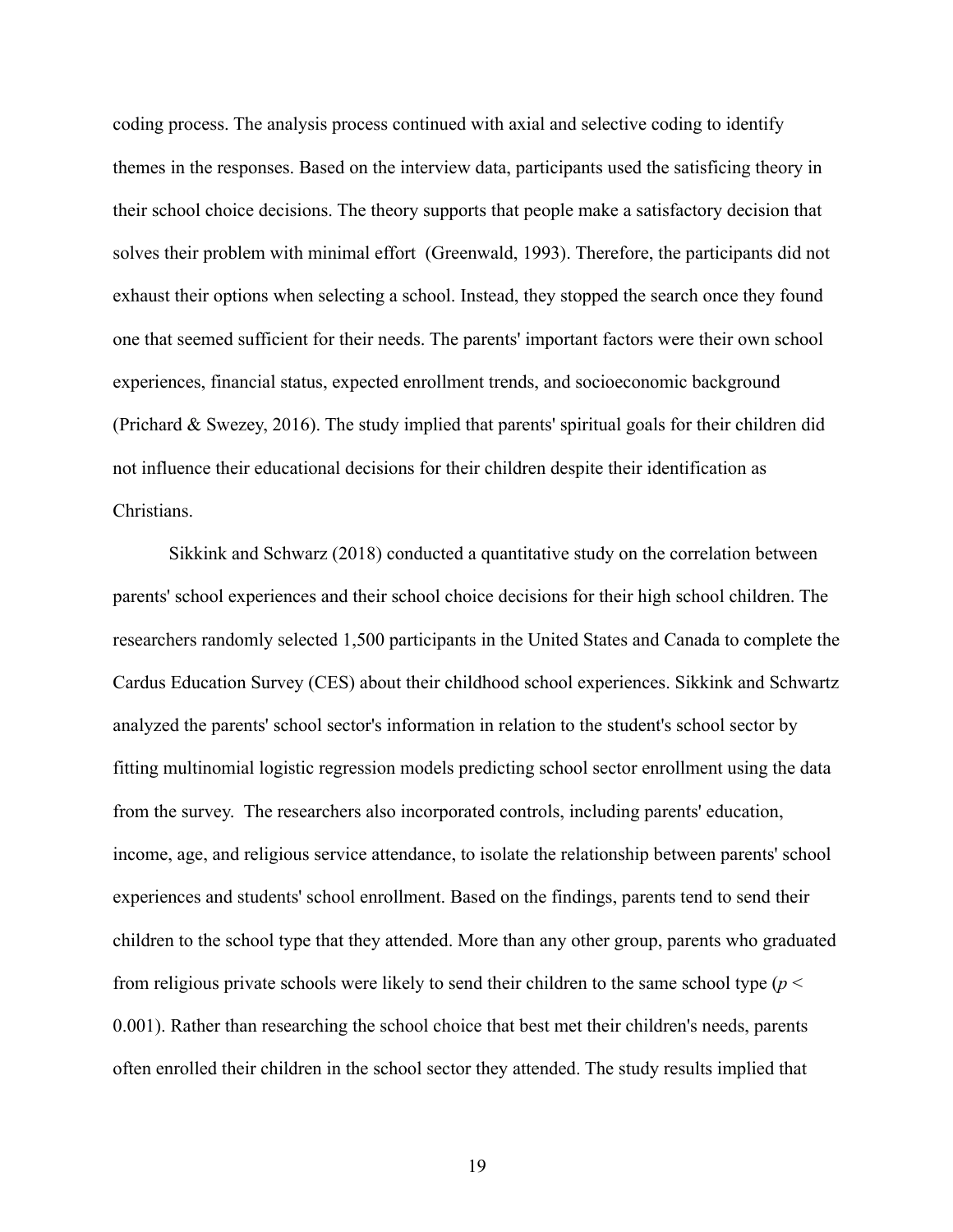parents that attended Christian schools were more likely to send their children to Christian schools.

An online national survey was conducted on behalf of the Fordham Institute to identify schools' characteristics important to parents during the school decision-making process (Harris Interactive, 2013). For the quantitative study, 2,007 parents and guardians of kindergarten through 12th-grade students enrolled in public and private schools completed the survey questions. In the survey, the participants responded to questions using the maximum-difference scaling survey technique. The respondents ranked five random educational goals at a time totaling in the ranking of 30 educational goals. The researchers analyzed the responses based on race, household income, political views, religious service attendance, school type, and location. The researchers analyzed educational goals by identifying the consistent rankings of the educational goals. The data presented the "non-negotiables," "must-haves," and "desirable" characteristics of schools preferred by the parents. Based on the responses, parents had similar preferences no matter their ethnic, financial, or religious background. The most important characteristic for the majority of parents was a strong academic program supported by a Science, Technology, Engineering, and Math (STEM) program. The factors identified as "must-haves" included the teaching of communication skills, study habits, life skills, self-discipline, and critical thinking skills. Parents and guardians also desired that the schools instill a love for learning and prepare students for college. The focus of the study was private schools rather than distinguishing between the different types of private schools; however, the results can be generalized to Christian school parents.

A correlational study on factors contributing to private school enrollment by Warmbier (2018) focused on the importance of school facilities and parents' school culture during the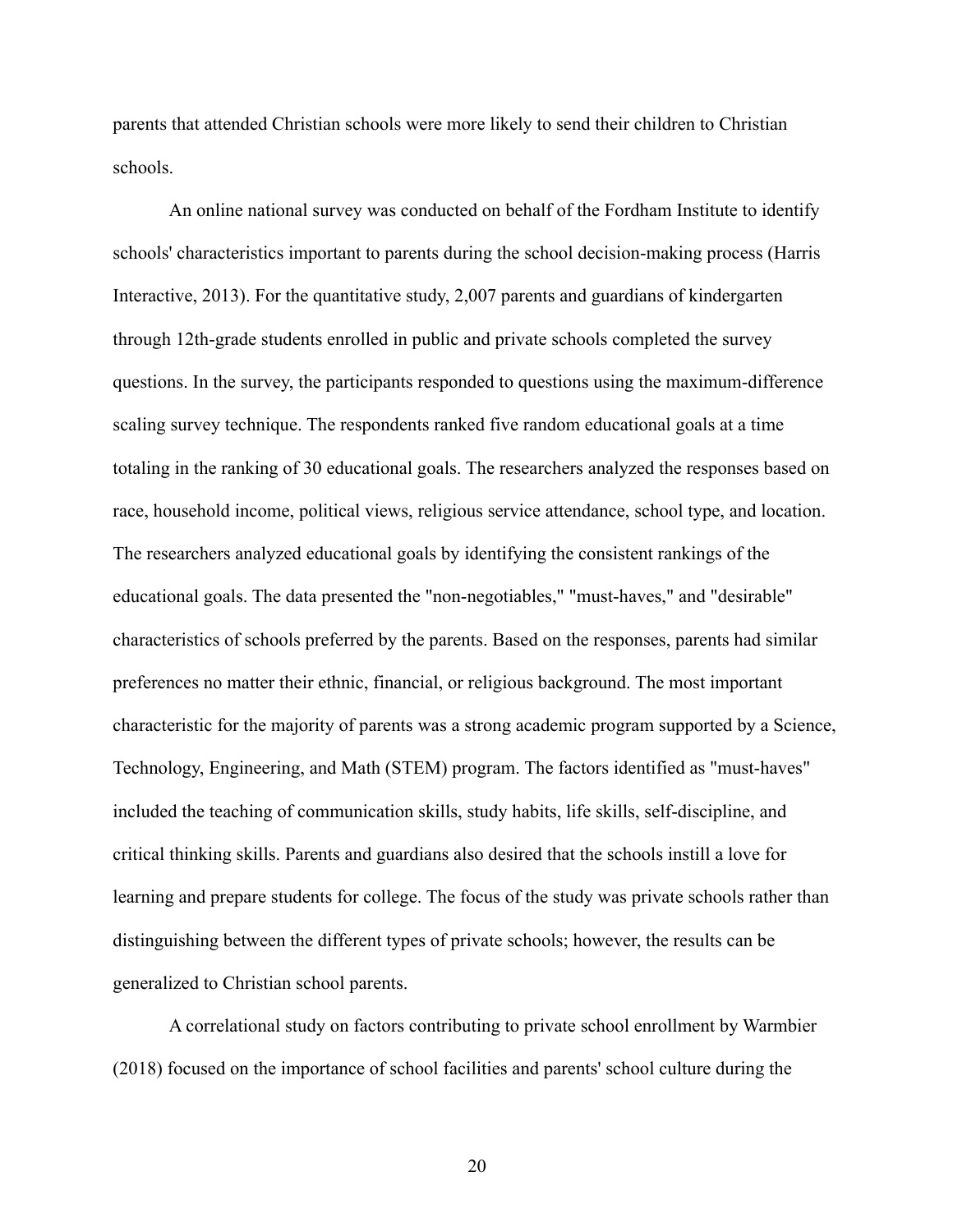decision-making process. Warmbier conducted the quantitative study to find the correlation between schools' enrollment and the schools' facilities and culture. Over 200 kindergarten through eighth-grade private school administrators in California responded to a survey by rating the school facilities and culture conditions using a Likert scale. Once respondents completed the survey, the researcher analyzed the responses utilizing descriptive and inferential statistics. The study results indicated no significant correlation between school enrollment and the school facilities (*p>0.05)*, and the study revealed a mild correlation between school enrollment and school culture  $(p<0.05)$ . The study results suggested that the school facilities and culture are not factors in the decision-making process when parents select schools for their children.

In a quantitative study conducted by The Friedman Foundation for School Choice, 2,056 parents, consisting of those receiving state funding and those not receiving funding, in Indiana, responded to a survey on why they chose to send their children to private schools (Catt & Rhinesmith, 2016). In the survey, parents had to rank the factors for enrollment in the order of importance. Catt and Rhinesmith identified themes in the responses. Both parent groups ranked the reasons for sending their children to a private school in the same order of importance. The school choice parents' top-ranked reason was the importance of their children receiving religious education (38%). Parents ranked better academics (20%) and moral instruction (19%) as the second and third reasons they selected private schools for their children. The study implied that religious education is an important factor for Christian school parents, no matter their socioeconomic backgrounds.

Beabout and Cambre (2013) confirmed the importance of religious and moral education for private school parents. In a qualitative study conducted at St. Thomas Catholic School in New Orleans, the researchers interviewed 16 parents receiving vouchers for their child to attend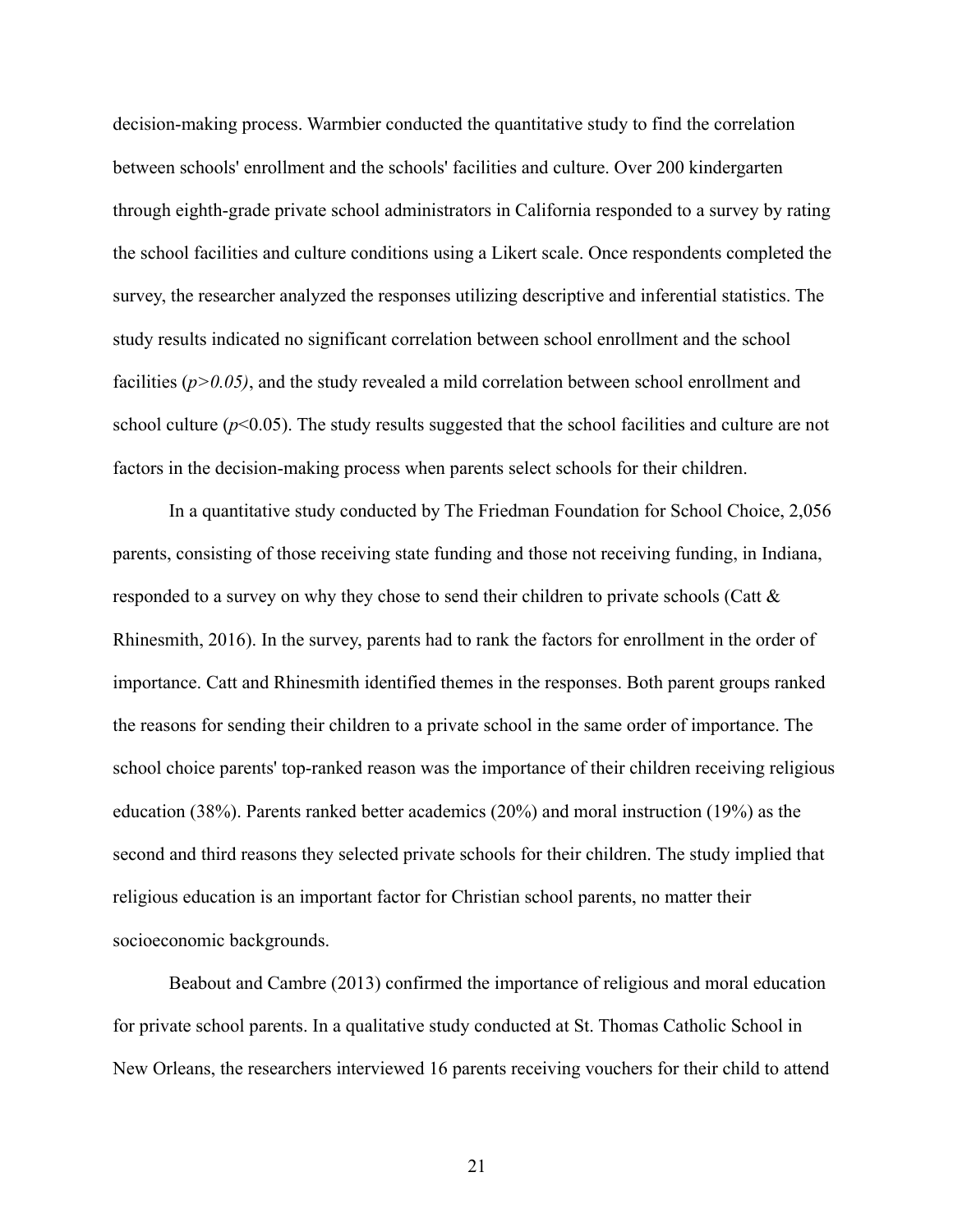the Catholic school. The school principal called school parents regarding their availability to participate in the semi-structured interviews. All the participants were mothers of elementary students and received state funding due to meeting the poverty level requirements. The data analysis process included transcribing the interviews and selectively coding the data to identify emerging themes. The parents reported that they chose to enroll their children in St. Thomas for the religious and moral instruction and small class sizes that were characteristics of the school. The participants reported that they did not have evidence that the school demonstrated the identified factors of importance until their children began attending the school. Therefore, the participants based their decisions on enrollment on the elements they perceived were present at the school. The study's significance is that the parents enrolled their children in the school based on perceptions of the school rather than the school's verifiable factors. The results implied that parent perceptions influence enrollment decisions when parents select schools for their children.

Rodriguez (2014) studied the reasons caregivers in California chose to enroll their children in Christian schools accredited by the Association of Christian Schools International (ACSI). Participants with children enrolled in 39 different ACSI schools completed a survey with pre-determined factors. A total of 297 caregivers completed an electronic survey consisting of three parts. In the first part of the survey, each participant rated each of the 16 factors provided in the survey. The researcher gave the responses numerical values to find the mean and standard deviation utilizing the Statistical Package for the Social Sciences (IBM SPSS Statistics, Version 22). In the second part of the survey, participants ranked the top five factors in order of importance. The final section consisted of open-ended questions regarding the participants' background and the opportunity to provide additional important information. The researcher analyzed the data using frequency analysis by comparing the factors of all three sections to find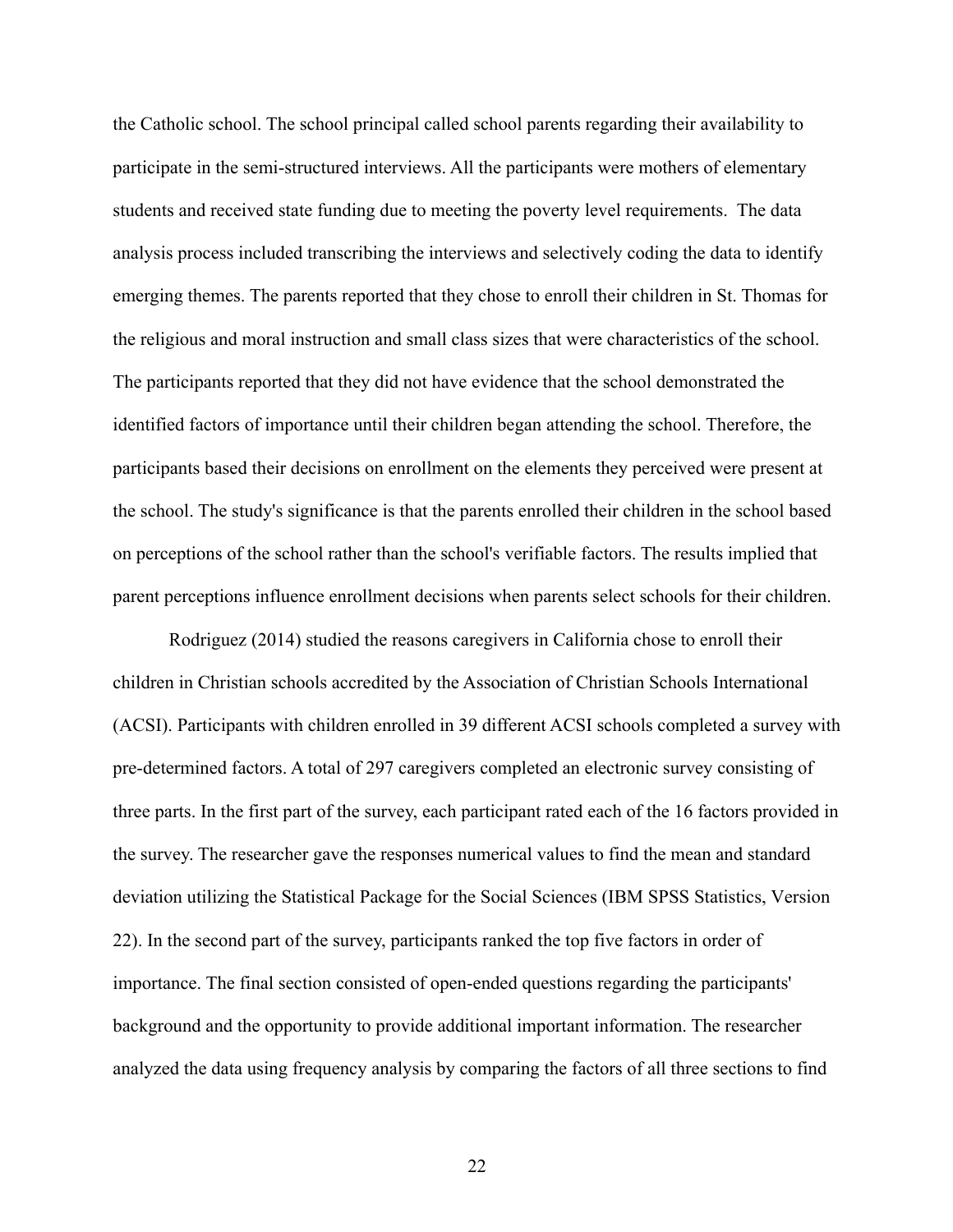the common factors for school enrollment presented in each survey section. The participants' most highly valued factors were the Biblical instruction and values taught at the school. Unlike studies conducted on school choice options, including public options, the participants rated academic quality (29.6%) below the factors of Biblical teaching (40.4%). The quantitative research supported the importance of religious education on parents' decision-making process.

Another study on enrollment in private schools supported the influence of religion on school choice. An empirical case study on parent religiosity, studied by Reichard (2012), yielded similar results. To complete the study, Reichard surveyed 226 parents of children attending a prekindergarten through grade twelve religious school utilizing the Duke University Religion Index (DUREL). The researcher analyzed the statistical data, and 125 of the participants stated they used school choice vouchers to cover the school's tuition expenses. Reichard identified that religious parents preferred sending their children to religious schools. He identified that religious parents chose private religious schools regardless of their affiliated denominations and their financial abilities. However, scholarship programs did make religious private schools more attainable for parents without financial means. The findings supported the implication that religious parents preferred religious education for their children.

Research by Davis (2011) identified contradictory findings. The interpretative qualitative study included a pre-identified list of interview questions. In the study, Davis interviewed participants consisting of three groups: parents, administrators, and students. The participants were all associated with private schools and shared the factors influencing parents' decisions to enroll their children in private schools. The recordings of the interviews were transcribed and analyzed by Davis to identify commonalities among the responses. All three participant groups identified perceived academic excellence as the primary factor influencing enrollment in private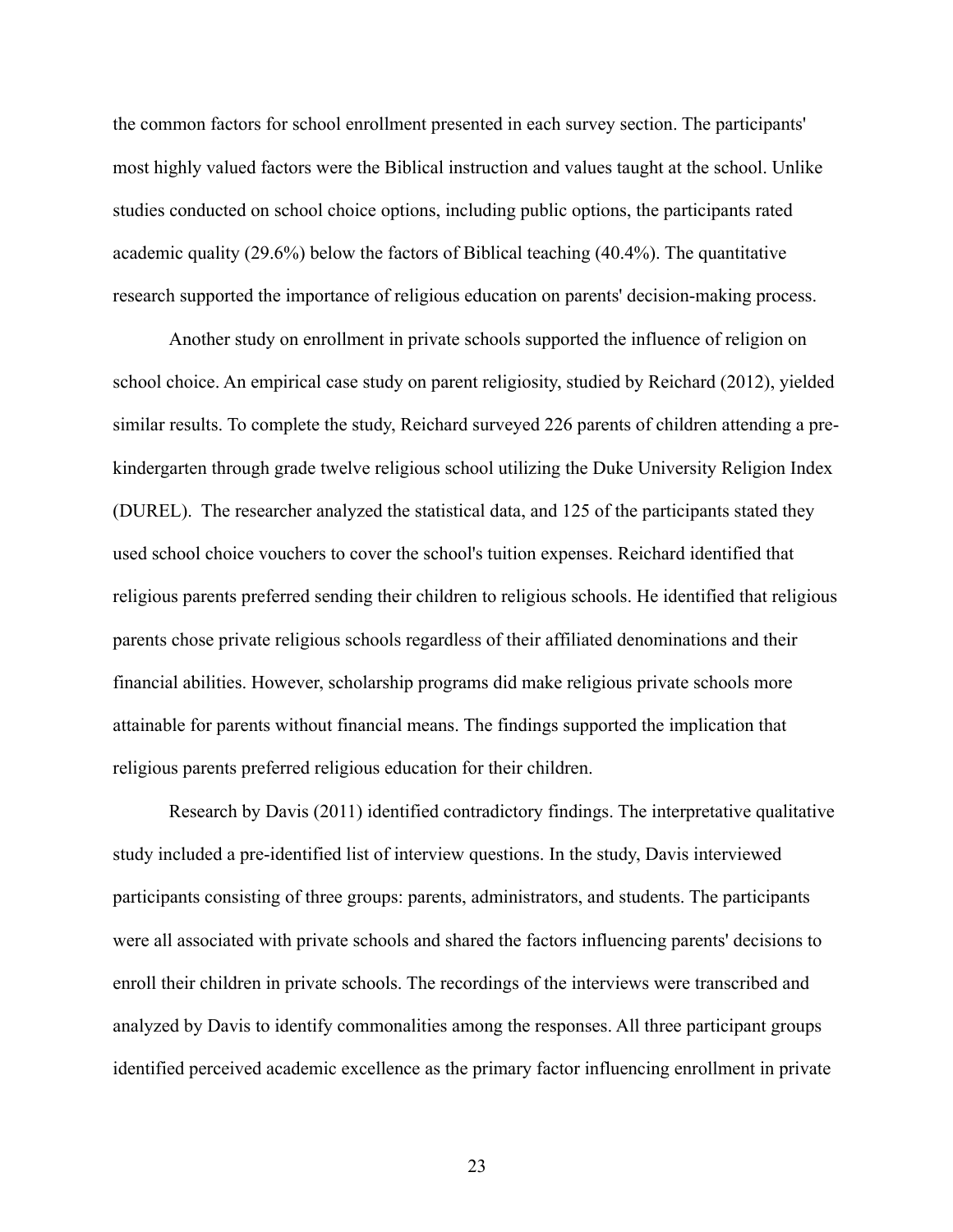schools regardless of their religious affiliation. Another characteristic of importance identified by the participants was the learning environment. The researcher noted that the parents' perceptions of private schools influenced their factors of significance rather than their actual experiences with their children in the schools. The study implied that private school parents were concerned about a school's perceived academic excellence, making parent perceptions an important factor in the school selection process.

#### **Parent Satisfaction**

Parents can choose the education setting that most effectively meets the needs of their children. As previously noted, parents make an initial school choice decision based on their perceptions of the schools. However, they continue to make decisions regarding re-enrollment in a school based on their school satisfaction.

In a mixed-methods study conducted by Shuls (2018), 35 parents participated in a focus group located in St. Louis and Kansas City. During the focus group sessions, the participants partook in group discussions followed by the completion of questionnaires. Descriptive and populations statistics were utilized to analyze the data from the questionnaires. Although some participants did not support publicly funded school choice options for everyone due to political views, they exercised their freedom to choose the educational setting best for their children. More families in the study selected private schools for their children than any other school type. During the study, the researcher asked the parents to rate their satisfaction level with their child's school. Of the parents of private school students, 81.8% of the parents stated they were "very satisfied" with their child's school. The study's private schools' positive ratings were significantly higher than any other school types included in the study. The results of the study implied that private school parents are overall "very satisfied" with their child's private school education.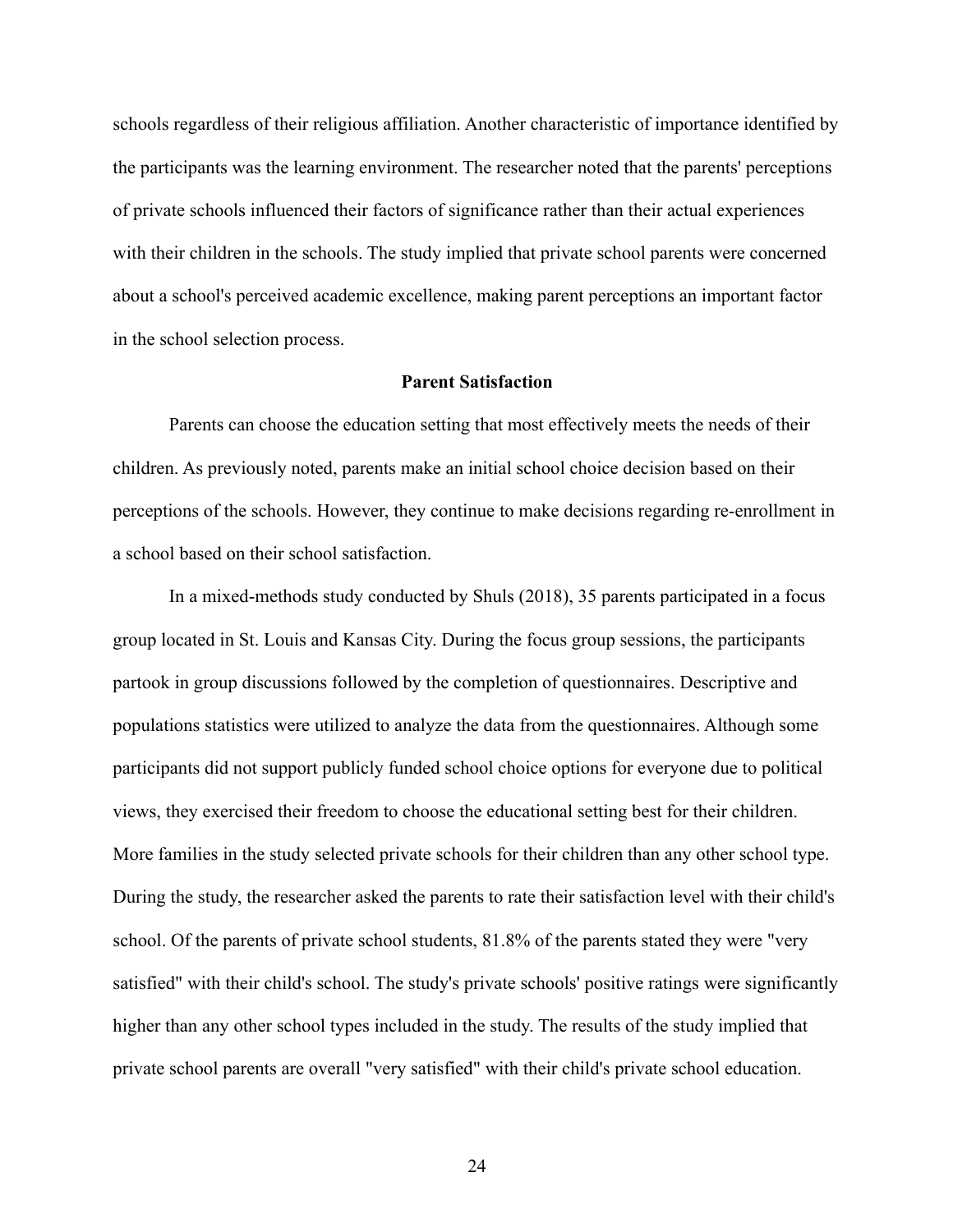A survey conducted by the United States (U.S.) Department of Education yielded similar results regarding parents' satisfaction with private schools (Cheng & Peterson, 2017). The American Institutes of Research (AIR) in partnership with the U.S. Department of Education mailed education surveys to school-aged families across the country, and 17,166 families completed their responses to the questionnaire. AIR collected the results and utilized their technology programs to analyze the statistical data. Four school types were included in the study: charter schools, assigned district schools, choice district schools, and private schools. Participants were asked in the survey to rate their level of satisfaction with their child's current school and teacher. Of the four school types represented, parents ranked private schools with the highest percentage of satisfaction. Approximately 80% of private school parents stated they were "very satisfied" with their child's teacher and school. The second-highest ranked school types were charter schools with 63% parent satisfaction. Participants also rated their satisfaction levels with their child's school's academic standards, discipline, and parent communication. Private schools received the highest satisfaction ratings of all the school types. Over 75% of the parents surveyed stated they were "very satisfied" with their child's private school in each of these areas. Charter schools were the next highest-ranked schools with 59%-68% satisfaction ratings in each of the surveyed areas. The results of the study indicated that parents are the most satisfied with private schools compared to other school sectors.

A quantitative companion study was conducted in 2016 by the Harvard Program on Education Policy and Governance (Barrows et al., 2019). The survey participants consisted of 1,500 randomly selected parents of school-aged children. The parents represented three school types: charter schools, private schools, and district-schools. In the survey, all the participants answered the same questions and provided a ranking from five response options that included a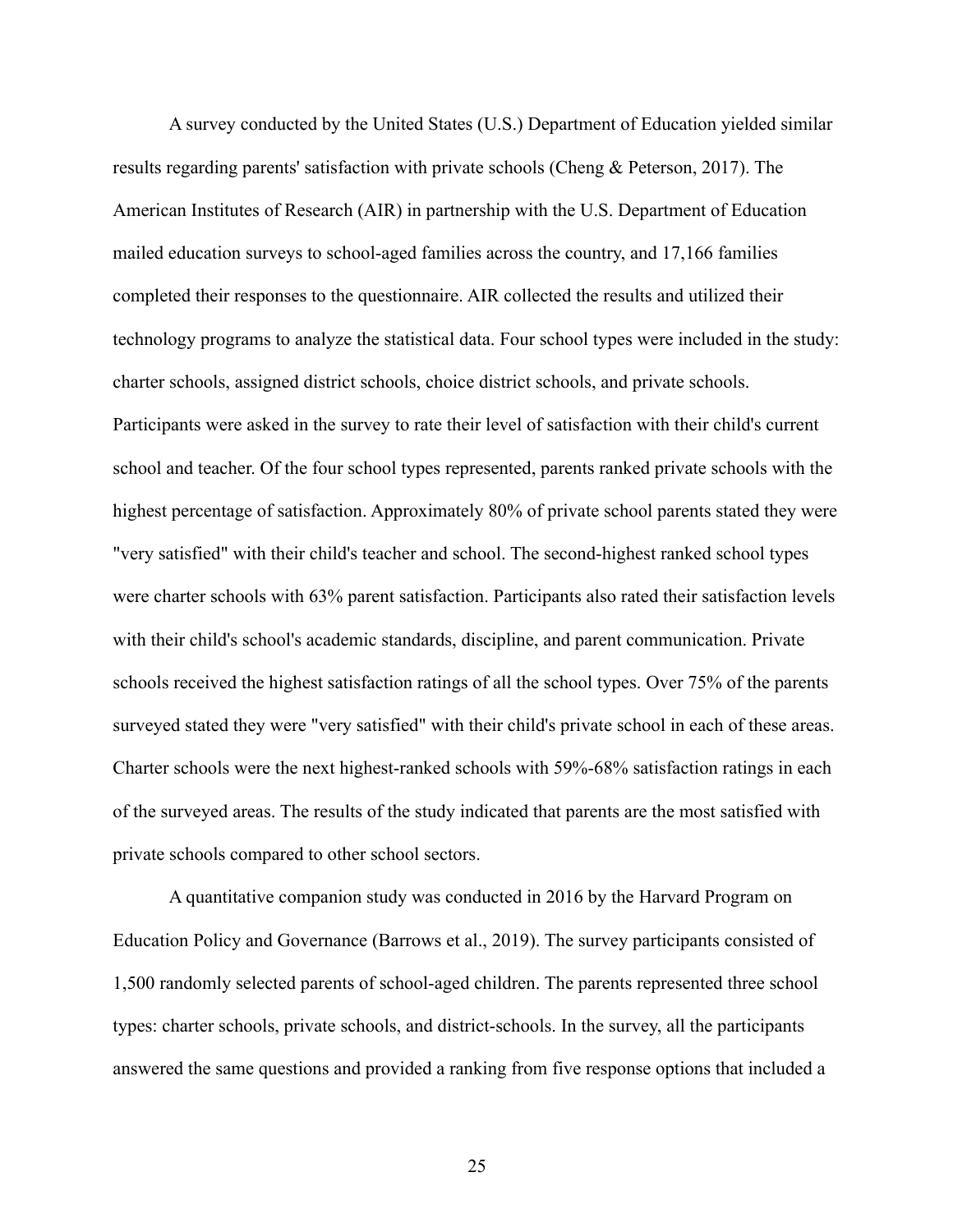neutral middle response option. The researchers conducted a statistical analysis of the data following the collection of the results. According to the results, parents of children attending private schools had the highest satisfaction level with their children's schools. Private school parents also expressed less concern about serious school problems than any other school type, including student behaviors and extracurricular opportunities. Although private school parents indicated positive satisfaction with parent-teacher communication, charter school parents indicated slightly higher parent-teacher communication satisfaction. The study parallels previous studies' results on parent satisfaction of schools, with private schools receiving the highest satisfaction ratings.

An evaluation of the Washington D.C. Opportunity Scholarship Program (OSP) yielded information regarding parents' satisfaction with schools and parents' priorities when selecting a school for their children (Dynarski et al., 2016). Low-income parents located in Washington D.C. had the opportunity to apply for vouchers allowing their children to attend private schools through the D.C. scholarship program. At the time of application, parents completed a survey rating their satisfaction level with their children's current school. The 2,200 parent responses were analyzed with statistical analysis software. Private school parents gave the highest ratings when asked to grade their children's current schools. Ninety-three percent of private school parents gave their school an A or B rating. The second-highest rating was for traditional public schools, which received A or B scores from 55% of the parents.

As part of the D.C. Opportunity Scholarship Program (OSP) evaluation, parents rated their dissatisfaction levels on 12 provided items (Dynarski et al., 2016). Private school parents had the lowest levels of dissatisfaction in all 12 areas surveyed. The highest dissatisfaction percentage (14%) of the private school parents was regarding racial mix in the private schools.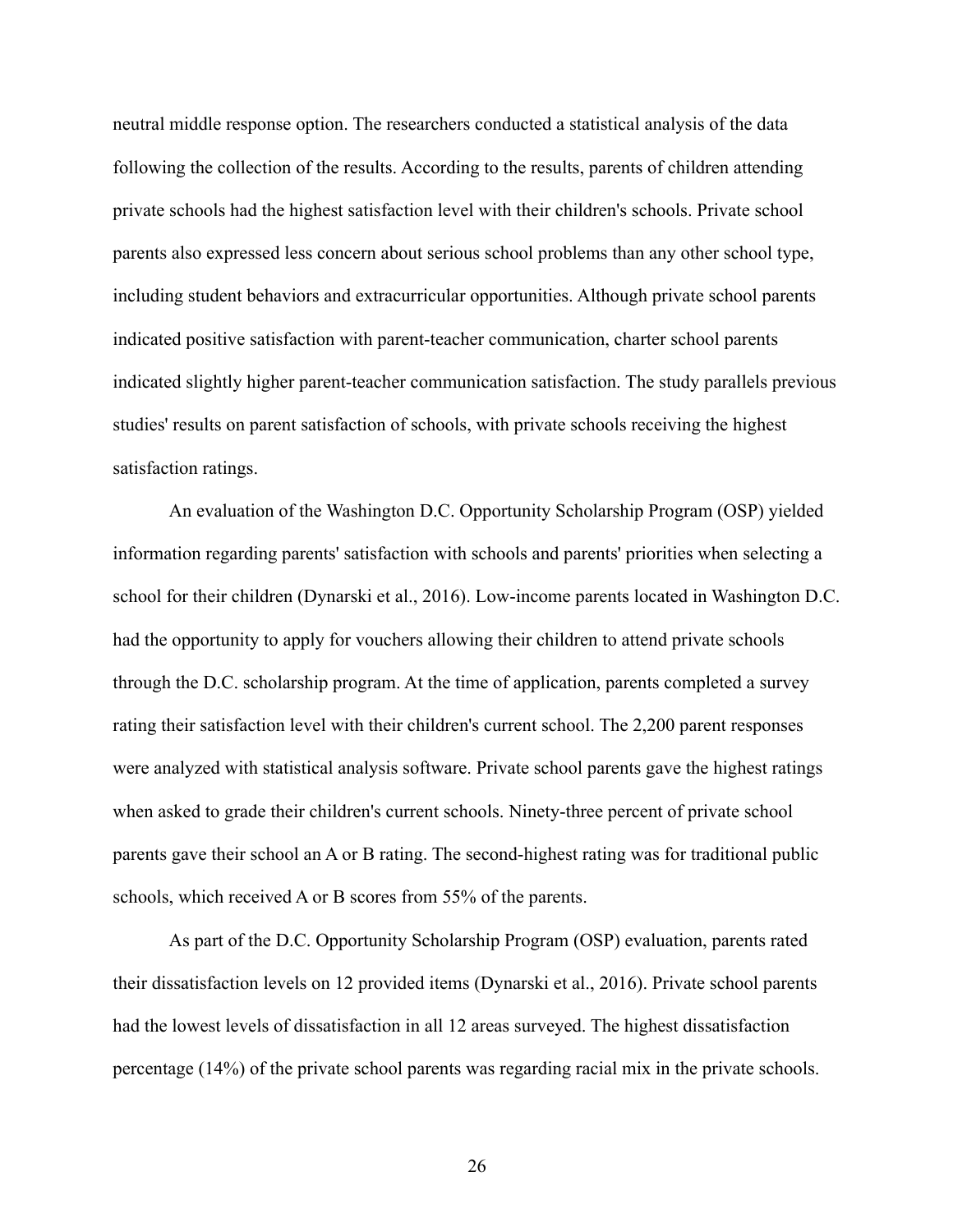Fifty-two percent of charter school parents and 46% of public-school parents were dissatisfied with their children's lack of opportunities to observe religious observations. The parents' top dissatisfaction issues were class sizes, academic quality, discipline, and racial mix. The results of the research implied that parents valued religious education in private schools and that parents were dissatisfied when private religious schools did not provide perceived quality religious education.

From the 12 provided items on the D.C. scholarship application, parents rated their top priorities for their children's new school (Dynarski et al., 2016). Academic quality had the highest percentage from parents regardless of their children's current school type. The parents' second-highest priority was school safety, and the third highest priority was the school's location in comparison with where the participants lived. Class sizes and special services also ranked in the top five priorities of a new school. Of the ranked dissatisfaction and priority categories, class size was the only factor of importance on each category's top five rankings, indicating class size was important for parents when considering schools. The findings' significance indicated that, although parents value religious education, they did not identify religious education as a top priority in the school selection process.

### **Effects of Private Education**

Researchers have conducted studies to evaluate the actual effects of private schooling on school-aged children's academic achievement and social development (Chingos & Kuehn, 2017). A measure of academic achievement is the educational attainment of students in high school. Chingos and Kuehn conducted a study on the effects of the Florida scholarship program on college enrollment. Propensity Score Matching Design was used to compare and analyze data gathered from Step Up for Students (SUFS), the organization that facilitates the Florida state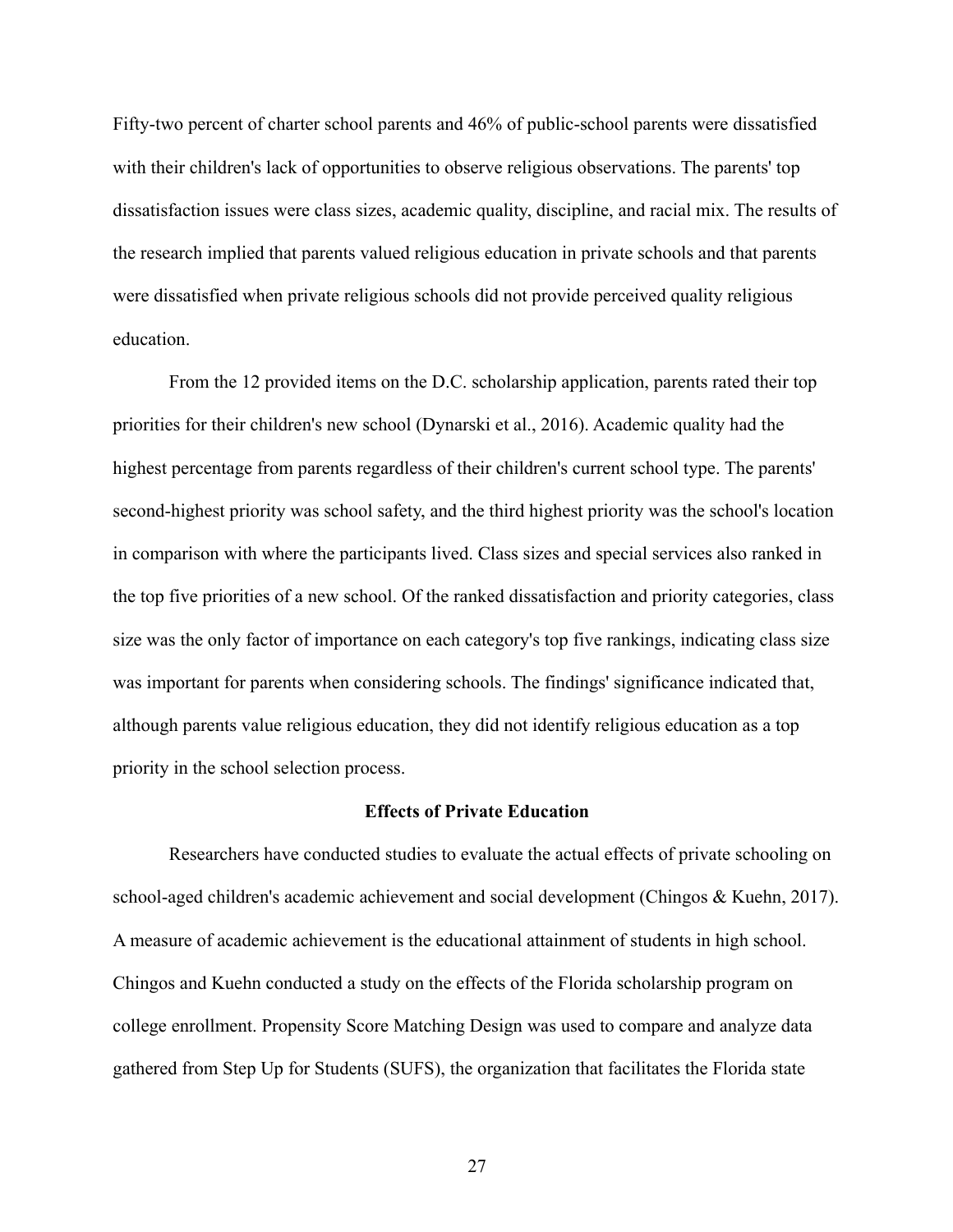scholarship program, and the Florida Department of Education's Education Data Warehouse (EDW). According to the descriptive statistics data, private school enrollment yielded a 43% increase in high school graduation for students enrolled in a Florida voucher program for all four high school years. Also, students that graduated from Catholic or nonsectarian private schools were more likely to enroll in college than any other private school type.

#### **Summary**

In the literature review, qualitative and quantitative studies on the factors influencing students' enrollment in private schools, parent satisfaction, and the effects of private education were evaluated. Academic quality and religious instruction were the common factors identified in the studies on factors influencing the decision to enroll in private education (Beabout & Cambre, 2013; Catt & Rhinesmith, 2016; Davis, 2011; Harris Interactive, 2013; Prichard & Swezey, 2016; Rodriguez, 2014). Parents' perceptions of schools correlate with satisfaction with their children's schools. According to the studies reviewed, parents with children attending private schools were the most satisfied with their children's school (Barrows et al., 2019; Cheng & Peterson, 2017; Dynarski et al., 2016; Shuls, 2018). The studies implied a positive perception of private schools by most parents. Although limited research was available on factors influencing parents' choice to enroll their elementary children in private, Christian schools, the existing research provided understanding of why parents choose to send their school-aged children to private schools and why they were satisfied with their decisions to enroll their children in private education. The methodology and results of the qualitative study on factors influencing parents' decisions to enroll in Christian private schools are discussed in the following chapters.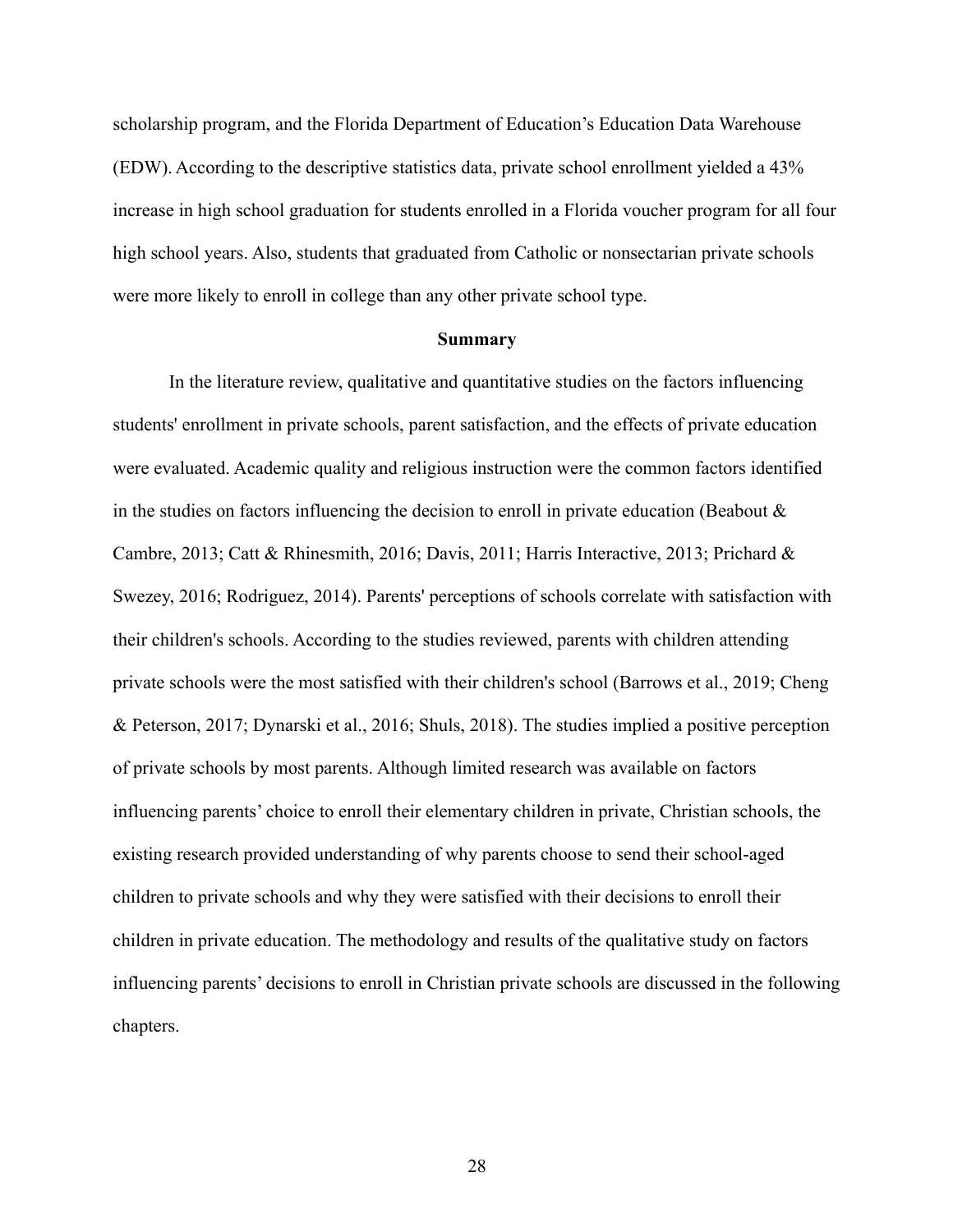#### III. METHODOLOGY

The purpose of this case study was to discover the factors influencing parents' decisions to enroll or reenroll kindergarten through fifth-grade students in private Christian schools in Florida. In the research study, the perceptions of the parents were defined as parents' feelings, observations, and thoughts on the factors influencing their decision to enroll or reenroll their children in a Christian school. Two groups of parents were interviewed to collect data in this case study: (a) parents who have enrolled their children for the first time in a Christian school and (b) parents who have chosen to reenroll their children in a Christian school a second or more year. Chapter three presents the qualitative case study methodology with an extensive overview of the research design, ethical protection methods, and data collection methods.

### **Research Design**

In qualitative research, a researcher gains an understanding of a problem by empowering individuals to share their experiences (Creswell & Poth, 2018). This type of research occurs in a natural setting utilizing various data collection methods. A qualitative study was appropriate to explore the factors that influence parents to enroll their children in private Christian schools. This method of research allowed the participants to share their stories about their private Christian school experiences. To gain a thorough understanding of the research problem, the most effective method of research was conducting in-depth interviews utilizing the qualitative research design.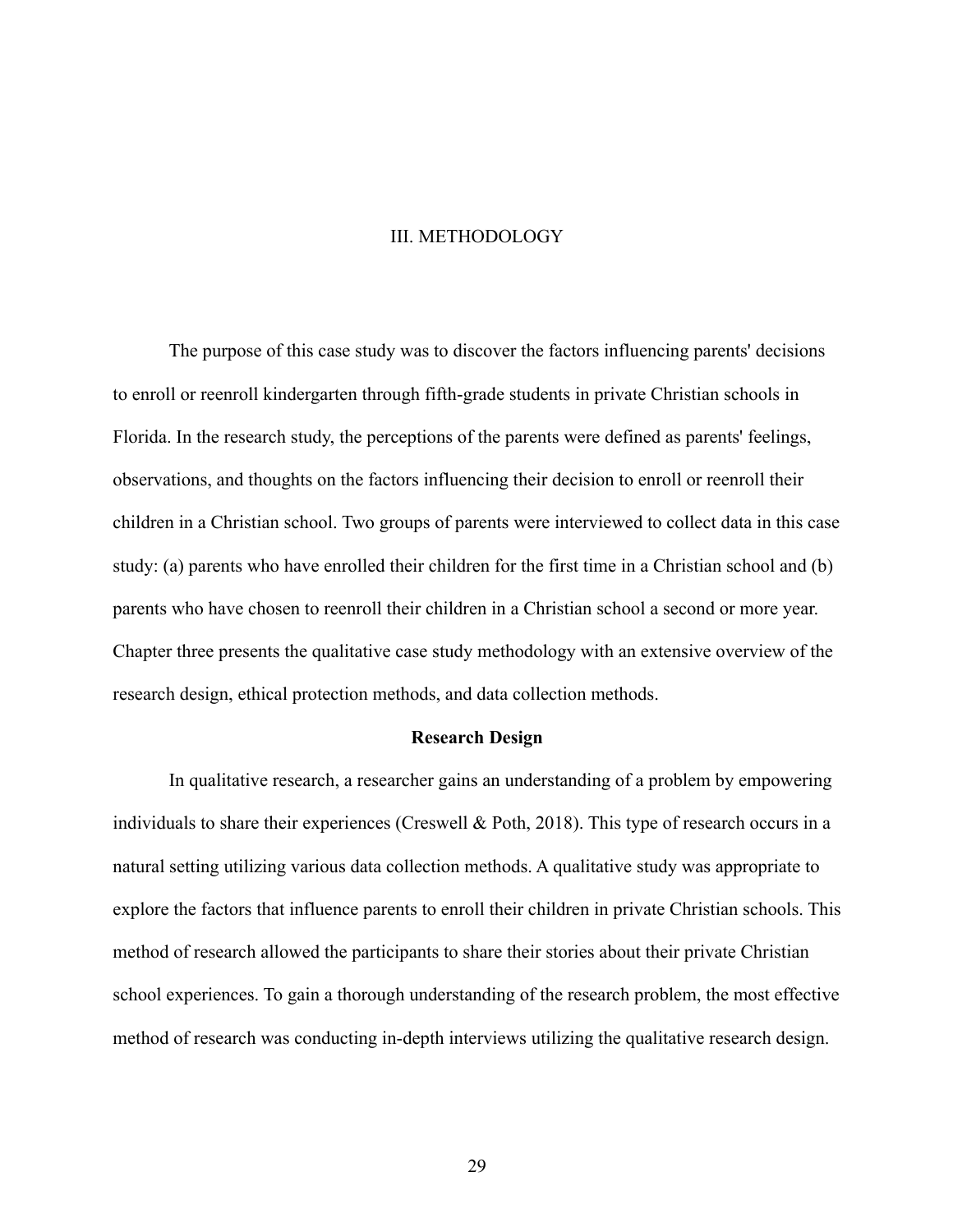Five approaches make up qualitative inquiry: narrative, phenomenology, grounded theory, ethnography, and case study (Creswell & Poth, 2018). According to Creswell and Poth, a case study is conducted by exploring a real-life case through in-depth data collection utilizing various data collection methods. Of the different qualitative approaches, the case study method, specifically the collective case study approach, was best suited for the purpose of the study. The collective case study approach allowed the researcher to understand an issue by researching multiple sites to learn different perspectives about an issue. This method was most relevant for the study since it allowed for interactions with private school parents to listen to their stories to answer the research question regarding factors influencing the enrollment of elementary students in Christian schools. In this study, two school sites participated. Data were collected during extensive interviews with new and reenrolling parents from both schools. In addition, data from both schools were gathered from school enrollment and foundational documents.

### **Participants**

Two private Christian schools located in south Florida were selected for the study. The participating schools were both accredited by the same accreditation agency, the Southern Association of Colleges and Schools (SACS), and were affiliated with local churches. The schools differed since they represented different demographics and had different criteria for enrollment. Families representing different backgrounds and perspectives participated in the study as a result of the diversity represented in the schools. Purposefully selecting participants from diverse backgrounds strengthened the study results (Creswell & Poth, 2018).

School A was located in a major metropolitan area of South Florida. The school was established in 2000 and was started by a large evangelical church located in the area. During the 2020-2021 school year, 1,900 students in grades kindergarten through twelfth grade attended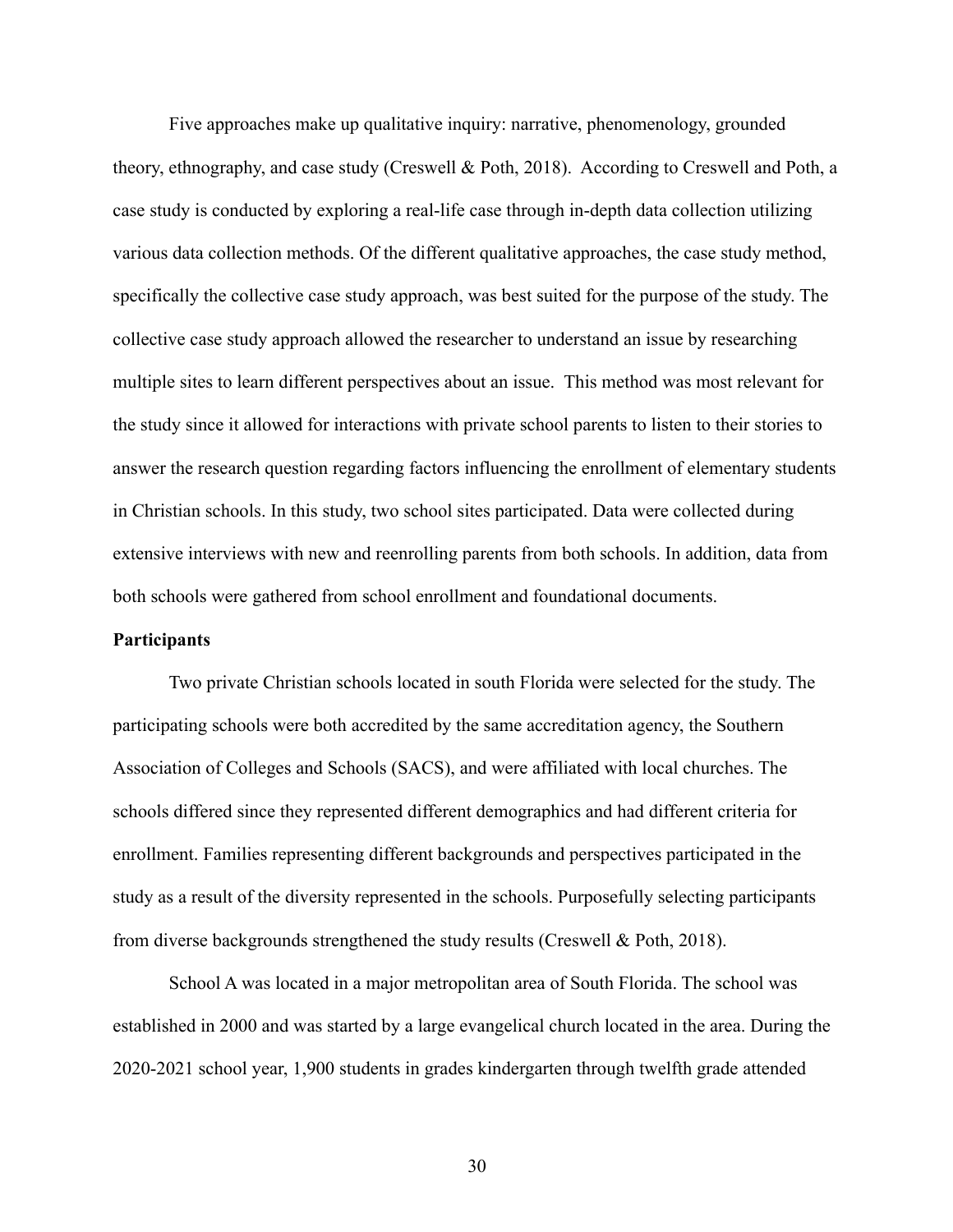School A. According to the school's mission statement, the purpose of the school was to teach students to be followers of Christ. The academic program was built on a biblical worldview and followed state academic standards. Different curricula were utilized as tools by the teachers to help students meet and exceed state standards expectations. According to enrollment procedural documents, the school was a covenant Christian school. Therefore, at least one parent was expected to agree to the statement of faith and attend church regularly.

A meeting with two school leaders from School A occurred to discuss the purpose of the study and potential participants. School A provided a list of three parents who were reenrolling for the 2020-2021 school year and four new school parents. All of the suggested parents were contacted and asked to participate in the study. Four of the seven families consented to participate and were interviewed.

Parent A was a single parent who had a fourth grader enrolled in the school since the middle of second grade. Parent A enrolled her child in the school after adopting her child through the foster care system. Parent B had a first and a second grader. Both the children had been attending school at School A since preschool, beginning in 2017-2018. Therefore, the family had been enrolled at the elementary school for three years. Parent C had five children enrolled in School A, with two in elementary school. Parent C identified as biracial, and her family included several children adopted through foster care. In addition to the five children attending School A, the participant had two homeschooled children and one child with special needs enrolled in a local public school. The two elementary students were in first and fourth grade during the 2020- 2021 school year, and it was their second year enrolled at School A. The final parent from School A was new to the school during the 2020-2021 school year. Parent D had one child who was in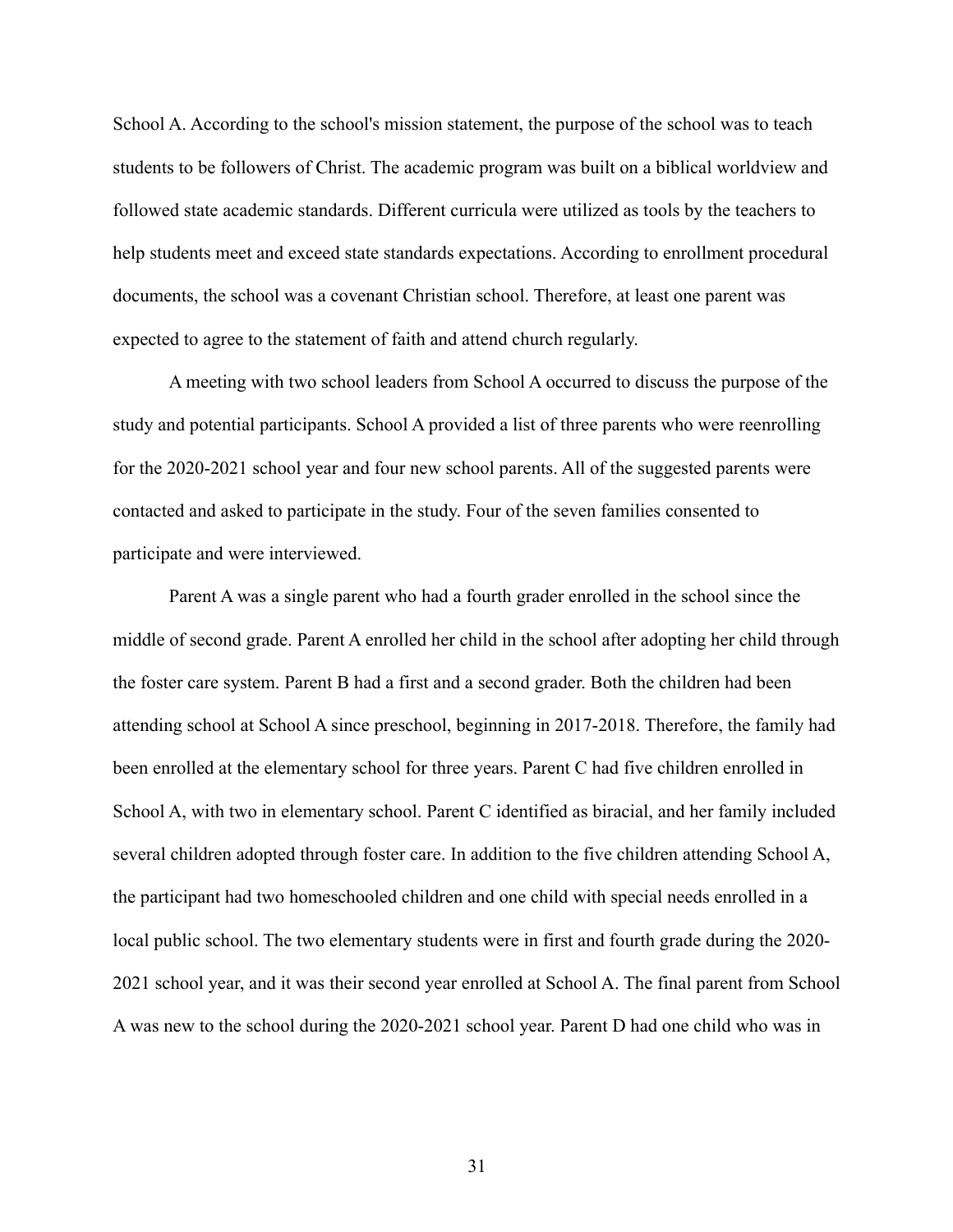fourth grade. Before enrolling in School A, Parent D's child had been enrolled in a private Christian school located in a different area. A summary of the participants is provided in Table 1.

School B, located in South Florida, was started by a local church in 1985. The school had an enrollment of 600 kindergarten through grade twelve students during the 2020-2021 school year. According to their mission statement, School B strived to nurture all students' spiritual, academic, and physical aspects to prepare them to be Christian citizen-servants. The school identified as evangelistic; therefore, students of various backgrounds were encouraged to enroll in the program. The school hoped to lead all the students into a relationship with Christ. The elementary academic program followed the scope and sequence of a nationally published Christian curriculum. Teachers in kindergarten through fifth grade used the curriculum in all academic subject areas.

The phone meeting occurred with a leader of School B to discuss the purpose of the study and the expectations for the participants. School B sent a list of potential parents, including four reenrolling families and two new families. All the parents were contacted, and five of the six consented to participate in the study.

Parent E had two children enrolled in School B. The children were enrolled in the first and third grades. The children had attended the church's preschool, which was separate from the K-12 school. Since kindergarten, both children attended the school, with the family enrolled in the elementary division for four school years. Parent F also had two students enrolled in the elementary division of the school. Both had attended the church's preschool and were now in kindergarten and third grade. Parent G had a fourth grader enrolled in the school for the 2020- 2021 school year. The child had been enrolled in the school since kindergarten and had attended the church's preschool. In addition, Parent G had a stepchild enrolled in a local charter school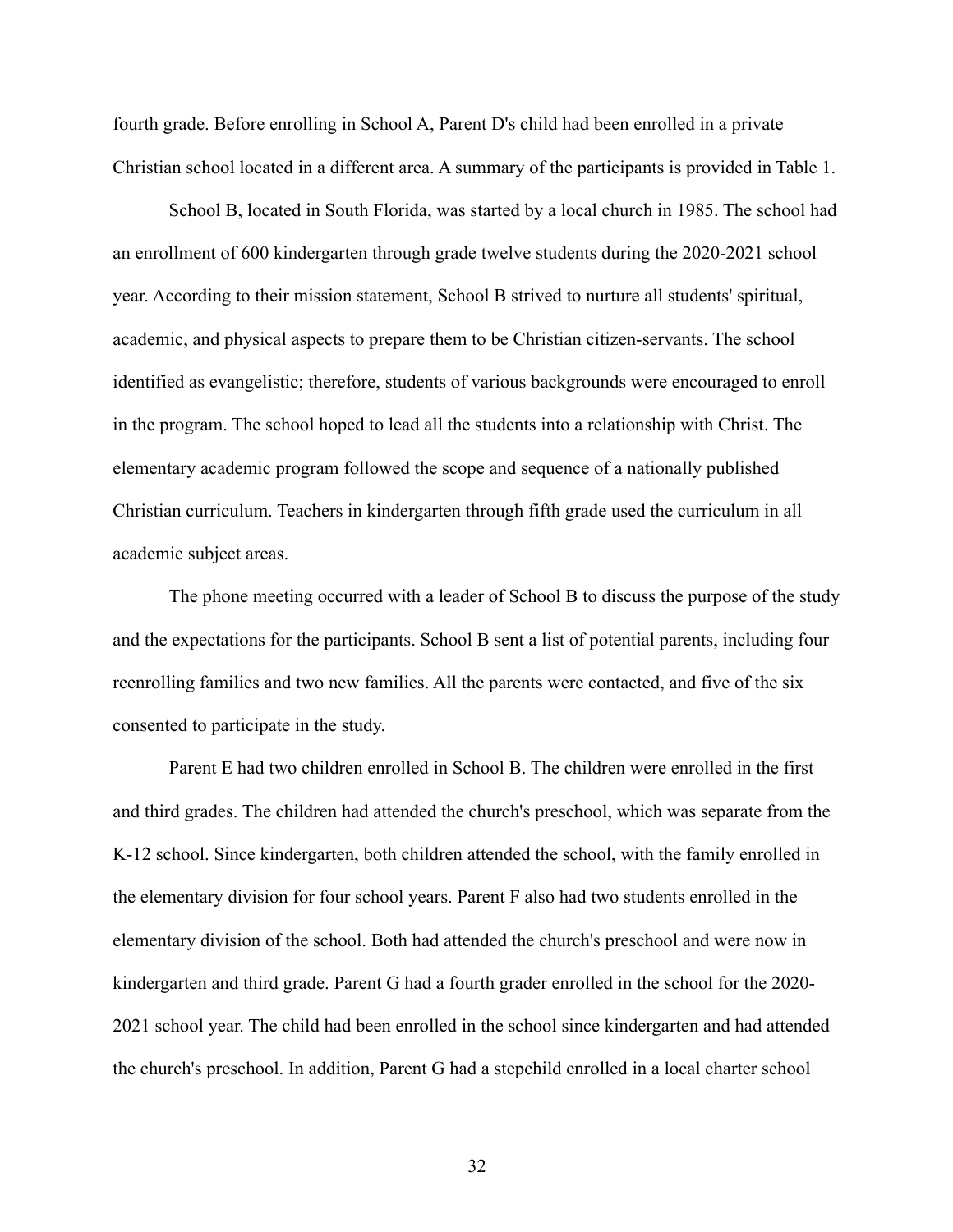and an older child who had graduated from the public school system. Parent H had one child attending School B who was in kindergarten during the study. The student had been enrolled in the church preschool. Parent H had another elementary student enrolled in a local public school. The final participant also had a kindergartener. Unlike the other participants, the student had not attended the preschool run by the church. In addition to the kindergartener, Parent I had a toddler at home.

## **Table 1**

| Participant     | Gender | Elementary            | <b>Elementary Enrollment Years</b> |  |
|-----------------|--------|-----------------------|------------------------------------|--|
|                 |        | <b>Students</b>       |                                    |  |
| <b>School A</b> |        |                       |                                    |  |
|                 |        |                       |                                    |  |
| Parent A        | Female | 4 <sup>th</sup> Grade | 2018-2021                          |  |
| Parent B        | Female | $1st$ Grade           | 2018-2021                          |  |
|                 |        | $2nd$ Grade           |                                    |  |
| Parent C        | Female | 1 <sup>st</sup> Grade | 2019-2021                          |  |
|                 |        | 4 <sup>th</sup> Grade |                                    |  |
| Parent D        | Female | $4th$ grade           | 2020-2021                          |  |
| <b>School B</b> |        |                       |                                    |  |
|                 |        |                       |                                    |  |
| Parent E        | Female | 1 <sup>st</sup> Grade | 2017-2021                          |  |
|                 |        | $3rd$ Grade           |                                    |  |
| Parent F        | Female | Kindergarten          | 2017-2021                          |  |
|                 |        | 3rd Grade             |                                    |  |
| Parent G        | Female | $4th$ Grade           | 2016-2021                          |  |
| Parent H        | Female | Kindergarten          | 2020-2021                          |  |
| Parent I        | Male   | Kindergarten          | 2020-2021                          |  |

#### *Interview Participants*

# **Role of Researcher**

The researcher for this study had 13 years of experience in both public and private Christian education. The researcher had taught elementary students for over nine years in charter, public, and Christian schools. In addition, the researcher had four years of experience serving in administration in private Christian schools. At the time of the study, the researcher worked with a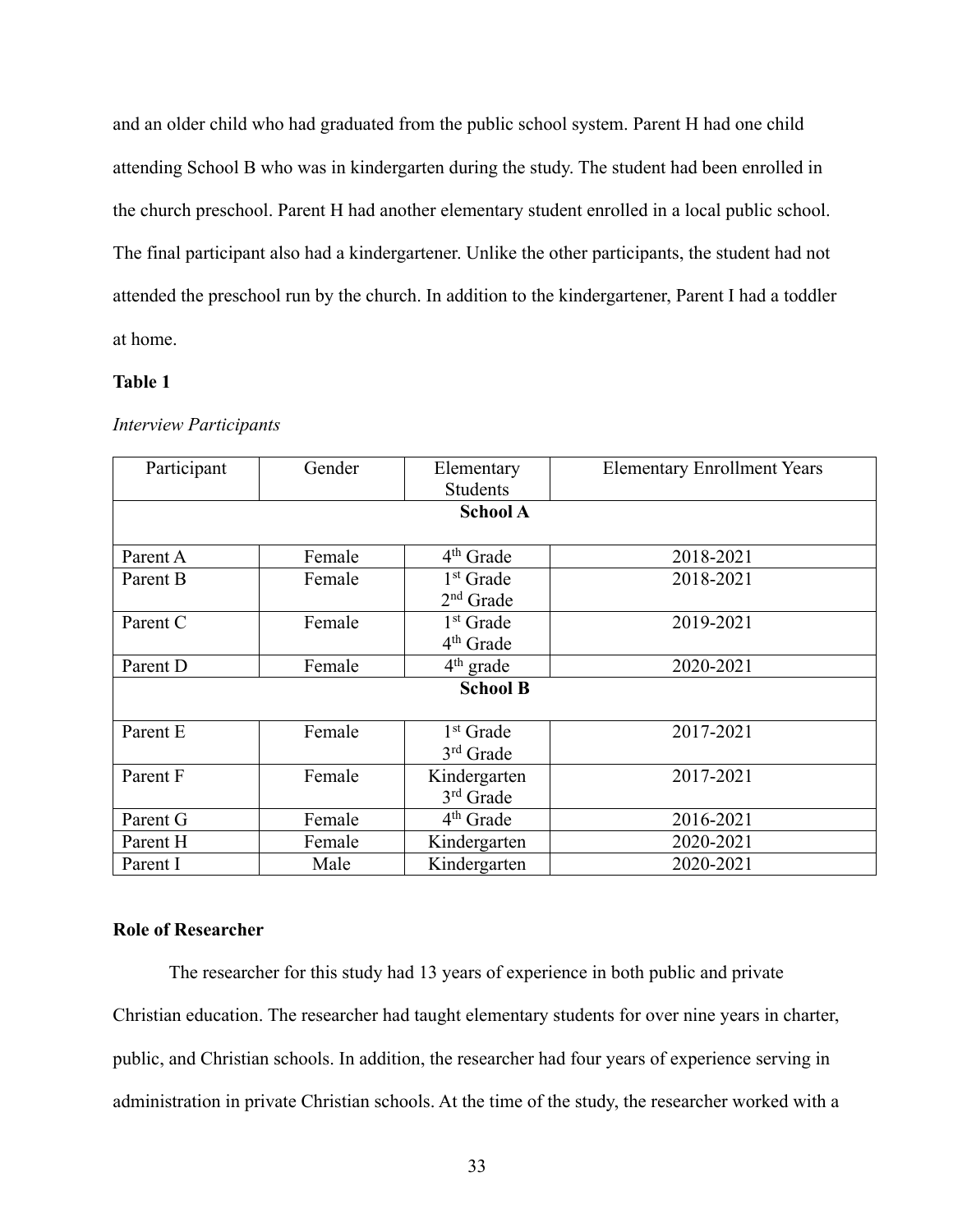team of educators to build and open a kindergarten through seventh grade Christian private school located in Florida.

According to Creswell and Poth (2018), the researcher is the key instrument when conducting qualitative case studies. Therefore, the role of the researcher for this study was to design open-ended questions and conduct interviews in which the participants felt comfortable sharing their stories. The researcher utilized skills and knowledge developed while serving as a school leader to design interview questions and to interact with the participants, private school parents. The critical role of the researcher in this study was to listen to the stories the parents shared during the interviews.

# **Measures for Ethical Protection**

Since this study involved human subjects, a request was submitted for a review by Southeastern University Institutional Review Board (IRB) for approval to conduct the study. Once the IRB granted permission, meetings were held with the school leaders of the participating schools. Each participant completed a Participant Information Consent form before participating in the interview. The interviews were completed by phone and were recorded and transcribed with an application called Otter (Otter.ai., 2021). The participants gave permission to record the interview and verified the accuracy of the transcripts following the interviews.

The data were protected on a password-protected laptop and the identity of the participants remained confidential. Pseudonyms were assigned to each participating school and parent to maintain confidentiality; all identifiers were translated to codes. All of the collected data were kept on a password-protected laptop that was stored in a locked office.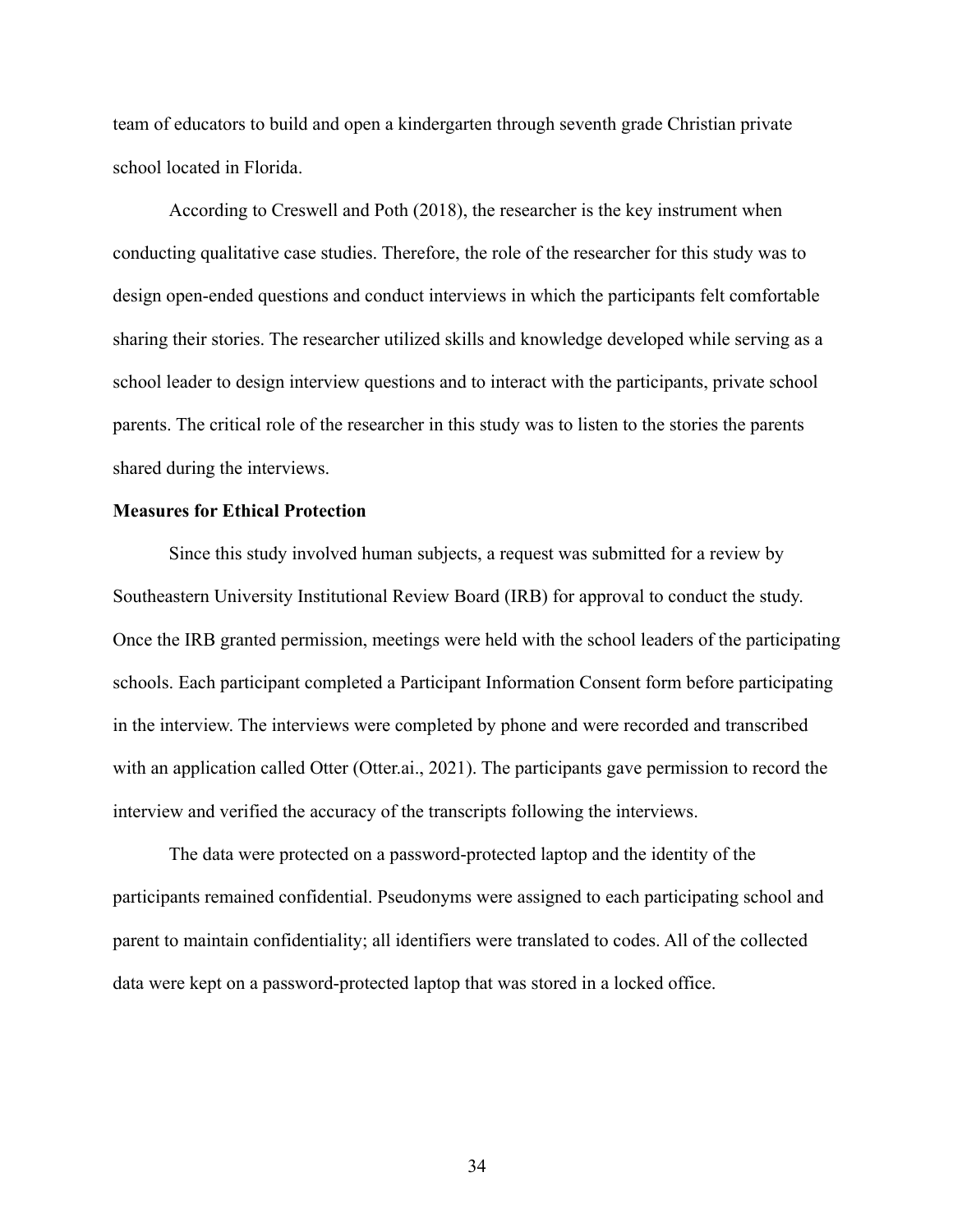### **Research Question**

The research question used to guide this study was: What factors influence parents' choice to enroll or reenroll their kindergarten through fifth-grade children in Christian schools?

## **Data Collection**

### **Instrument Used in Data Collection**

An interview guide (Appendix A) was developed with the assistance of the methodologist to collect data. The interview guide was comprised of nine open-ended questions for all participating parents. In addition to the nine questions for all participants, two additional questions were developed for reenrolling parents. All the questions correlated with the purpose of the students and were open-ended to allow the participants to provide thorough responses, being able to share their experiences freely.

Interview questions were provided to all interviewees prior to the interview to allow the participants time to process the questions and develop thoughtful responses. Each interview was conducted over the phone and was recorded utilizing a software program called Otter (Otter.ai., 2021). The Otter application was used to transcribe the interviews as they were recorded. Then, the transcripts were reviewed and verified for accuracy by the researcher and interviewee. Once the participants reviewed the transcripts, the transcripts were analyzed and coded for themes. **Validity** 

Creswell and Poth (2018) identified validation strategies involving the researcher, the participants, and the reviewers. When researchers engage in the strategies, they maintain the validity of their research. To maintain the study's accuracy, nine participants from diverse backgrounds were interviewed. The corroborating evidence from the different interviews assisted in finding codes and themes in the data. Once the Otter software transcribed the interviews, the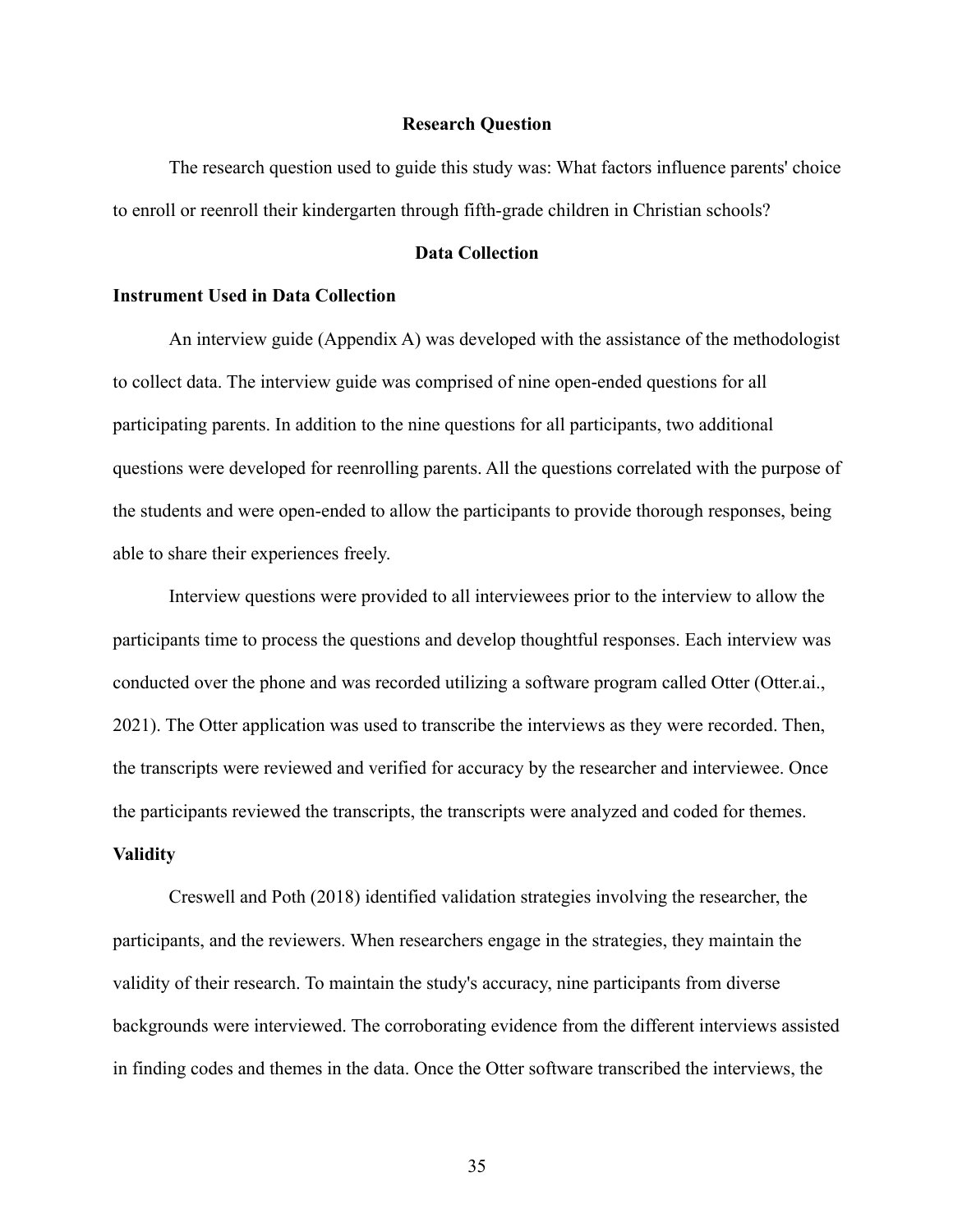transcriptions were sent back to the participants to be verified. The study's validity was built when the participants checked and verified the content gathered from them. Throughout the study, the researcher worked with a committee, including a methodologist, to examine the research process and the accuracy of the data and data analysis. Incorporating these validation strategies helped to maintain the validity of the study.

## **Procedures**

Before gathering data, the researcher worked with the committee chair and methodologist to develop a research question, receive topic approval, and outline the study's plan. The researcher and methodologist worked collaboratively to develop the interview guide comprised of nine open-ended questions and two additional questions for reenrolling parents. With the committee's approval, two private Christian schools accredited by SACS were selected for the study. The schools were selected from professional relationships the researcher had with the school leaders. After meeting with the school leaders from both schools to review the purpose and procedures of the study, a list of parents from both schools, who were potential candidates for the study, were provided. The school leaders contacted each potential study candidate to inform them of the study and ask for permission to share their contact information. Each potential candidate was contacted through email correspondence. The potential participants received a consent form and the interview guide for the study.

Phone interviews were scheduled with the parents that consented to participate in the study. The interviews were scheduled based on the availability of the interviewees. The phone interviews were conducted using an Apple iPhone and were recorded on an Apple MacBook using the Otter Software program. The interview guide was followed, and researcher feedback about the responses was not provided to maintain the validity of the data. Clarification of the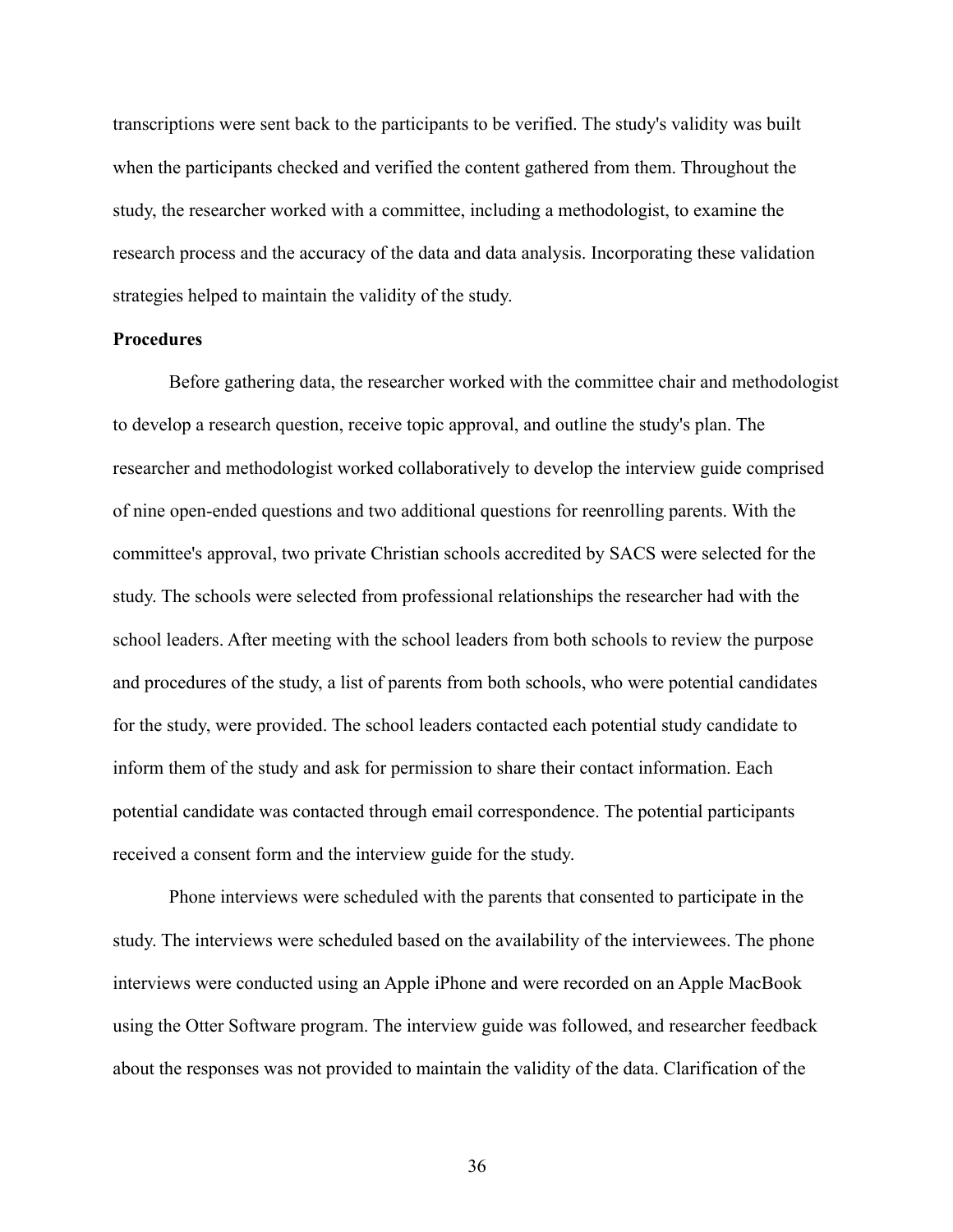questions was given when asked by the interviewees. The first-year parents were asked nine questions on the interview guide, and reenrolling parents were asked two additional questions.

The Otter software program transcribed the recordings from the interviews. The transcripts and recordings were reviewed to ensure the accuracy of the transcriptions. The reviewed transcripts were then emailed to each of the participants. The participants reviewed the documents and then verified the accuracy of the transcripts.

In addition to data collected during interviews, foundational records were gathered from the school leaders. The records outlined the purpose of the schools and the admission requirements for acceptance into the school's programs. Enrollment documents from the admissions department from each of the schools were requested and reviewed. The enrollment documents displayed the number of new and reenrolling families for the 2020-2021 school year.

#### **Data Analysis**

The transcriptions from the interviews were coded and analyzed for themes. Each transcription was thoroughly analyzed for common keywords and phrases. The keywords and phrases from each interview were then separated into categories and highlighted using a colorcodebook in Microsoft Office. The data were analyzed for keywords and phrases to identify patterns. The codes were compared across the different interviews to identify themes. In addition, foundational and enrollment documents were compared with the interview data to identify correlations between the interviews and the documents. The themes were utilized to conclude the research question.

### **Summary**

This case study examined parents' perceptions of factors influencing elementary students' enrollment in private Christian schools. After designing a research question and selecting the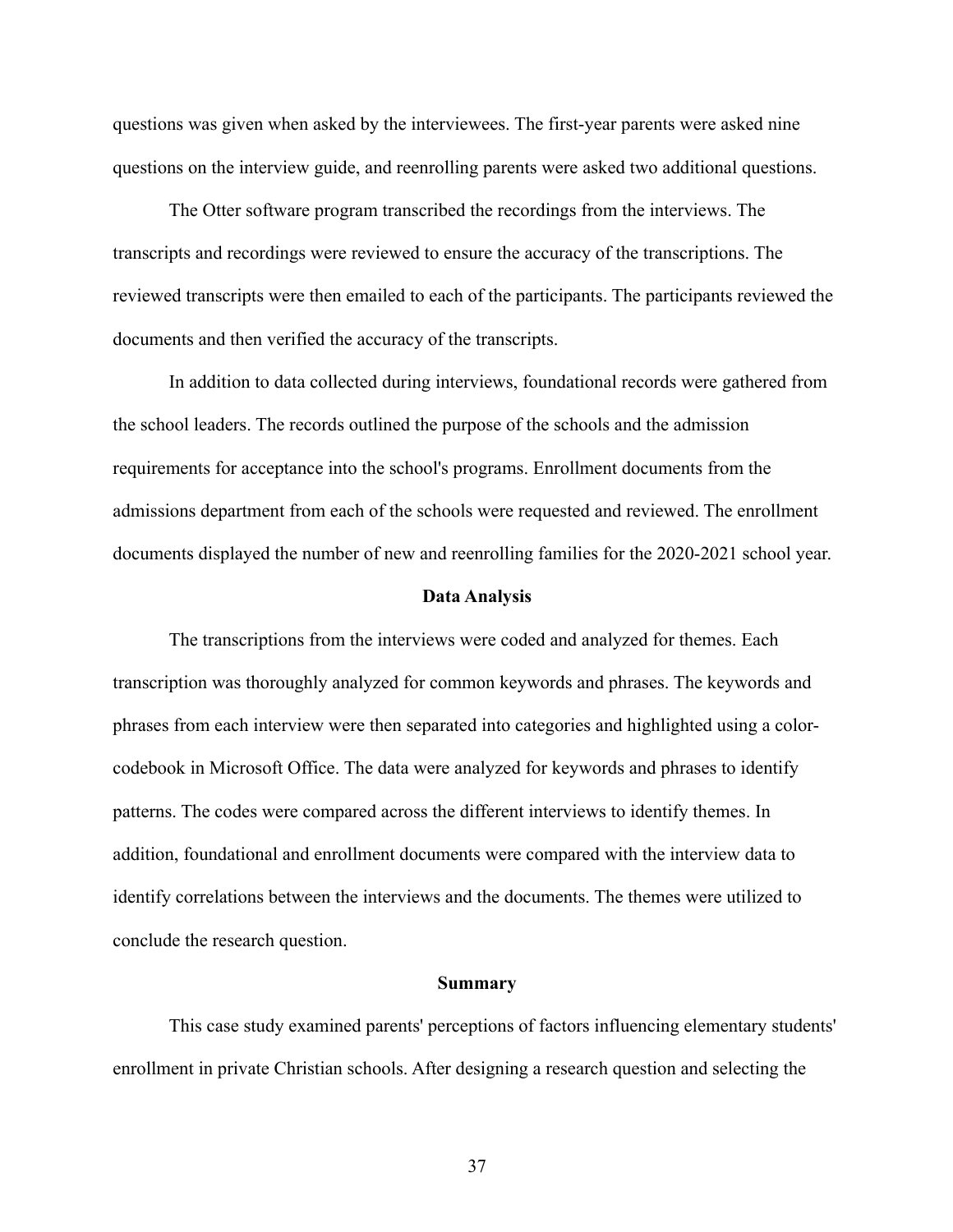methodology for the study, the researcher worked with the methodologist to develop the interview guide instrument for this study. Two private Christian schools in South Florida consented to participate in the research and provided lists of potential participants. The parents who agreed to participate were interviewed by the researcher and verified the interview transcripts following the interview. Data were analyzed through codes and categorization to identify themes within the data. After analyzing the collected and coded data, a report was produced on the factors influencing the enrollment of elementary private Christian school students. In the next chapter, the analysis of the interview data is presented and discussed.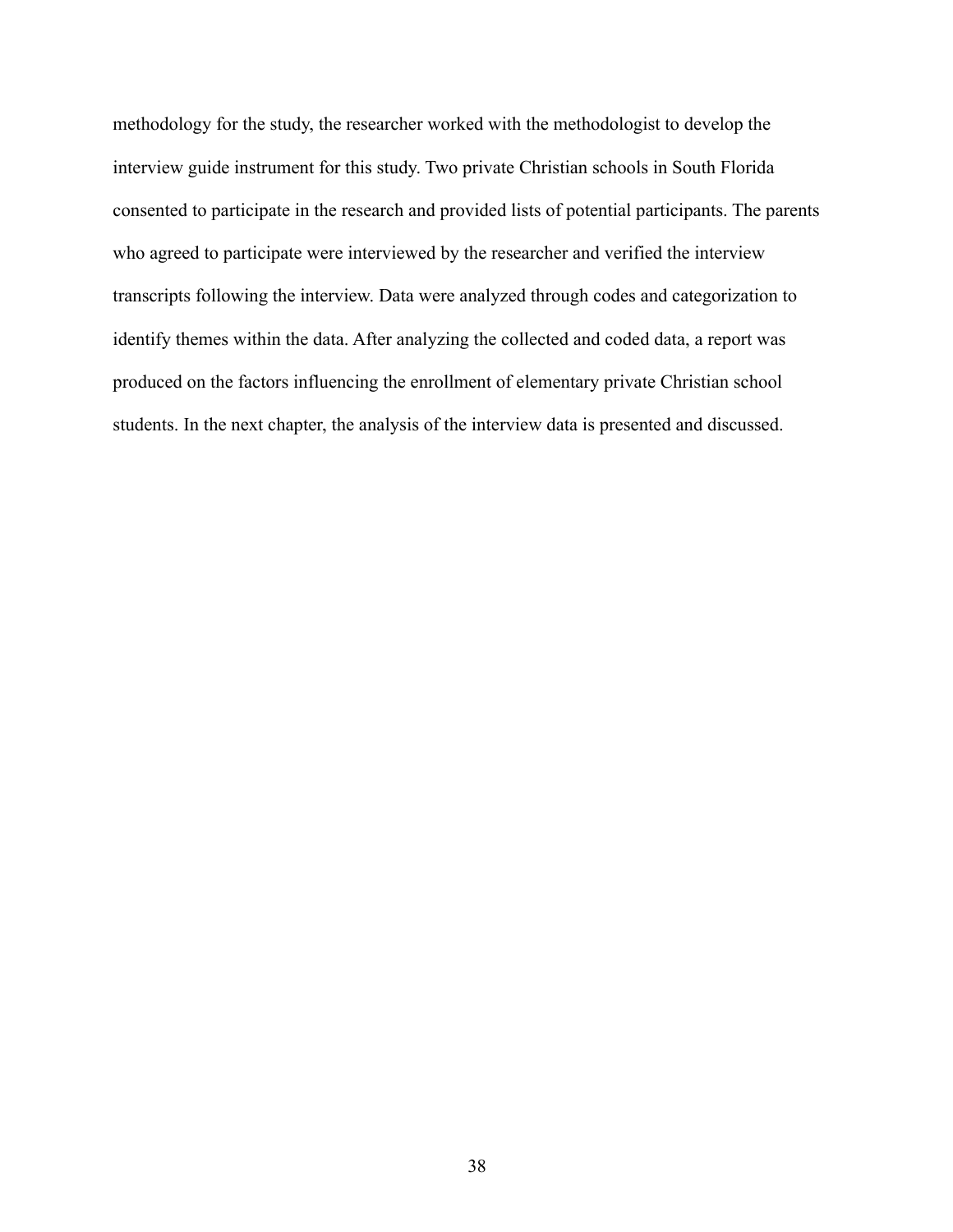## IV. RESULTS

The purpose of this case study was to discover the factors influencing parents' decisions to enroll or re-enroll kindergarten through fifth-grade students in private Christian schools in Florida. In this research study, the perceptions of the parents were defined as parents' feelings, observations, and thoughts on the factors influencing their decision to enroll or re-enroll their children in a Christian school. Two groups of parents were interviewed to collect data in this case study: (a) parents who have enrolled their children for the first time in a Christian school and (b) parents who have chosen to re-enroll their children in a Christian school for a second or more year.

# **Methods of Data Collection**

According to Creswell and Poth (2018), conducting interviews is a primary data collection method in qualitative studies. The data for this collective case study were gathered through interviews conducted with nine participants. With the help of a methodologist, an interview guide (Appendix A) was developed containing nine open-ended questions related to the research topic. In addition, two additional questions were designed for re-enrolling parents. All the participants received the questions in advance and gave consent to participate in the study.

One-on-one interviews were conducted by phone with the participants. The interviews were recorded and transcribed by a computer application called Otter (Otter.ai., 2021).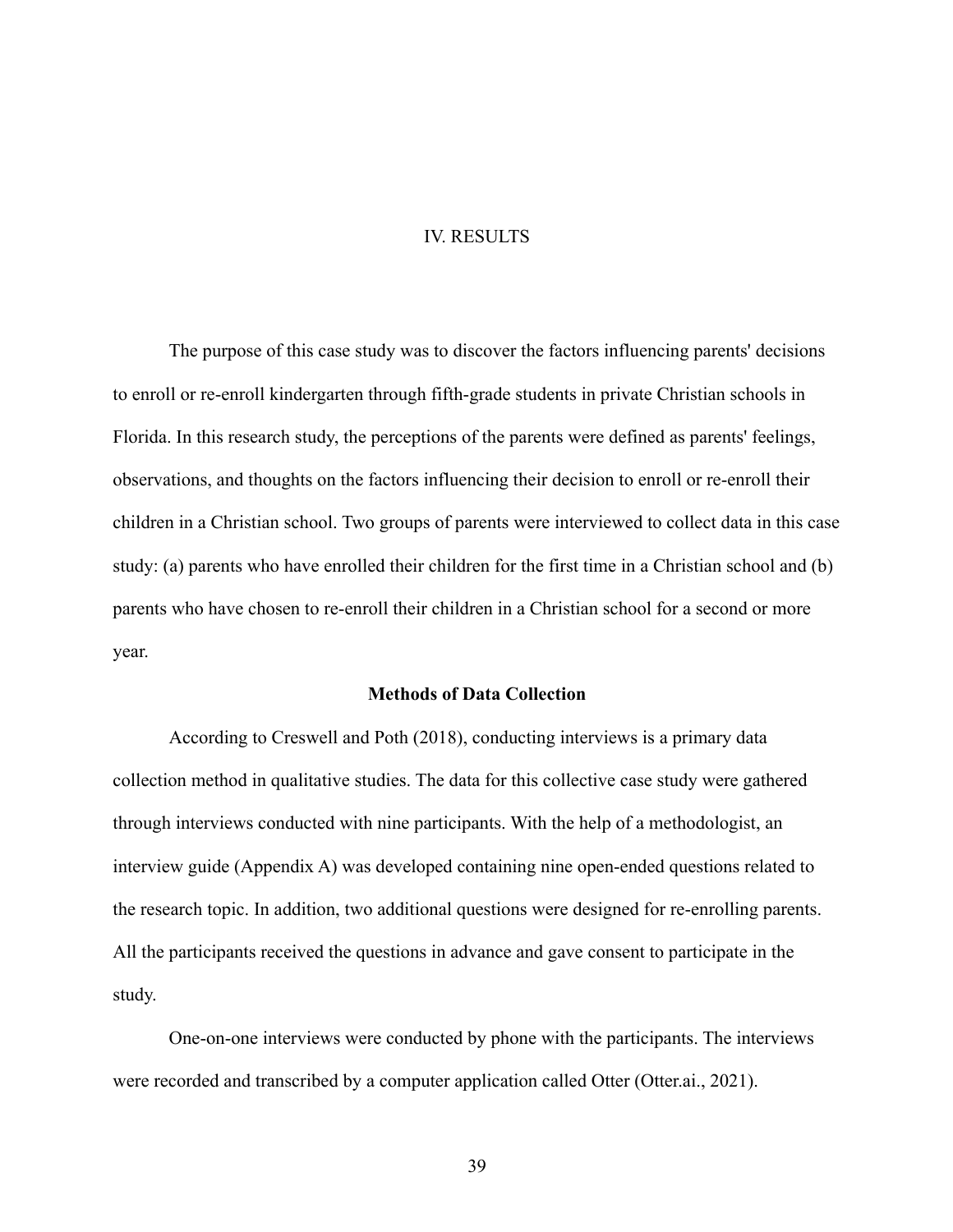Throughout the interview process, effective interview procedures were followed, including not offering feedback or comments to the participant responses (Creswell & Poth, 2018). The participants validated the transcripts once the interviews were completed. The transcriptions were stored on a password-protected computer in a locked office throughout the research process. The transcripts will be permanently deleted after three years following the completion of the research process.

The data analysis began with reading the transcripts and making notes in the margins of the interview records (Creswell & Poth, 2018). Common phrases and ideas began to emerge during the memo writing process. The next step in the analysis process was to build a codebook. The codebook was created using Microsoft Office. The interview data were thoroughly analyzed for codes during the analysis process. The codes were then placed into categories utilizing the categorical aggregation strategy. During the coding process, three major themes related to the research question emerged.

#### **Findings by Research Question**

## **Research Question**

What factors influence parents' choice to enroll or re-enroll their kindergarten through fifth-grade children in Christian schools?

### *Participant A*

Participant A had a fourth-grade son adopted from the foster care system and attended the church affiliated with the school since before she adopted her son. The most important factor for enrollment for Participant A was the values her child was being taught in school. Participant A said,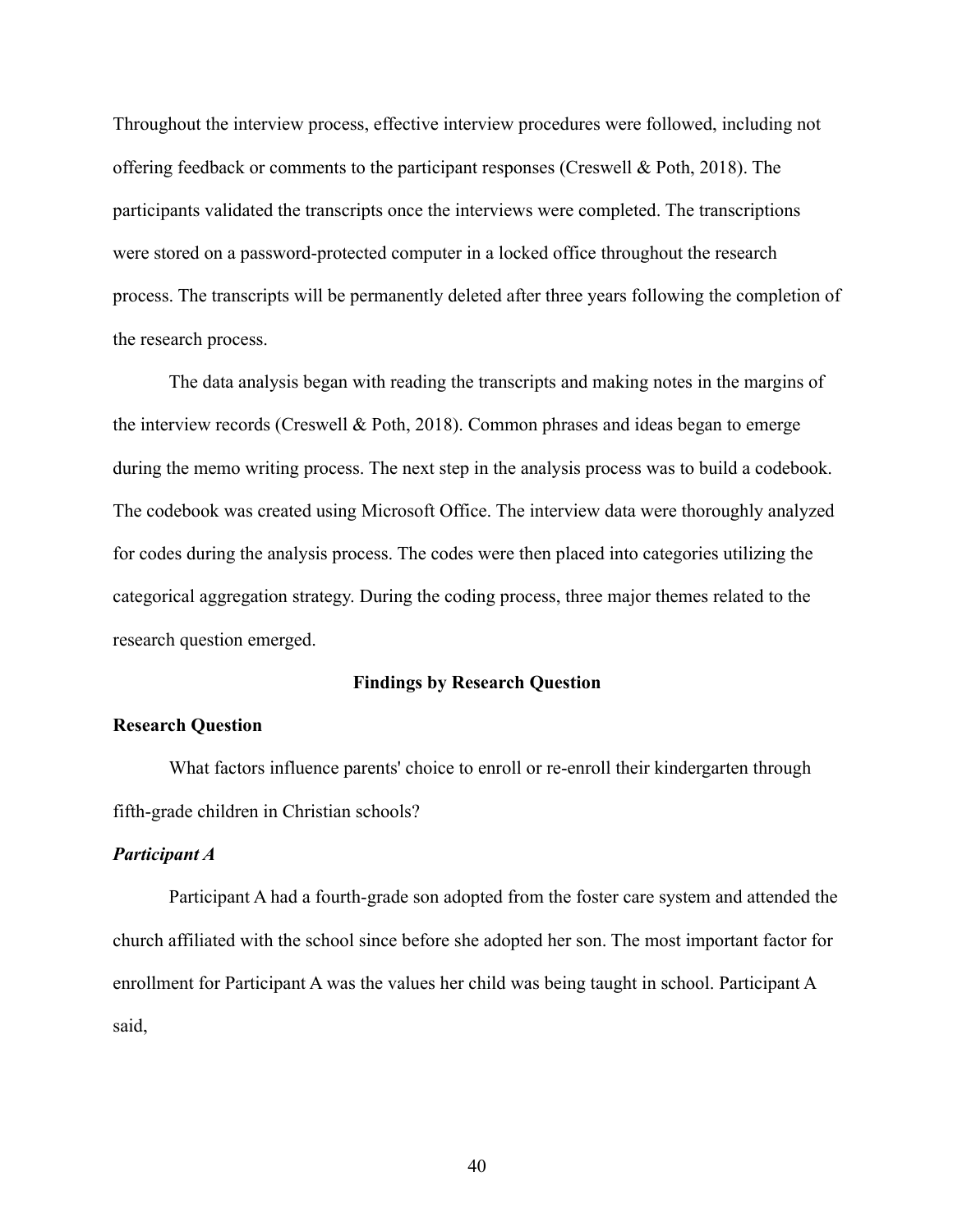A significant part has to do with what I'm teaching my son at home. I only have control over that experience, and I very much want to make sure that the values and the way that he's brought up is continued on even when I'm not there.

Participant A chose her son's school because of its mission to disciple students and provide them with excellent academics. The school integrates faith into every subject area, which was important in her school selection. Although the school required her to complete an agreement form to raise her son and live her life with Christian values, she appreciated it and felt confident that they shared the same values she wanted her son to be exposed to and taught.

Participant A's motive for enrolling her son in a Christian school the first year was to surround him with Christian values and to shelter him from distractions that could arise in other schools. However, the motivating factor for re-enrollment was to provide her son with a place to thrive spiritually, academically, and socially. She said,

So, the first year he was there, I was in the mindset of I just don't want him to go through any more damage, and it was like stop the bleeding. And that was my primary focus. I didn't want him to be in an environment where some of the things that he'd been exposed to previously would continue to be prevalent, and he would probably experience and interact with them differently. He was very much drawn to a lot of difficult or bad behaviors and things like that; he's very much drawn to those. And so I just wanted to remove those factors from him, and it was kind of like I was just trying to do damage control at that time. And it was more or less, I just wanted to shelter him really was kind of my number one factor. And that has very much changed from it's not that I want to shelter him anymore is that I want him to thrive. And I see him just becoming, I mean, leaps and bounds, just this incredible child regardless of what his background is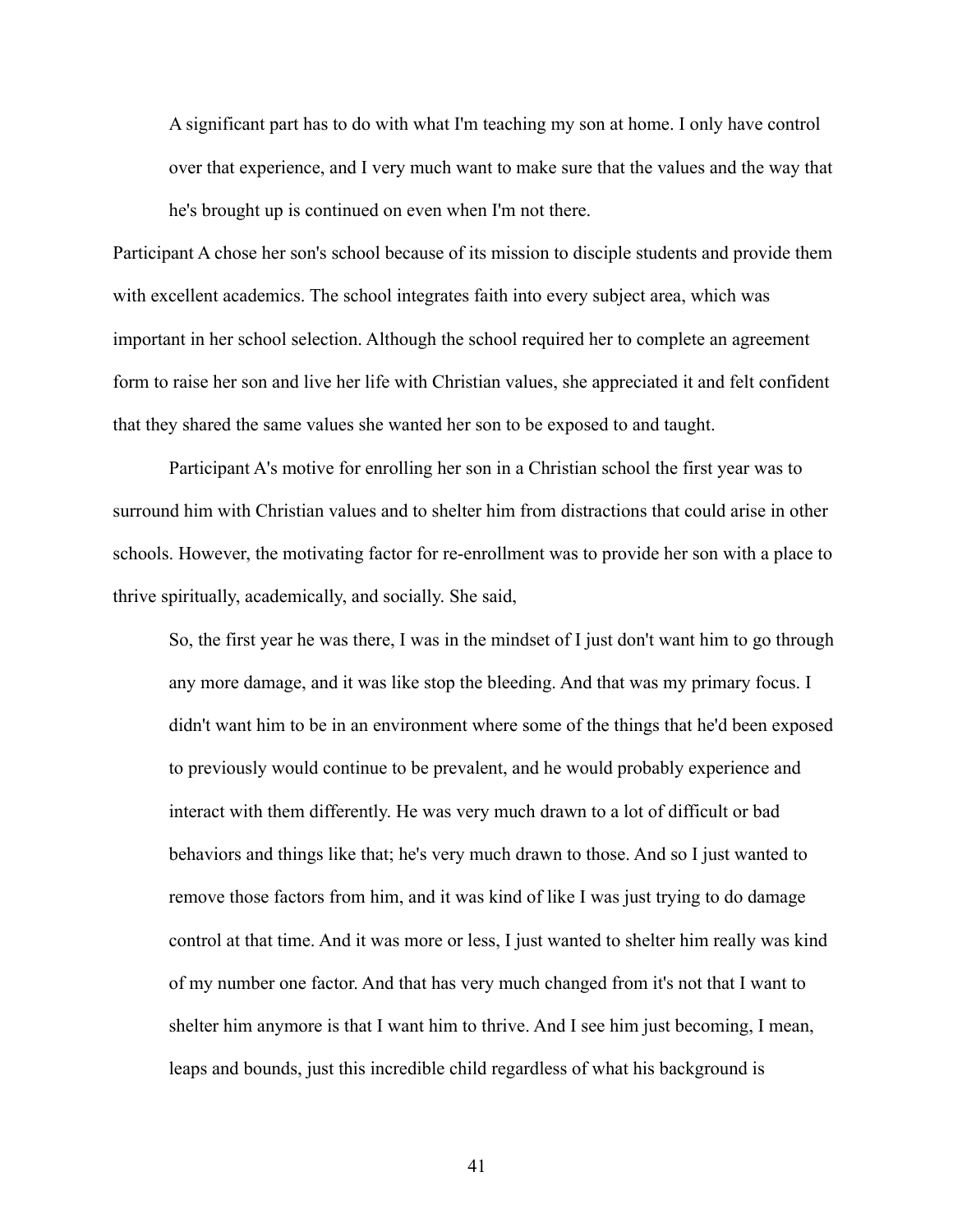regardless of any of the stories, there are things that he's gone through. He's just an incredible child now, and I know a lot of that has to do with the school that he's been really raised in.

Participant A continues to enroll her child at School A because she loves her child's relationships with the teachers and the classmates. In addition, Participant A is excited about the extracurricular activities her son will take part in, such as mission trips.

## *Participant B*

Participant B had two children in first and second grade enrolled in School A. Participant B attended private schools as a child and attended the church affiliated with the school since she was 12 years old. The most important factor in selecting a school for her children was the school's Christian foundation. She felt that the school was meeting the spiritual needs of her children through Bible class, Bible verse learning, and biblical integration in all subject areas. Although the Christian foundation was the most decisive factor influencing her decision to enroll her children in Christian schools, Participant B was also interested in the school's academic program. She said, "I put them in Christian school because I know that not only is it a great academic institution, but it is also strongly founded in pure Christian principles." Participant B also mentioned concerns about the public education system and the content taught, including gender identity. The factors for enrolling her children in Christian schools have not changed from the first year; however, she has been pleased with the school each year, and her decision has become more solidified.

# *Participant C*

Participant C had two elementary-aged children enrolled in School A, as well as three middle and high school students. Although Participant C had only been enrolled at School A for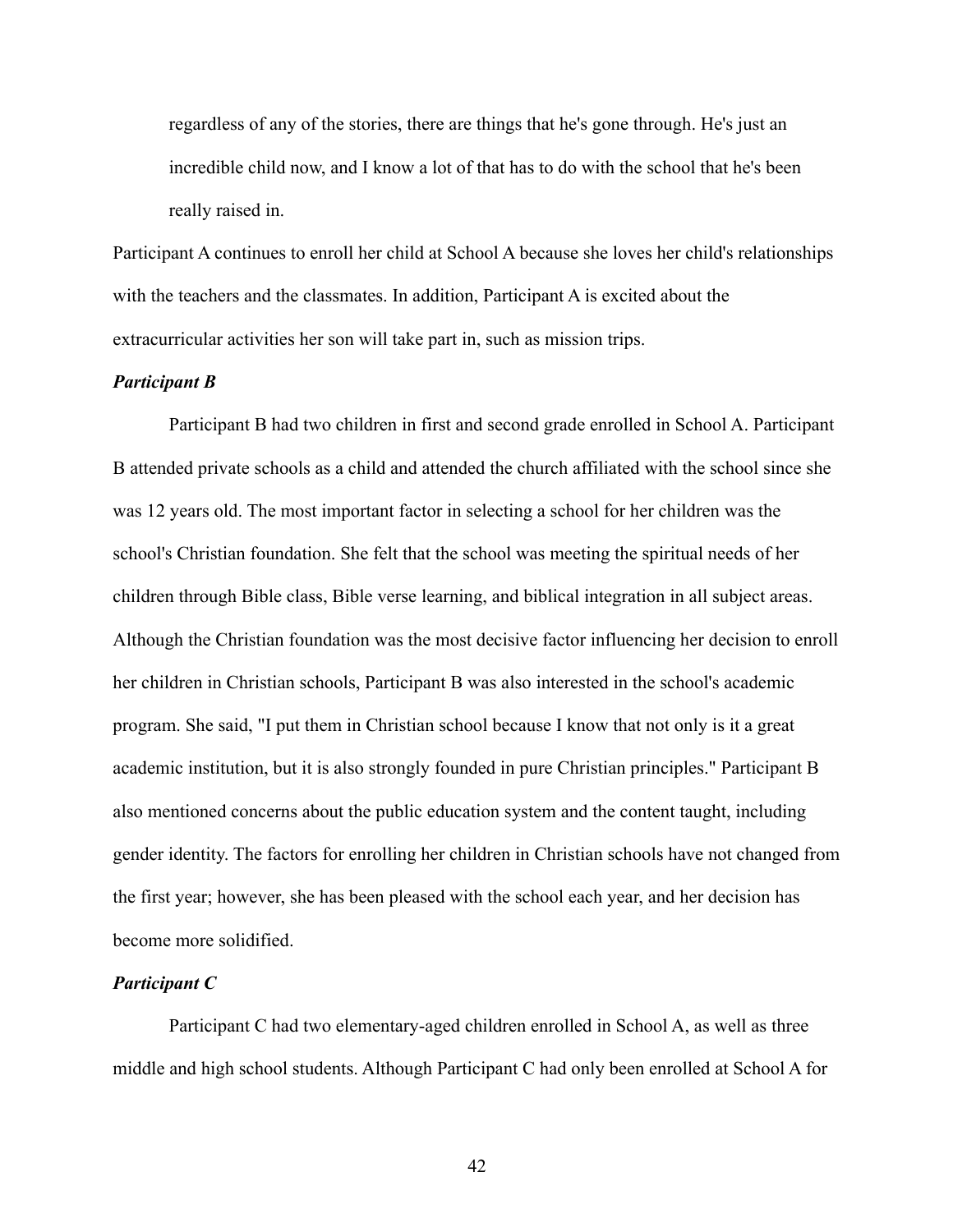two years, they had been enrolled at other private, Christian schools their entire education. However, Participant C had three additional children, with one child with autism enrolled in a public school and two homeschooled. The main factor influencing her decision to enroll her children in a Christian school was her husband's desire for their children to attend a Christian school. She said,

Honestly, the most dominant answer is that it's my husband's wish for his children to go to private Christian school. He grew up with his parents greatly sacrificing to put him and his sister in a Christian school, and so he really felt strongly that you know if there's any way that we can do that, he really wants that for his children.

The second factor was concerns regarding safety and the academic program of the local public schools in her area. Participant C talked to school alumni to determine their academic quality and what opportunities and careers they pursued after graduating high school. Participant C was also interested in the diversity of the school. Four of her children were adopted, and since they were a biracial family, the diversity of the student body and staff was important to her. Although her child with special needs was not enrolled in School A, Participant C also considered whether the Christian school offered educational programs for students with special needs in her decision to enroll her children in Christian school.

### *Participant D*

Participant D had a fourth grader enrolled in School A, and her child was in her first year of enrollment at the school. However, her child had previously been enrolled in a different private Christian school. According to Participant D, the most important factor for enrolling her child in a Christian school was providing her child with a biblical foundation at school. She said,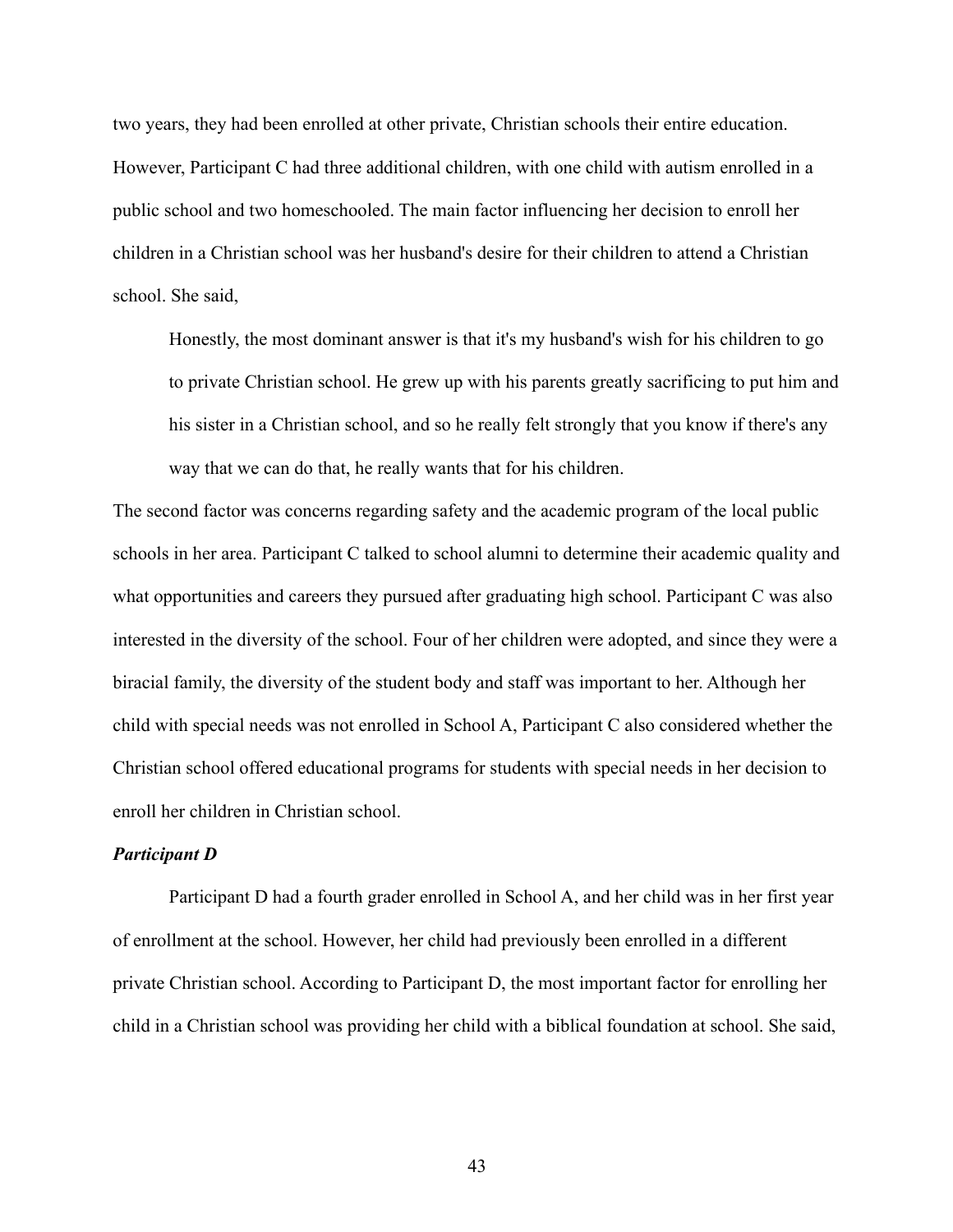I wanted her to have the foundation of Christ in her life. I wanted her to learn about Jesus. I wanted her to have that experience that I didn't have that relationship that I didn't have with Jesus from a young age. I found God and became a Christian when I was older, more like college, around 23-24 years old, but I want her to have that relationship on the foundation as young as possible.

Participant D adopted the religious tradition of Christianity later in life, and she wanted her child to have different experiences than she had as a child regarding her faith. Another important factor influencing her decision to enroll her child in School A was the academic program. Participant D considered other Christian schools in her area, but she believed that School A had the best educational program. Regarding School A, she said, "The school has different academic standards that meet and exceed both state and national standards."

### *Participant E*

Participant E had first and third grade students enrolled in the school affiliated with the local church they had attended for many years. Her children were enrolled in the church's preschool before attending the elementary school division. Participant E expressed her concerns about what she had heard about the public education system and had determined before her children were even born that she wanted to protect her children's hearts by enrolling them in a Christian school. She said,

We enrolled them in a private Christian school just because of like the things we've heard going on in public schools, and I wanted to protect their hearts and minds and also have them have a Christ-centered more focused education.

Participant E shared how a Christian school needs to teach students Christian principles and incorporate them in their interactions. In addition, she appreciated that her children participated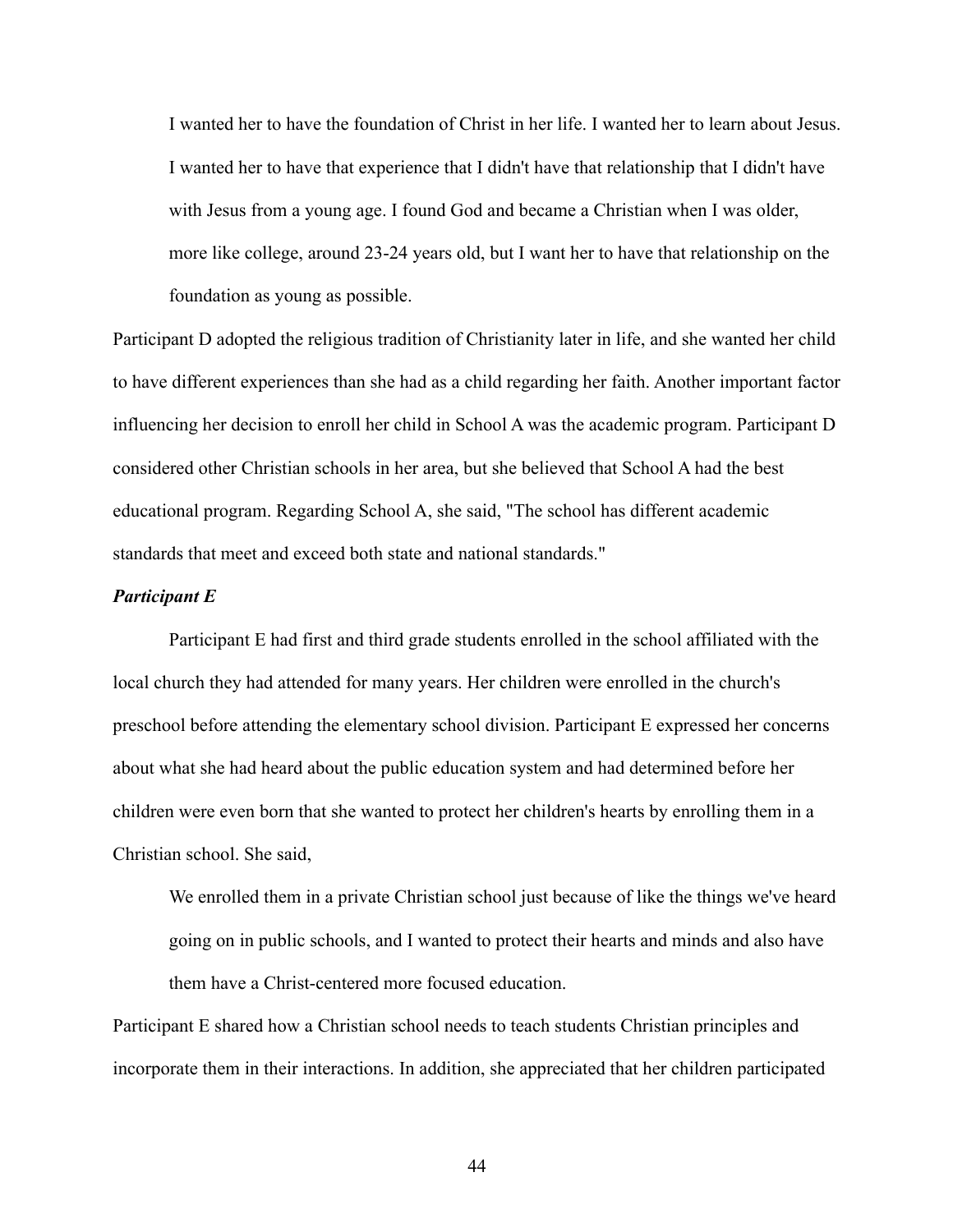in daily Bible lessons and weekly chapel services. Another important factor mentioned by Participant E was the teaching staff and administrators. She knew the teachers and administrators and valued their relationships with the Lord. She said, "I think the only thing that the only other thing I would share is that we know that the teachers and the administration, they really, really love our kids." Participant E's next important factor was academic quality. She felt the school's academic quality was advanced and was pleased with the academic progress of her children.

When asked about her decision to re-enroll her children in the Christian school, Participant E expressed that her enrollment factors have remained the same each year. She said that she feels even stronger about the importance of enrolling her children in Christian schools with recent societal changes. Regarding her initial reasons for enrollment and her reasons for enrollment, she said,

I don't think they've changed at all. I think everything that we wanted and all the reasons that we decided that we would put them in a private Christian school are the still the same reasons now and probably even more so with the change in like society and how people react to things and just all the stuff that you want to protect your kids from.

### *Participant F*

Participant F did not have a spiritual background before sending her children to a Christian private school. The initial reason for enrolling her children in the associated church preschool and kindergarten was due to recommendations from other moms she knew and her dislike of the local public schools. She decided to give private, Christian education a try, and she loved her experiences at the school for four years. She said,

The school has a preschool, where I met a couple moms, and they said that this school was a good school. And I didn't like the other schools around me, so I said, why not just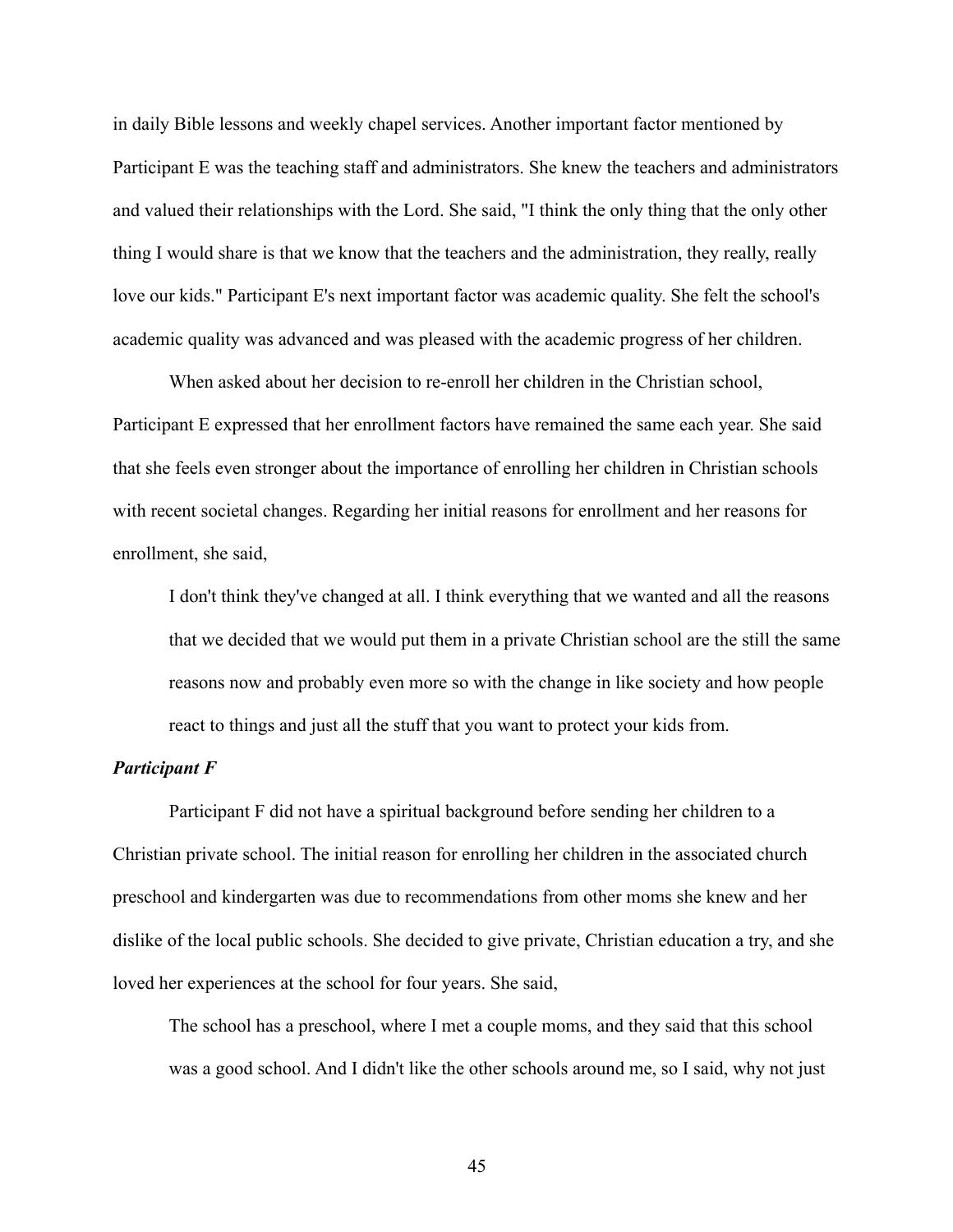give it a try… I gave it a try, and I absolutely fell in love with the school and the teachers and everybody else.

Despite her initial factor for enrollment being parent recommendations and dislike of other schools in the area, she said that the most important factor to consider when selecting a Christian school is what the kids learn about religion. Participant F was amazed by her children's love for God and their knowledge about Him. She mentioned that she was not raised as a Christian, so she knew that they have learned everything about God from the teachers at the school.

The factors for re-enrolling her children in the school differ from her initial factors for enrollment. She didn't know what to expect when she enrolled them in the school. However, after her positive experiences at the school, she had higher standards which motivated her to re-enroll her children at School B. She said, "I guess I have more higher standards now. Knowing how much it has taught them and how much better of a person they are, that makes me want to keep coming back."

#### *Participant G*

Participant G had her youngest child enrolled in School B since preschool, and the child was in fourth grade. Participant G had a stepson in a local charter school and older children who graduated high school through the public school system. Her disappointment with the public education system influenced her to enroll her elementary-aged child in a Christian school. She said, "I feel that the public school waters a lot of the academics down and that they focus more on the standard of the school and what is better for the school as opposed to what better as a child." Based on her previous experiences with her older children growing up in public schools, she knew she wanted her youngest child to attend a private school; and she chose School B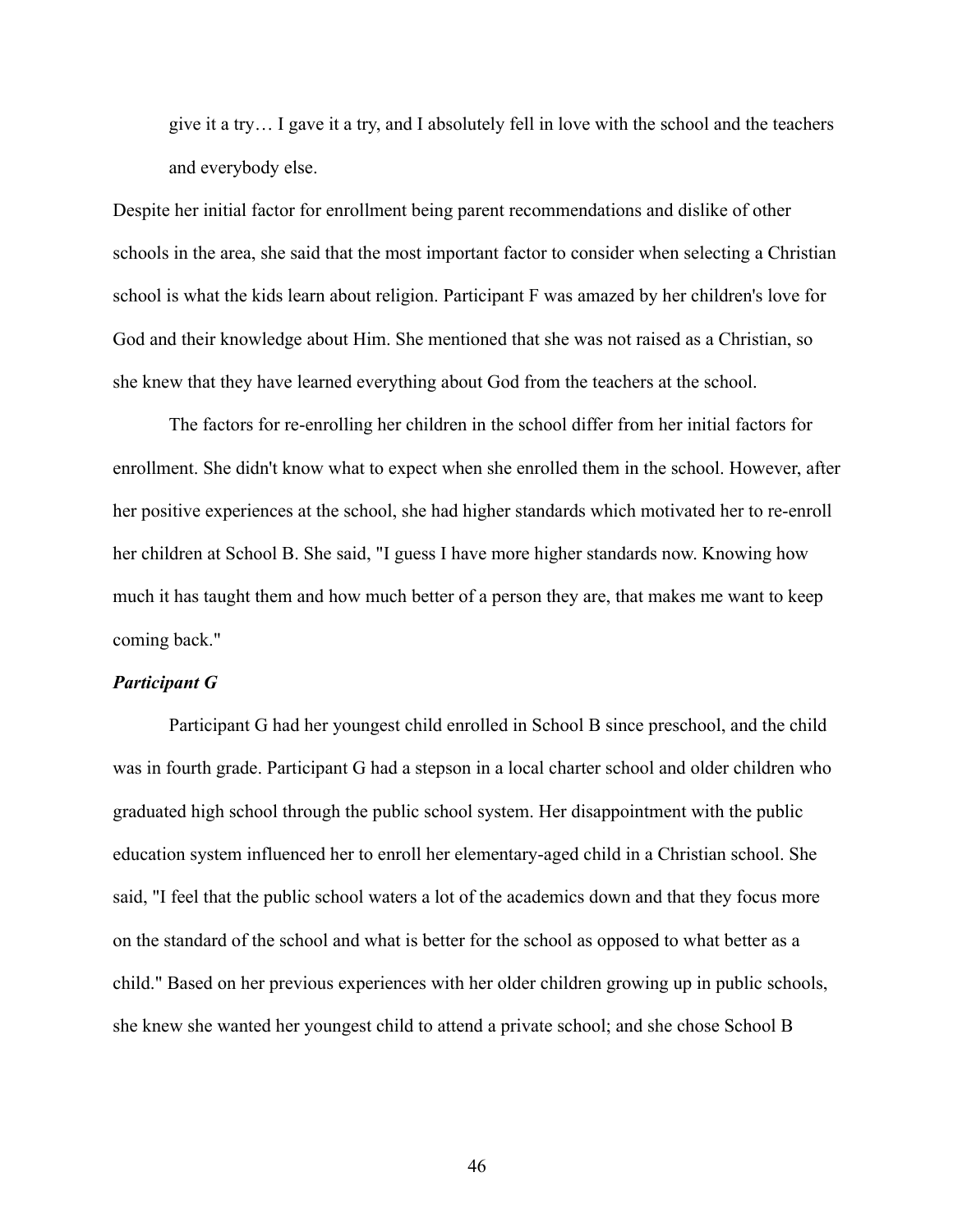because of the quality of the teaching staff. She said about School B, "And from the moment I stepped in, I knew it would be just the perfect fit."

Participant G listed the most important factors when selecting a private Christian school: a school that incorporates Christian principles into all they do and the academic program. She stressed the importance of a school genuinely living out the Christian lifestyle. She also considered the academic curriculum an important factor for enrollment. She believed curriculum should mirror the state or national standards. Participant G expressed the importance of children specifically learning to write legibly in cursive and to sign their names. She also appreciates the higher expectations for grade scales at private schools.

Participant G's factors for re-enrolling her child in a private Christian school remained the same from her original factor for enrollment, which was for Participant G's child to have an education with higher academic standards than the public schools. However, the factor influencing her decision to continue to re-enroll her child at School B was the quality of the teachers. Participant G appreciated the longevity, values, and professionalism of the teachers at the school.

## *Participant H*

Participant H was a first-year kindergarten parent at School B; however, her child attended the associated church preschool the previous school year. Participant H had other elementary children enrolled in a local public school where she planned to enroll her kindergartener. At the time for enrollment, Participant H's child asked her to pray about the decision because the child wanted to attend the elementary school associated with the church. Participant H said, "I couldn't bring myself to put her into a public school." After the experience with a Christian preschool, Participant H wanted her child to have a biblical foundation. She felt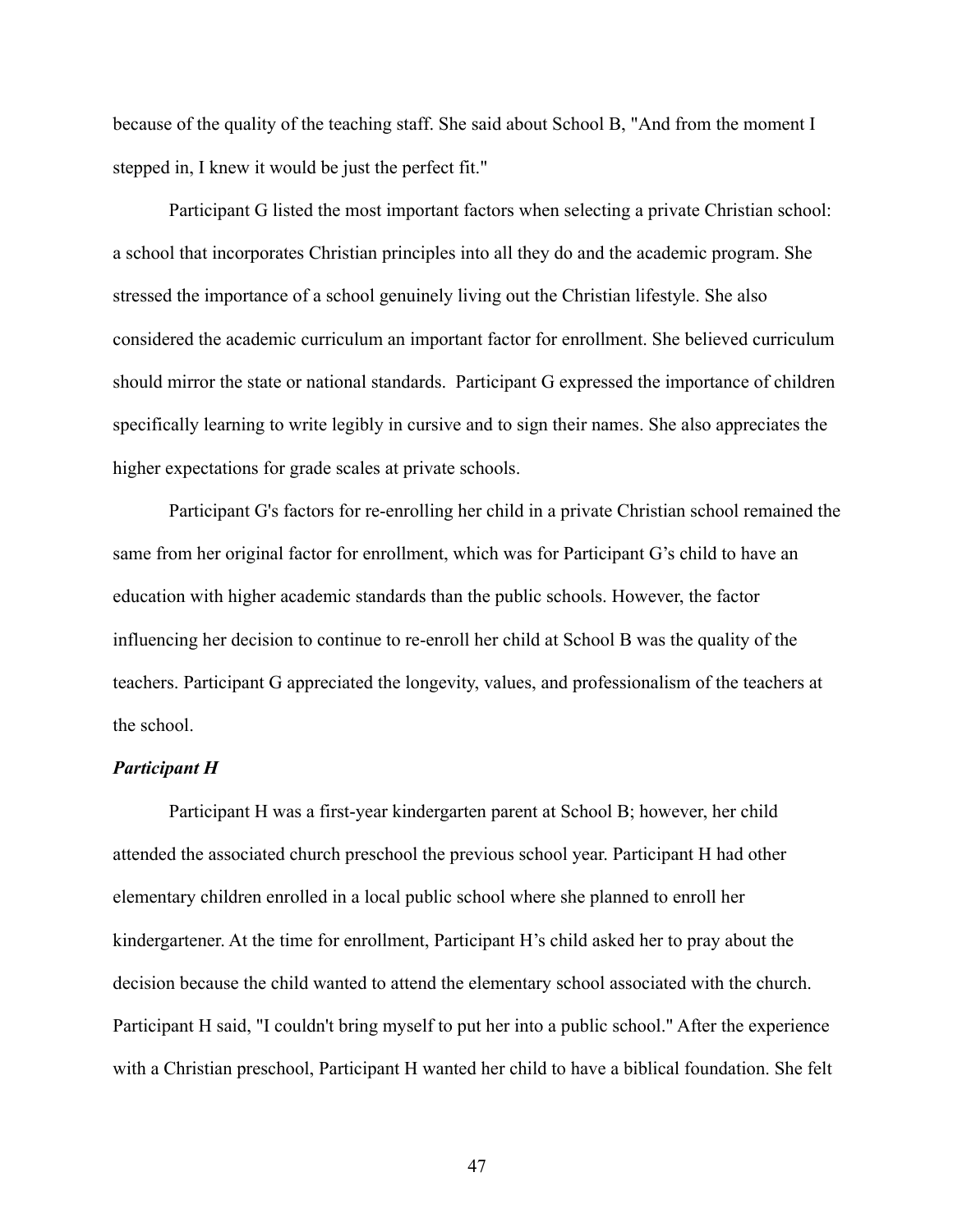her shy child would have a hard time attending a public school after her child's positive Christian preschool experience. Participant H had not considered any other Christian schools in her decision process. Still, Participant H considered the children's happiness and word-of-mouth recommendations important factors to consider when enrolling your child in a school. Although she did not have a preference for any particular academic curriculum, Participant H believed it was important for schools to offer a challenging and advanced academic program

## *Participant I*

Participant I was the father of a kindergarten student at School B, and his child attended preschool at the church affiliated with School B. Participant I had attended School B from fifth to ninth grade and then for the final two years of high school. The most important factor influencing the participant's decision to enroll his child in a Christian school was his Christian beliefs and desire to raise his child in a Christian atmosphere as much as possible. In addition, Participant I wanted to make sure his child received the best education possible, which he felt the public schools did not offer from firsthand experiences as a child and from feedback from his mother, who was a public-school teacher. He said, "The main reason why is because you know my wife and I are Christians, and then also, the education from a private school to a public school is night and day difference." Before enrolling his child in School B, Participant I considered other private schools in the area. However, he was most impressed with the longevity of the teaching staff and the professionalism of the school. Another important factor for enrollment was the financial cost of the school. Despite the financial sacrifice, he believed it was worth the investment. He said,

What I'd like to contribute, kind of just what I've already said is if a family is able to financially send their kids to a private school, I think it is very beneficial. It is a great investment. You see it. You definitely see it as a payoff when your kids come home and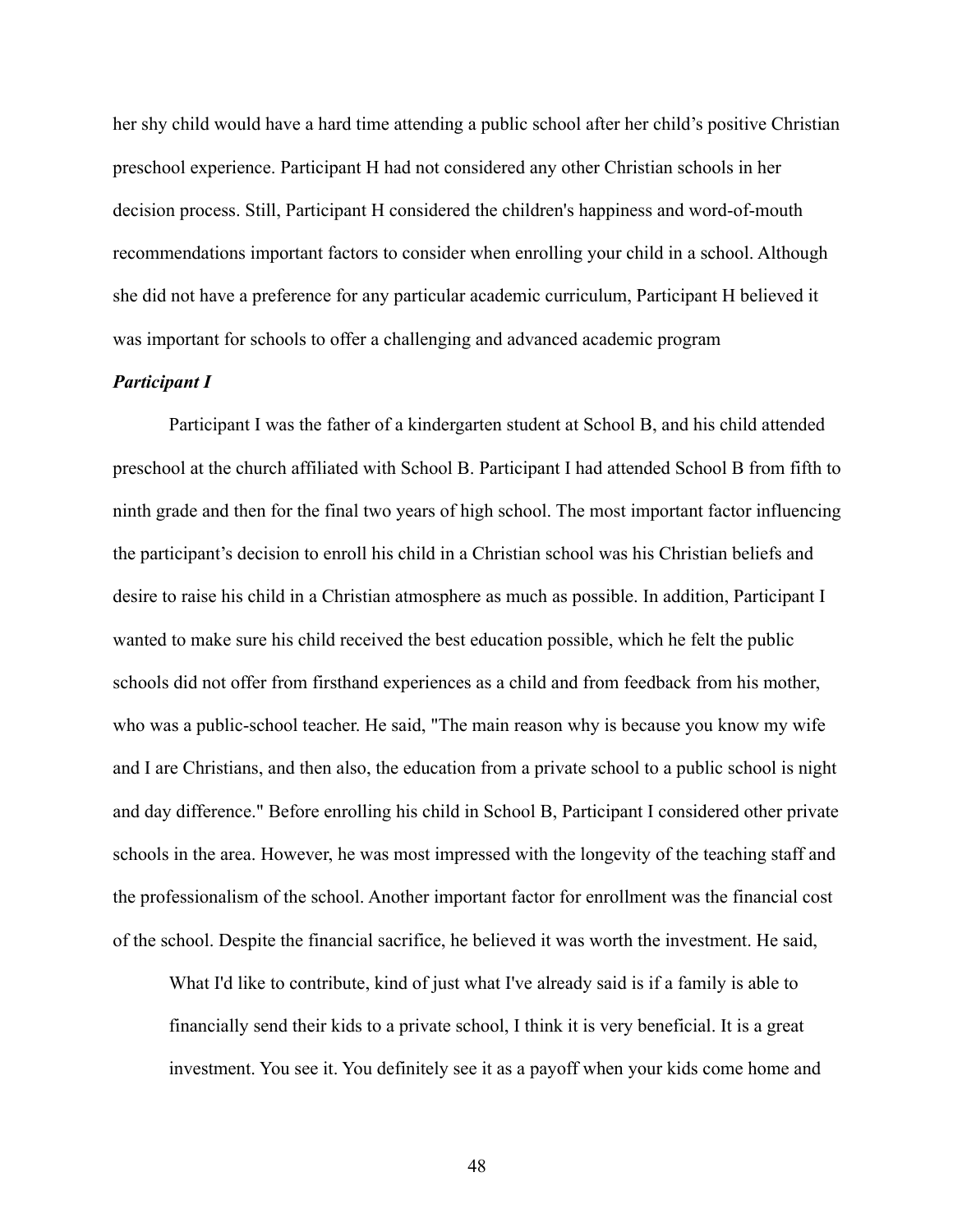are memorizing Bible verses, writing in cursive and telling me things that I may not even know.

## **Themes**

Creswell's (2018) data spiral analysis was implemented to identify themes from the interview data. The interview transcripts were analyzed for codes, and the codes were categorized into themes. Three themes emerged from the data analysis. The three major themes that emerged related to the research question are shown in Table 2.

### **Table 2**

#### *Theme Descriptions*

| Theme                         | Description                                                                                 |  |
|-------------------------------|---------------------------------------------------------------------------------------------|--|
| <b>Biblical Foundation</b>    | Foundational knowledge of God and biblical values                                           |  |
| Public School Dissatisfaction | Lack of satisfaction with the content and<br>values taught in public education institutions |  |
| Previous School Experiences   | Past experiences in a school as a child or as a parent                                      |  |

## **Theme 1: Biblical Foundation**

In this study, six of the nine participants shared that their desire for their children to have a biblical foundation influenced their decision to enroll their child or children in a private Christian school. The participants appreciated the connection between home and school regarding the Christian values they strive to instill in their children. Parent A said, "A significant part has to do with what I'm teaching my son at home." Parents wanted their children to continue receiving biblical instruction and be taught biblical values all day rather than just at church and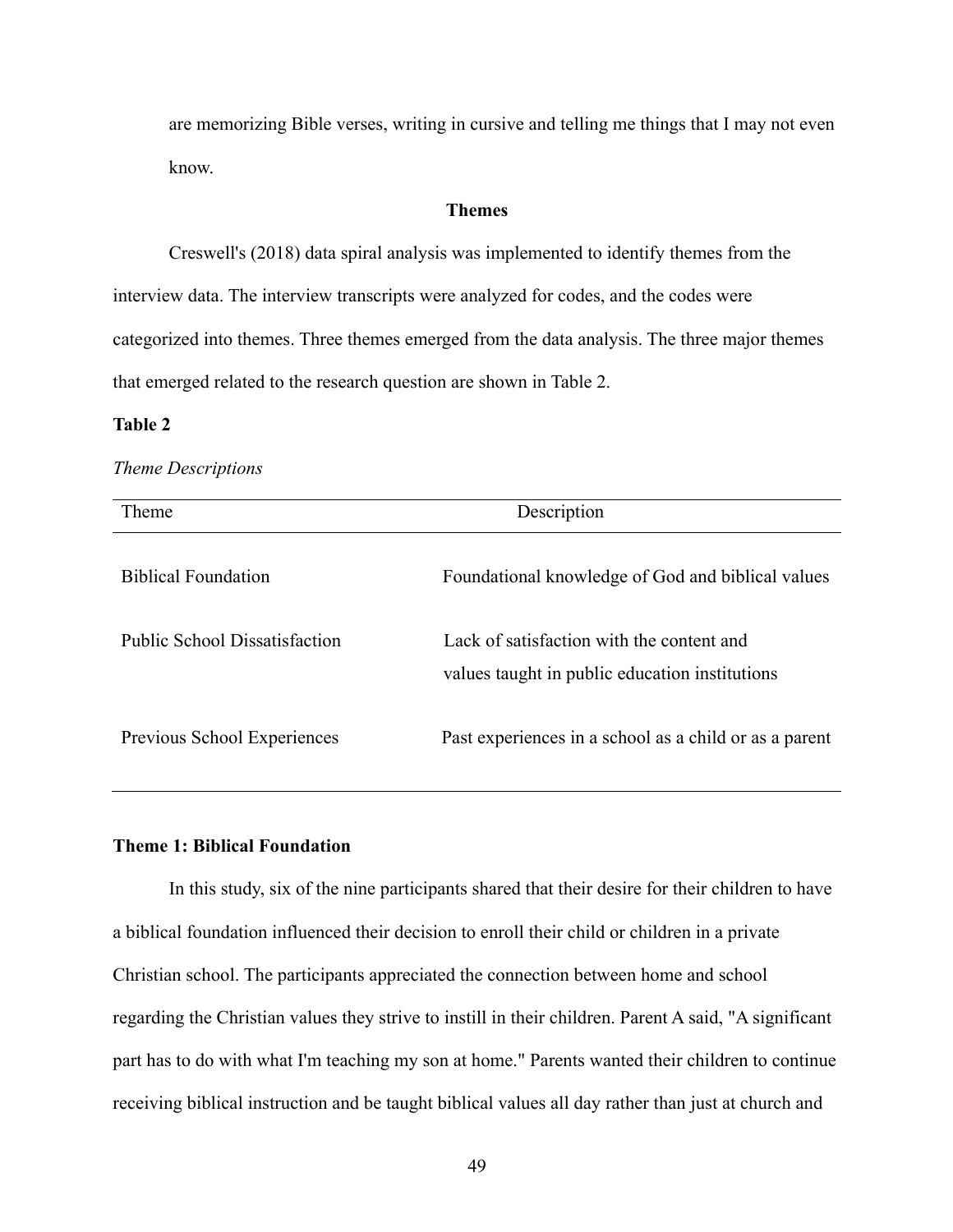home. Parents shared how the schools helped build a biblical foundation through Bible classes, prayer, Bible verse memorization, chapel, and daily interactions with Christ-followers living out biblical principles.

Three of the participants from School A considered a biblical foundation the most important factor in their decision to enroll their children in Christian schools. The school is a covenant school; therefore, all the parents must be Christians and agree to the school's statement of faith. All the participants from the school shared about their relationships with God and how that relationship was essential to their lives and families. According to the parents, they wanted their children to be immersed in a biblical foundation as early as possible in life and sending their children to a Christian school was critical in developing the biblical foundation. Participants B and D did not consider any other school options that did not provide biblical instruction. Participant B said, "The main reason is because I believe it's central to their growth, not only academic but spiritual." Participant D said, "I wanted her to have the foundation of Christ in her life."

The primary factor influencing the enrollment decision of the parents from School B, which is an evangelical school, was the parents' Christian beliefs and their desire for their children to have a biblical foundation. Two of the participants from School B, Participants E and I, shared their Christian beliefs and their passion for their children to have a solid biblical foundation. Participant E never considered any other education options because she knew she wanted her children to receive biblical instruction daily at a Christian school. From the time she was pregnant, Participant E knew her children would attend School B. Regarding the other schools considered, she said, "We didn't really (consider other school options). From the time that we found out we were pregnant with our firstborn, we were like they're going to go to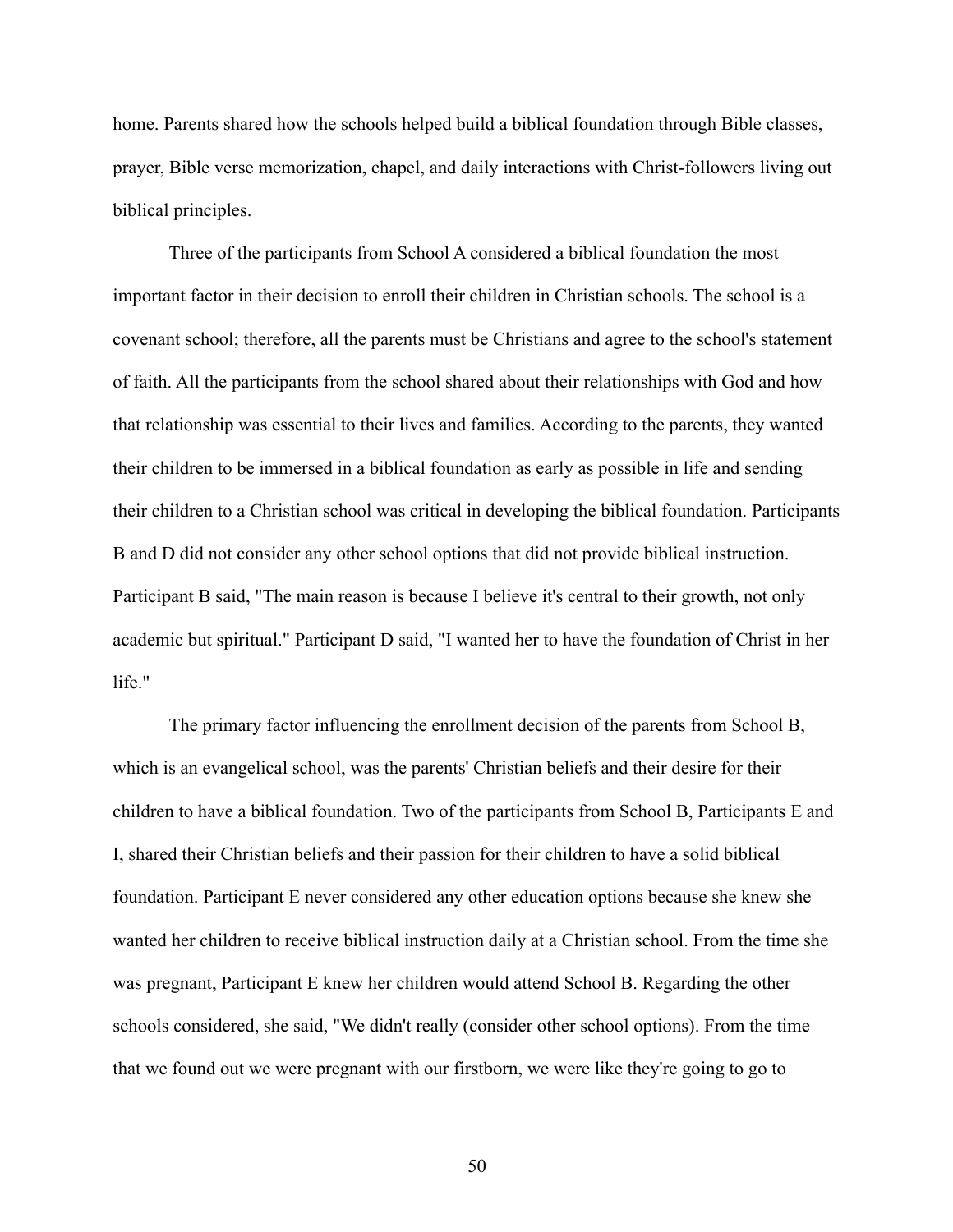School B." Participant H did not consider a biblical foundation as a factor that would influence her decision regarding the school for her child. However, after her child attended a Christian preschool, Participant H realized she wanted to continue sending her child to a school that strived to build a biblical foundation:

Specifically, I hadn't given it much thought prior to her going to a Christian preschool. But once she did, I couldn't bring myself to put her into a public school. The foundation, the prayer before meals, the Bible verses, and just the overall foundation, she became so accustomed to it.

#### **Theme 2: Public School Dissatisfaction**

In this study, participants expressed their dissatisfaction with public education and shared how it influenced their decision to enroll their children in a Christian school. Christian schools were one of many school choices participants considered when searching for school options other than public schools. Of the interviewed parents, six of them mentioned their dissatisfaction with public education. The reasons for being dissatisfied with the local public education options differed among the participants.

Three of the parents, Participants G, B, and E, stated that they had different values than those taught in public schools. These parents believed that the public education system teaches academic content and values that contradict their Christian beliefs. Participant G did not like that students were not allowed to pray or were pressured to feel ashamed of saying the Pledge of Allegiance in public schools. She said,

I want them to be able to pray and not feel ashamed and to say the Pledge of Allegiance because we live in the United States and to have values, and I feel like that has completely diminished in our public schools.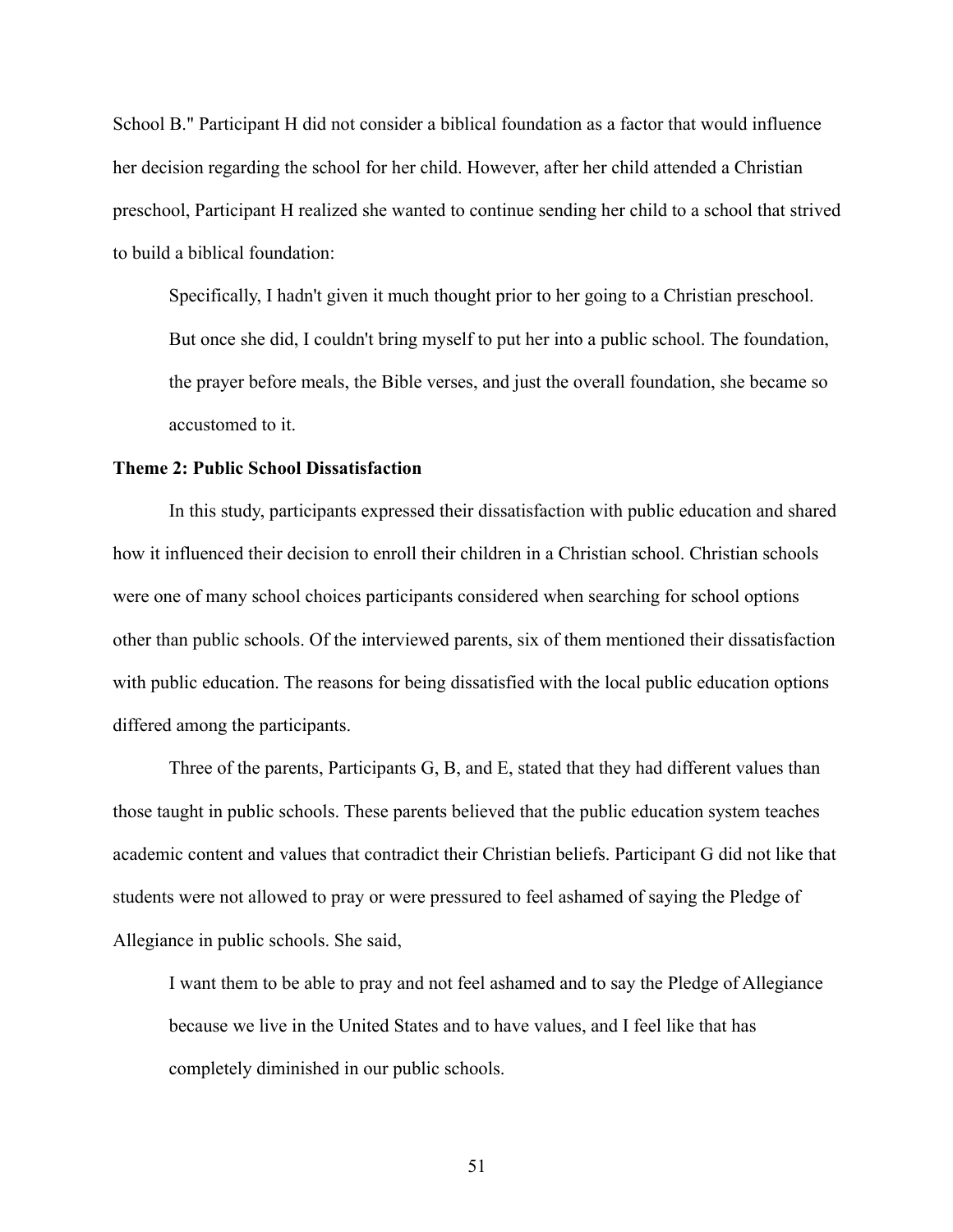Participant B specifically mentioned concerns about the topics of gender fluidity and sex ed in public education. Therefore, these three parents felt they could protect the hearts and minds of their children by sending them to Christian schools. Participant E said, "We enrolled them in a private Christian school, just because of like the things we've heard going on in public schools, and I wanted to protect their hearts and minds."

Four of the participants were dissatisfied with the academic quality of the local public schools. Two of the parents, Participants B and F, were not opposed to public education in general; however, they were dissatisfied with the public schools in their specific districts. Regarding public schools in her district, Participant B said, "There are some concerns, especially in middle school for safety and for quality of education. And that also plays a factor and our decision to send our children to a private Christian school." Parent F said, "I didn't like the other schools around me." However, the other two parents who were not pleased with public education were opposed to the quality of public education in general. Participant G did not believe that the academic programs were rigorous enough in the public schools. Participant G said, "I feel that the public school waters a lot of the academics down." Participant I also did not believe that public schools had challenging academic programs. He experienced firsthand the differences in academic quality when he switched from private to public education as a teenager. He said,

When I was in private school, I would have to study at least two to three nights before I would go and take a test, as a freshman. When I went over to public school, I was in all AP classes, which is the most you know, advance classes that public schools offer. I did not bring a book home to study or do any kind of homework from 10th grade. And that doesn't mean that I'm some genius or smart person. But I did see the difference between private school and public school, and it was a night and day difference.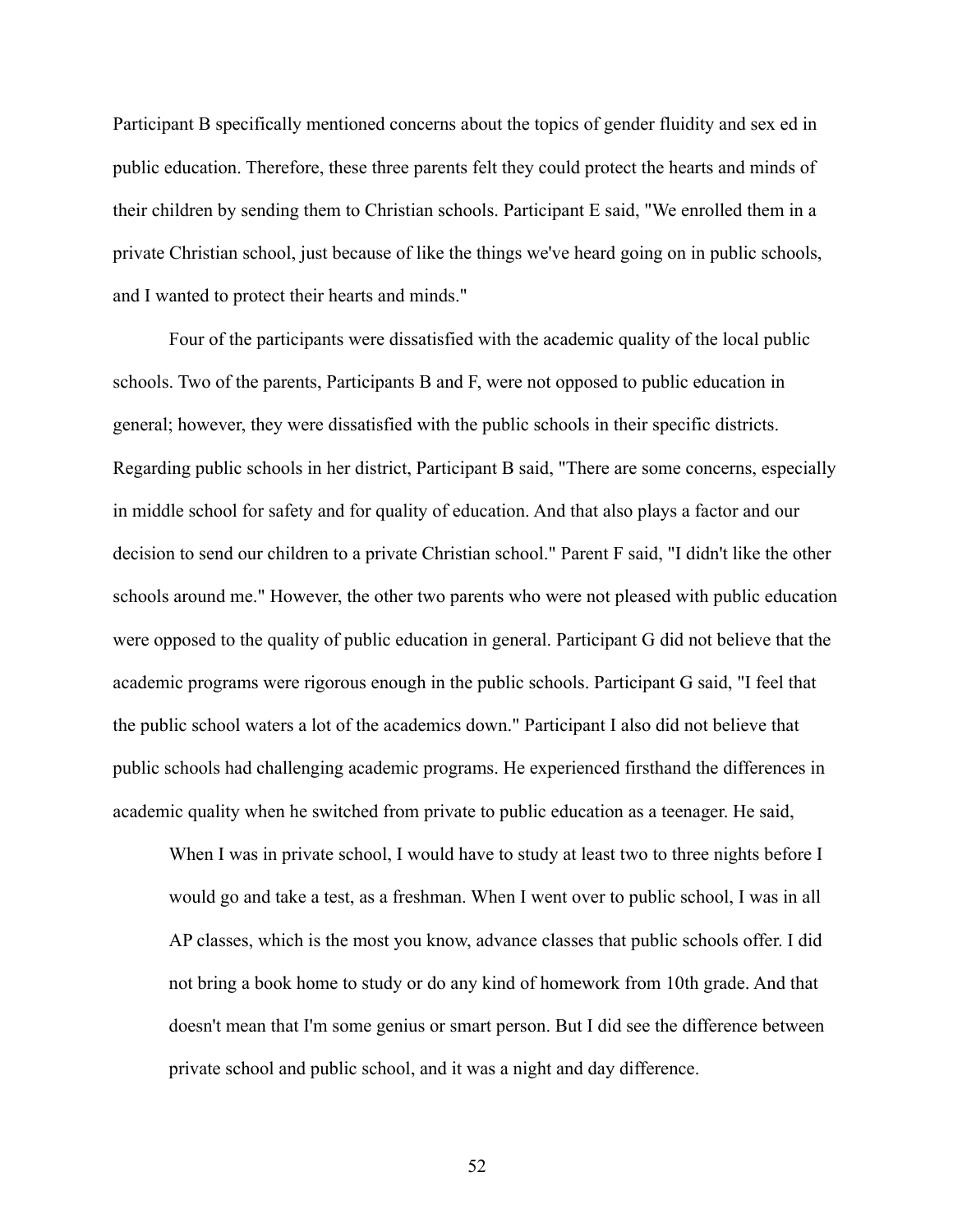#### **Theme 3: Previous School Experiences**

The third theme that emerged from the data was previous school experiences. The experiences that influenced the parents' decisions to enroll in Christian schools were both positive and negative childhood personal experiences and experiences as parents of children enrolled in other school options. Three of the parents shared their experiences with schools and how those experiences influenced their decisions.

Participants B and I both attended private schools as children. Both parents had positive experiences and wanted their children to have the same positive experiences. Participant B and her husband had both attended Catholic private schools. The incidents at the private school influenced her desire for her children to attend a private school and helped her determine the type of private school she wanted her children to attend. Participant B said,

My husband and I went to private school. It wasn't a religious school, but we both went to private school, so that's perhaps you know another reason why public school or just any private school wouldn't be an option for us.

Participant I attended public and private school as a child. However, the experiences helped him to see how advanced the private Christian school program was compared to the public-school academic programs. The negative experiences at the public school and his positive Christian school experiences influenced his decision to enroll his child in a Christian school. When considering schools for his child, Participant I did consider public schools due to the financial aspects of private schools. However, he settled that providing his child with a private Christian education was worth the financial sacrifice.

Although Participant C attended public schools and had positive experiences, her spouse attended private schools and wanted their child to attend them. She said: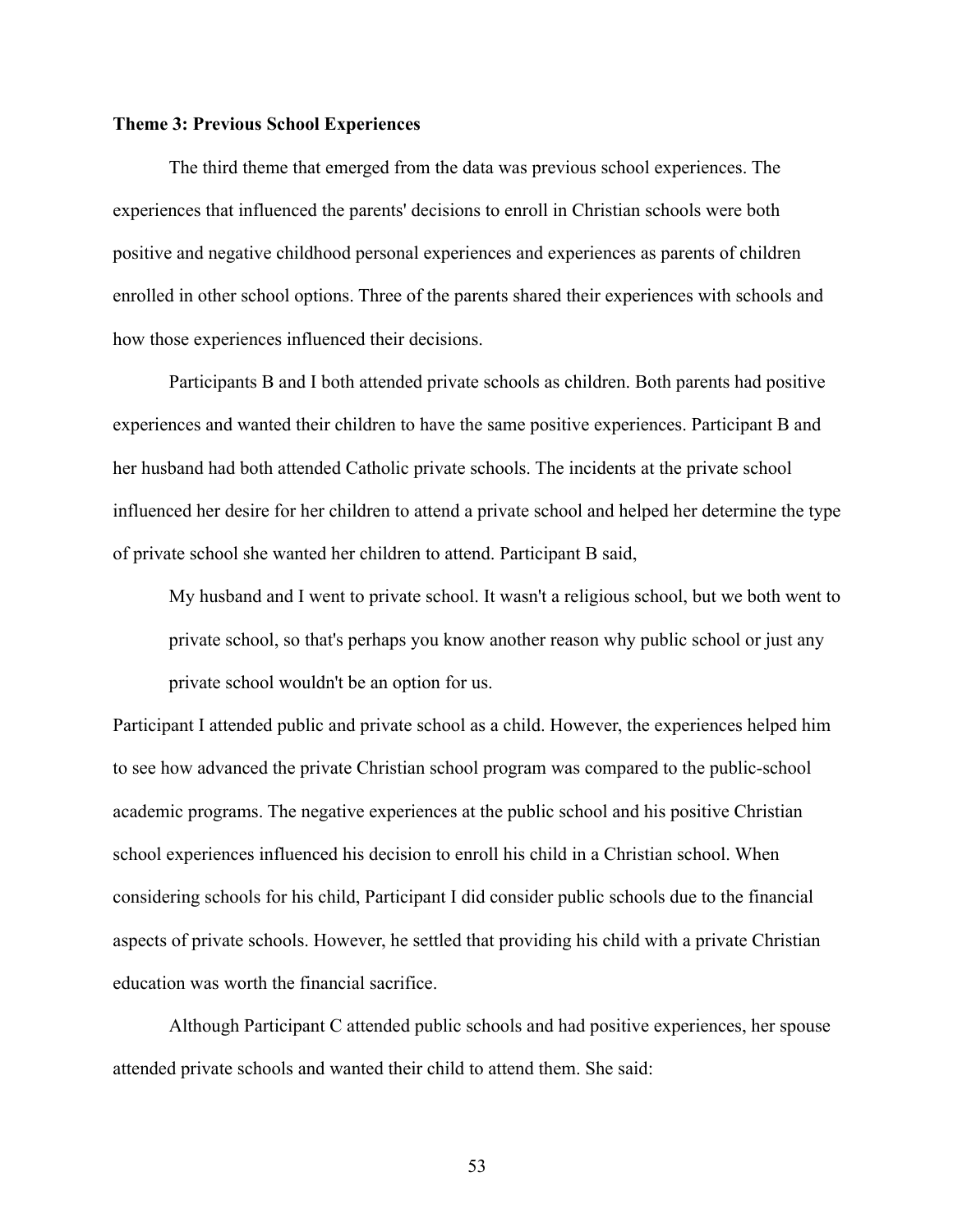He grew up with his parents greatly sacrificing to put him and his sister in a Christian school and so he really felt strongly that you know if there's any way that we can do that he really wants that for his children.

Participant C's husband had negative experiences in public schools that have had a long-term negative impact on him. As a result of the scarring experiences, his parents decided to make sacrifices to send their son to private school. The experiences influenced her husband so deeply that he desired his children to attend private Christian schools despite the financial burden.

### **Evidence of Quality**

Creswell and Poth (2018) recommended that qualitative researchers implemented at least two validation strategies in their studies. Validation strategies are employed by researchers to make their studies accurate and reliable. Three validation strategies presented by Creswell and Poth (2018) were implemented in this study.

The first validation strategy was triangulation of multiple data sources (Creswell & Poth, 2018). The process of triangulation involved corroborating evidence from multiple sources of data by analyzing the data and finding similarities between the multiple data sources. When a researcher implements triangulation, codes are identified from the multiple data sources. The codes are then utilized to find the themes related to the research question. In this study, two different groups of participants were interviewed at two different private Christian schools. One group of participants were families that had been enrolled in the school for one or more years; the other group of participants were first year private Christian school parents. The data collected from the participants was analyzed for factors for enrollment that were similar among all the participant groups from both schools. Codes were identified based on the factors presented by the participants. Then, the codes were analyzed to identify themes for the research question. Any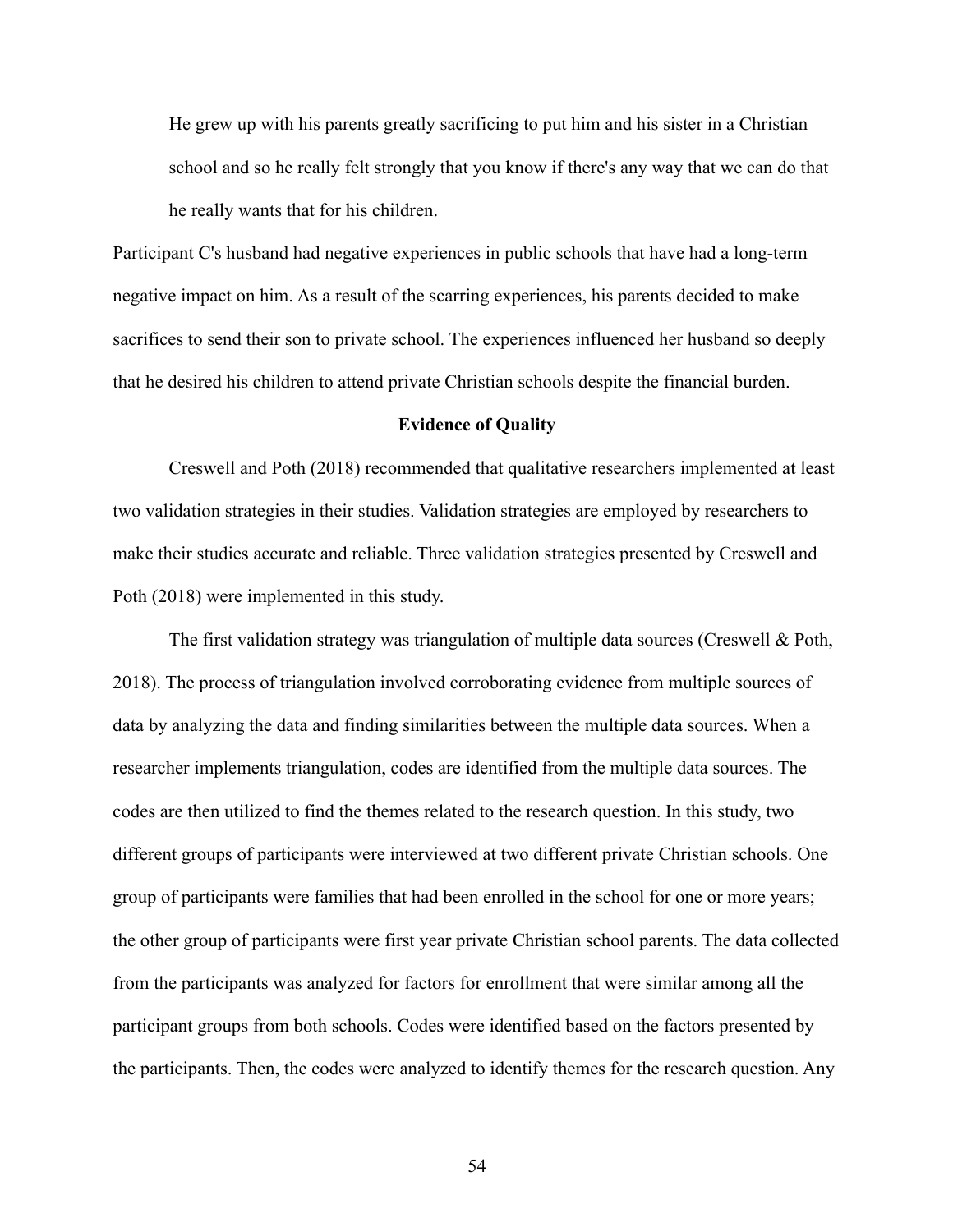codes that did not directly relate to the research question were not used to identify the themes of the study.

The second strategy employed in this study was prolonged engagement and persistent observation in the field (Creswell & Poth, 2018). According to Creswell and Poth, researchers immerse themselves in the field and build rapport with the participants in order to make informed decisions about the study and data. Misinformation is minimized when researchers understand the culture and context of the study sites and field of study. The researcher of this study had been immersed in the field of education for 16 years with 12 years working directly in the field of private Christian education. The researcher had been in leadership at School A and had built a rapport with several of the families involved in the study during her time of employment. The schools' mission, the school campus, and educational programs were all familiar with the researcher prior to the study. Also, extensive time was spent at School B to learn the campus and mission of the school. Through interviews with leadership and observing foundational documents, the researcher became familiar with the participating School B. Prolonged engagement in the field of private Christian education resulted in field-based decisions strengthening the validity of the study.

The third validation strategy implemented in this study was a peer review throughout the research process (Creswell & Poth, 2018). For this validation strategy, Creswell and Poth recommended researchers involve someone familiar with the field of study into the research process. The peer review is conducted by an external source that reviews the research, asks questions, and assists in maintaining the accuracy of the data. In this study, the researcher worked directly with a committee consisting of three individuals with terminal degrees in the field of education, including a methodologist who worked with the researcher to code the data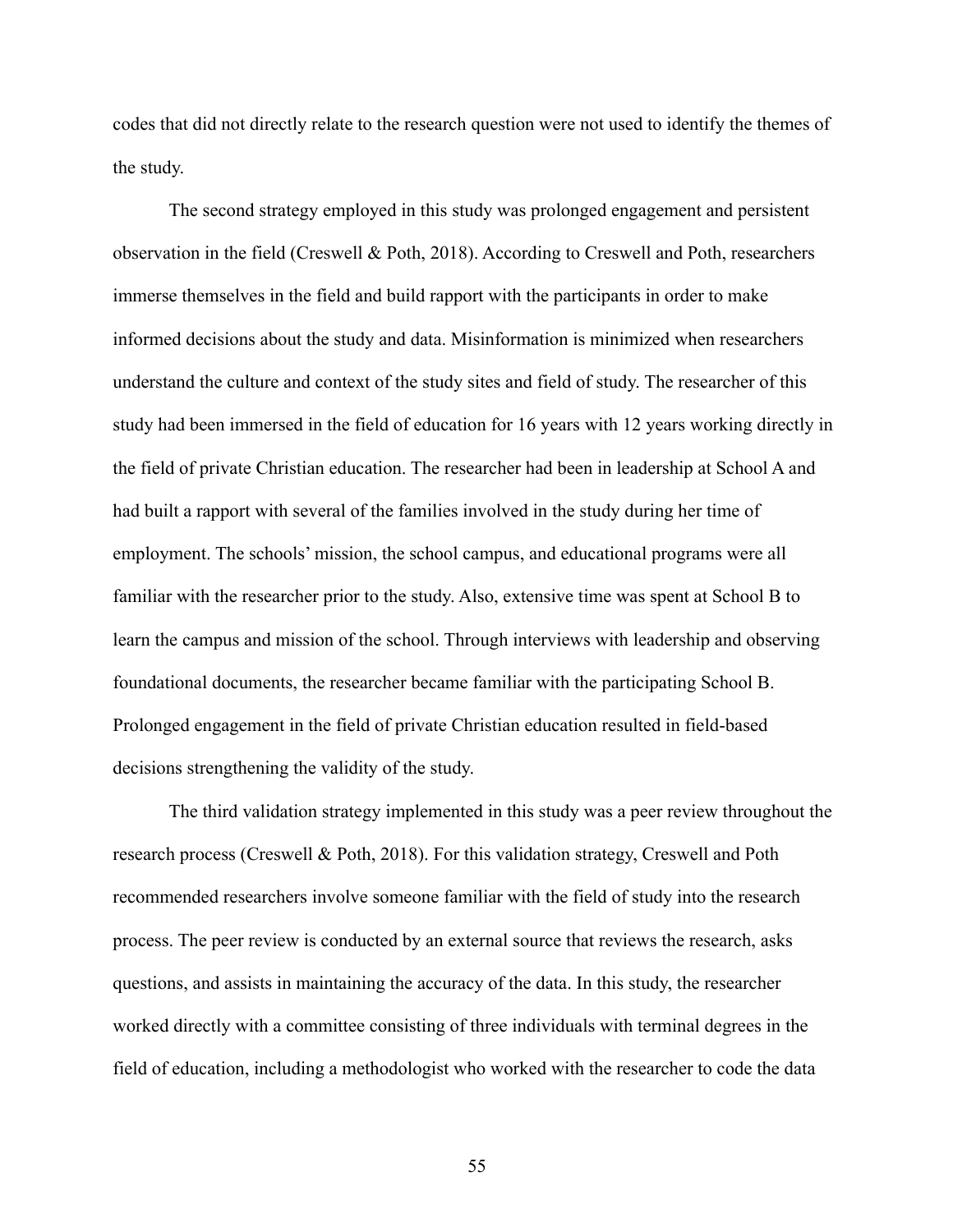and find themes in the study. The study committee provided feedback and worked alongside the researcher throughout the entire research process. The committee challenged the researcher to be consistent, honest, and accurate during the study.

## **Summary**

In Chapter 4, the factors influencing the participants' decisions to enroll their elementary children in private Christian schools was discussed. Nine parents from two different private Christian schools were interviewed following the same interview guide. The participants shared their stories and their hearts regarding the school choice they had selected for their children. The transcripts from the interview were coded, and categories were developed to identify the themes of this study. The three themes were discussed in this chapter in response to the research question. In the next chapter, the results are discussed, the study limitations, implications for future practice, and recommendations for further studies are presented.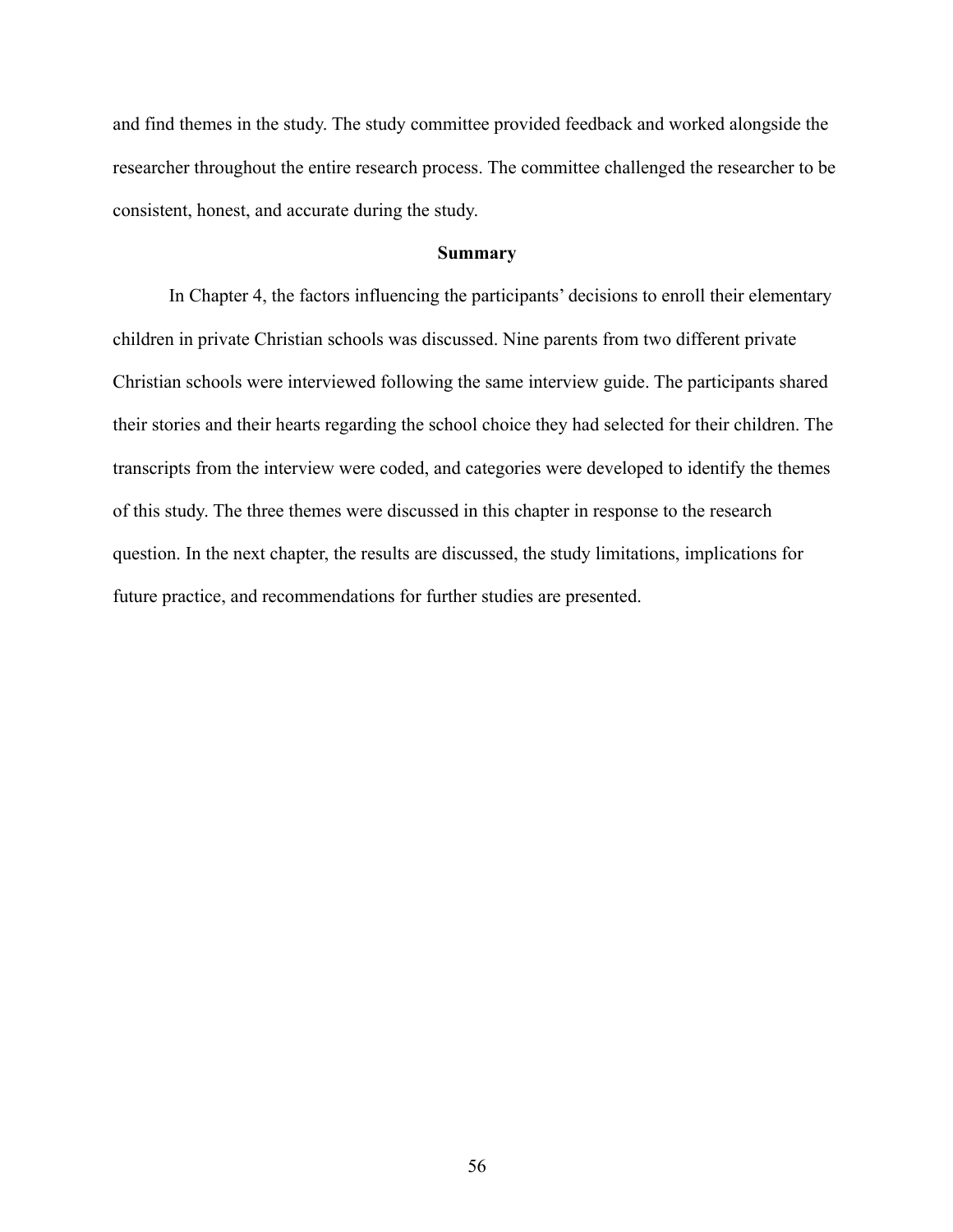#### V. DISCUSSION

The purpose of this case study was to discover the factors influencing parents' decisions to enroll or re-enroll kindergarten through fifth-grade students in private Christian schools in Florida. In this final chapter, the methods of data collection and the summary of results are reviewed. In addition, the research question is discussed, along with implications of the study for future practice and recommendations for future research.

# **Methods of Data Collection**

The purpose of this study was to investigate parents' perceptions regarding the factors that influenced their decisions to enroll their elementary children in private Christian schools. Unlike previous studies conducted on school choice, this study specifically focused on why parents chose Christian schools for their children's education instead of the other school choice options available to them. The focus of this study was first-time enrollment in Christian schools and re-enrollment in Christian schools. This study provided insight regarding the initial factors in the decision-making process and the factors influencing continued enrollment in Christian schools.

The qualitative approach was used to understand the factors influencing parents to enroll their elementary children in Christian schools. The data were gathered through extensive interviews with two groups of Christian school parents from two different Christian private schools, School A and School B, located in South Florida. The participants included four parents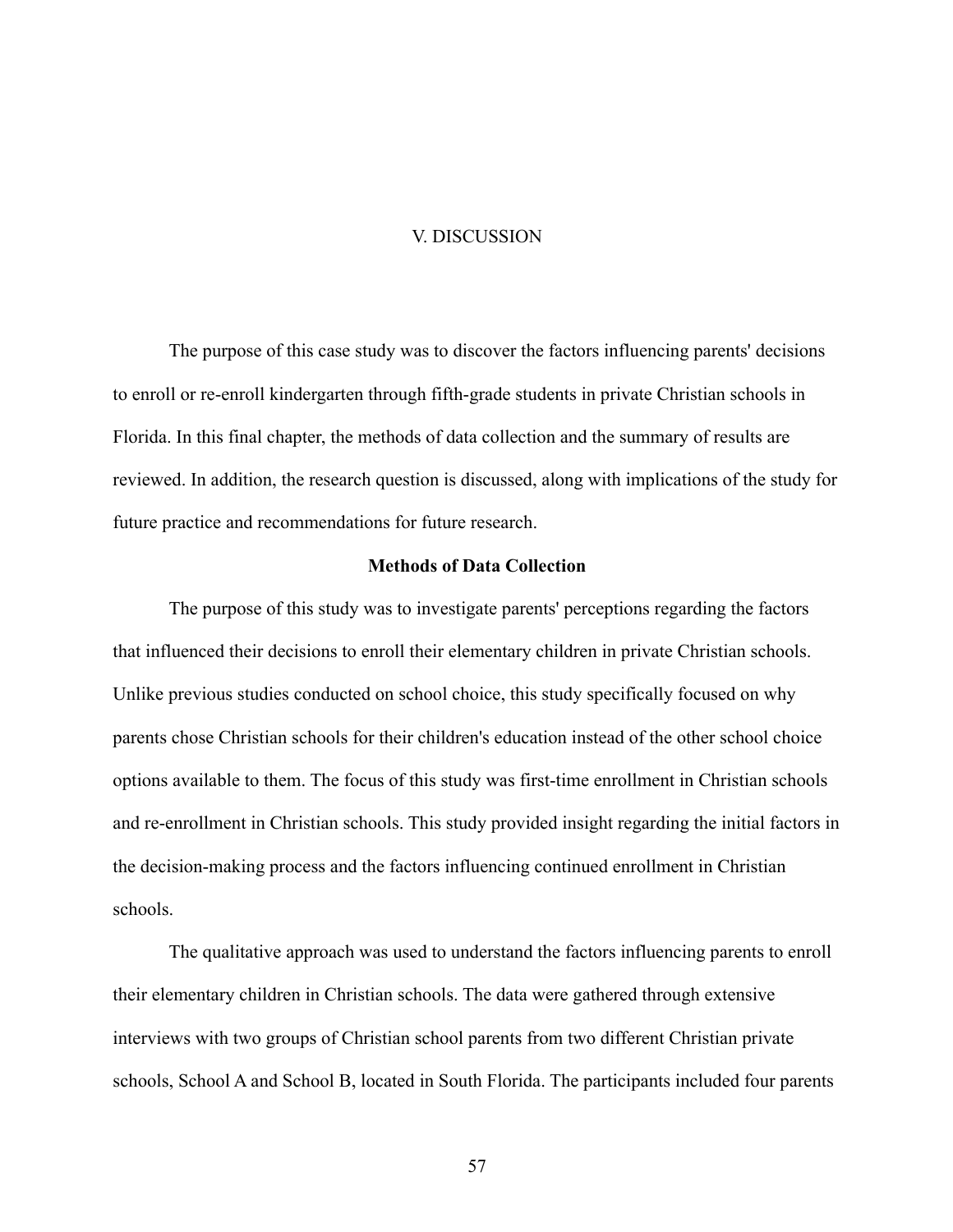from School A and five parents from School B, selected with the assistance of the school leaders. Three of the parents were new Christian school parents, and the other six were re-enrolling parents.

An interview guide, developed with the help of the research committee, was followed during interviews with each participant. The interviews were conducted by phone and were recorded and transcribed by an application called Otter (Otter.ai., 2021). The transcriptions were analyzed using codes for meaningful words and phrases. Each transcript was analyzed individually, and all data were cross-case analyzed. The results of the analysis included three themes: Biblical foundation, public school dissatisfaction, and previous school experiences.

#### **Summary of Results**

Based on the study results, many different factors influenced the decision of parents to enroll or re-enroll their kindergarten through fifth-grade children in Christian schools. During the interviews, the participants shared more than one factor influencing the decision to enroll their children in Christian schools. Not just one factor influenced the parents' decisions; however, several factors combined resulted in their enrollment decisions.

Although the participants shared several factors influencing them as they considered school choice options for their students, three factors were common among the nine participants. The common factors were rooted in the families' religious values in their homes, and their knowledge of other school options, including what they have to offer based on shared information or experiences. The common factors among the parents interviewed were Biblical instruction and values; dissatisfaction in other school choice options, particularly public education; and personal school experiences.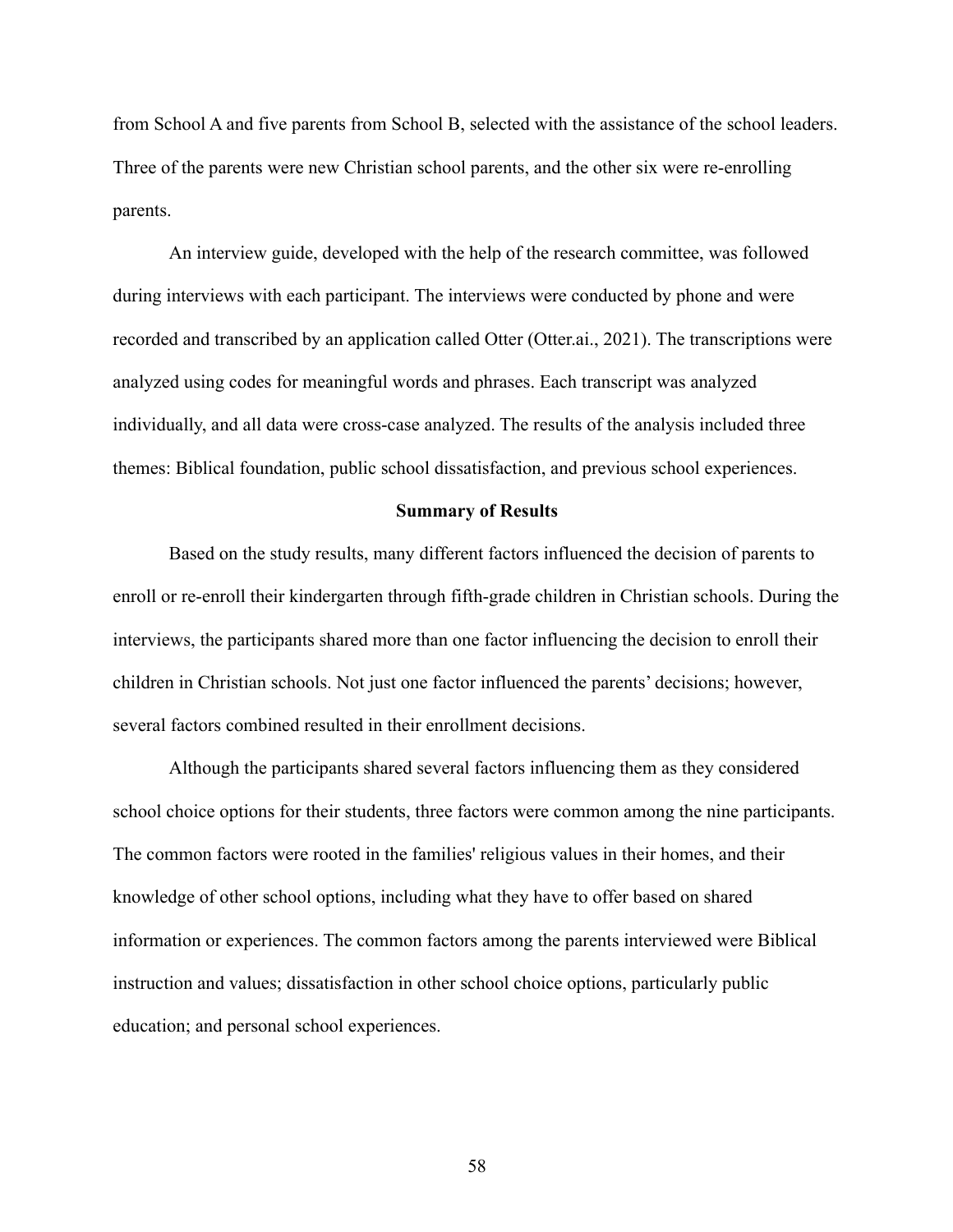Re-enrollment participants were asked about the factors influencing the re-enrollment of their children in the school. Each of the six re-enrolling participants shared the same original factors as the factors influencing their decisions to re-enroll. Participant E said:

I don't think they've changed at all. I think everything that we wanted and all the reasons that we decided that we would put them in a private Christian school are the still the same reasons now and probably even more so with the change in like society and how people react to things and just all the stuff that you want to protect your kids from.

However, they added additional factors based on their experiences at the school and the specific characteristics of the school that influenced them to continue enrolling their children each year. The parents specifically mentioned the quality of the teachers, the programs their children have thrived in, and the friendships their children have made with other students. Participant G, whose child had been enrolled in School B for five years, shared,

It's going to be the way it is, and I will re-enroll her throughout her the rest of her schooling because I agree with how they're teaching it and what they're doing. I think they have a good, a good program there.

## **Discussion by Research Question**

### **Research Question 1**

What factors influence parents' choice to enroll or re-enroll their kindergarten through fifth-grade children in Christian schools?

The results from the interview data suggested three common factors that influence parents' decision to enroll and re-enroll their elementary children in private Christian schools. Each participant had more than one factor influencing their school choice decisions; however, the three themes were the common themes shared. According to the data, the three factors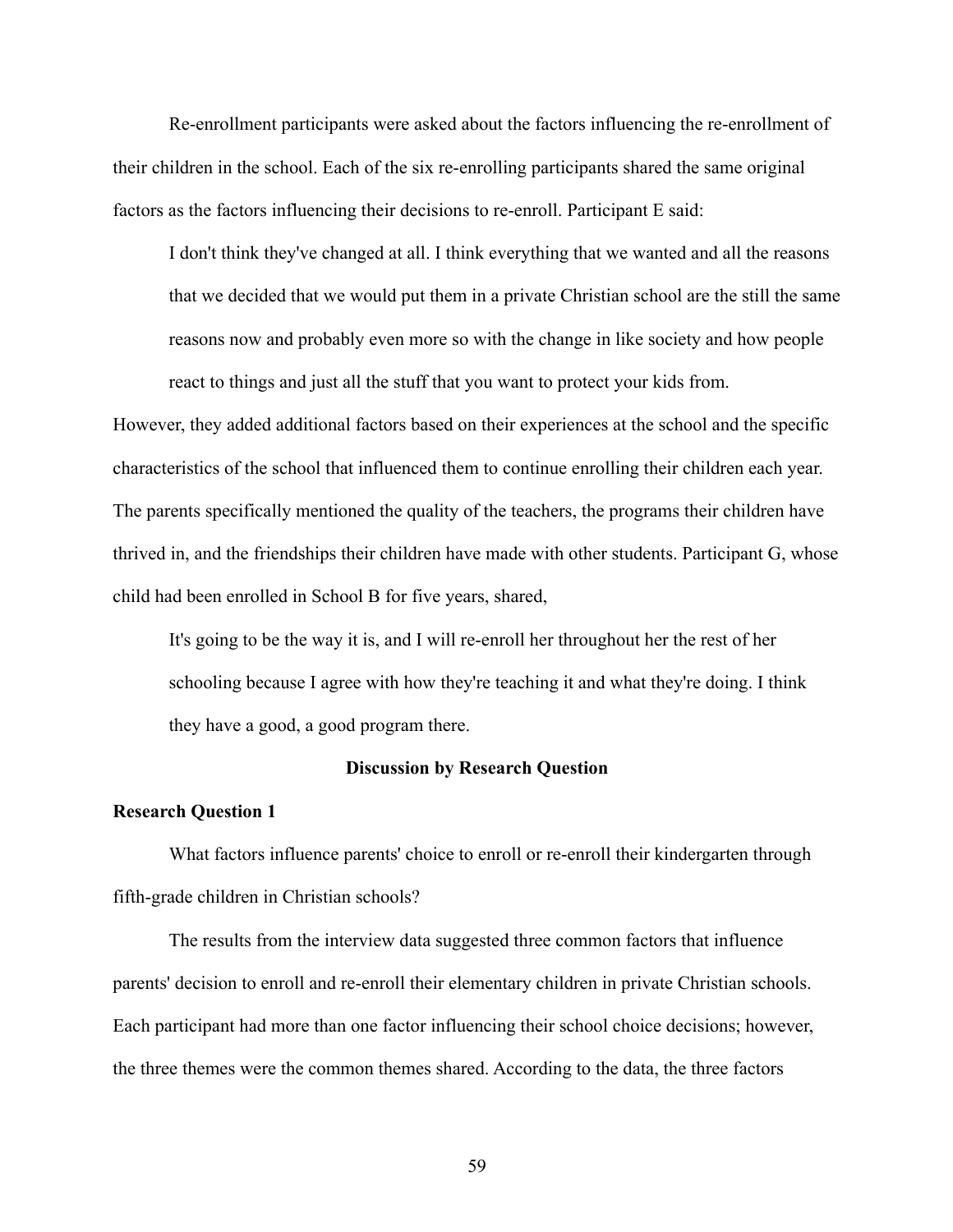influencing Christian school enrollment of elementary students were the biblical foundations built at Christian schools, public school dissatisfaction, and previous school experiences.

## **Theme 1: Biblical Foundation**

Six of the nine participants stated an important factor contributing to their decision to enroll their children in Christian schools was the biblical instruction and foundation provided in Christian schools. The six participants stated the most important factor they considered during the decision-making process was providing their children with an education that aligns with their Biblical beliefs and instills Biblical values in their children's lives. These participants followed Christian teachings and principles in their personal lives and did not want to separate their children's education from their biblical beliefs.

The mission of School A was to make disciples of Jesus Christ through a biblical school environment that prepares students to glorify God spiritually, academically, and socially. During school observations and interviews, school leaders shared how they are working to provide a strong biblical foundation for their students beginning in preschool. In addition to weekly chapel services, the students follow a discipleship program plan, including disciple groups and spiritual retreats starting in fifth grade. In addition to helping students in their spiritual development, the school required parents to attend a parenting class focused on raising students with a biblical worldview.

Three participants from School A stated they were working to instill biblical values in their children's lives, and they wanted their children to be taught these values at school and home. Because these parents hold firmly to their Christian beliefs, they did not consider other school options. The fourth participant from School A, Participant C, was also instilling Christian values in her children at home and wanted her children to receive an education promoting the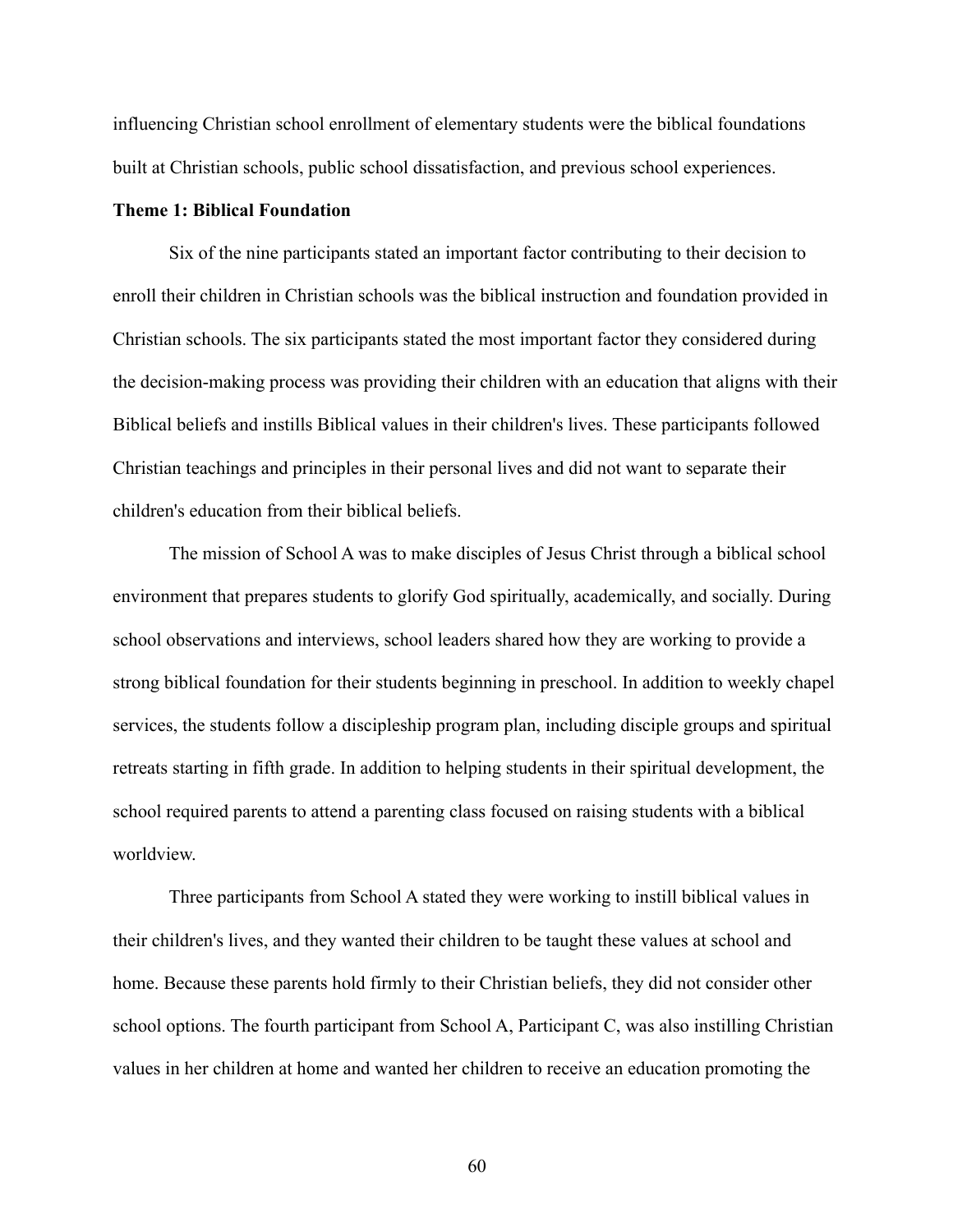same values. However, Participant C had considered other school choices for her children due to the costs of Christian education and lack of financial resources she had to fund the education of her large family.

The parents' perceptions regarding the biblical instruction their children were receiving agree with the mission of the school and the programs the school leadership is intentionally implementing to achieve their mission. Parents from School A shared how the school worked to immerse their children in a biblical worldview through Bible class, prayer, Bible verse memorization, chapel, and the school's handling of discipline situations. Participant D stated,

So all the research that I did before I made the final decision on what school that I will be enrolling my child in, it's definitely the fact that the everything is Christ based, even when you're learning something like math.

The school is implementing research-based strategies and programs to achieve the mission of helping students develop spiritually.

According to the school's mission statement, School B is working to nurture its students' spirit and prepare them to be Christian citizen-servants. Based on interviews and observations with school leadership, the school is working to achieve the mission through weekly chapel services and daily Bible lessons. School B accepts parents of all belief systems and does not require parents to agree with the school's statement of faith. Therefore, the biblical instruction and training the students received were acceptable to the parents who enrolled their children in the school, since most of the parents interviewed from School B did not instill the same biblical values and principles in their own homes.

Three of the five participants from School B also agreed the biblical instruction and values taught at Christian schools influenced their decisions for Christian school enrollment.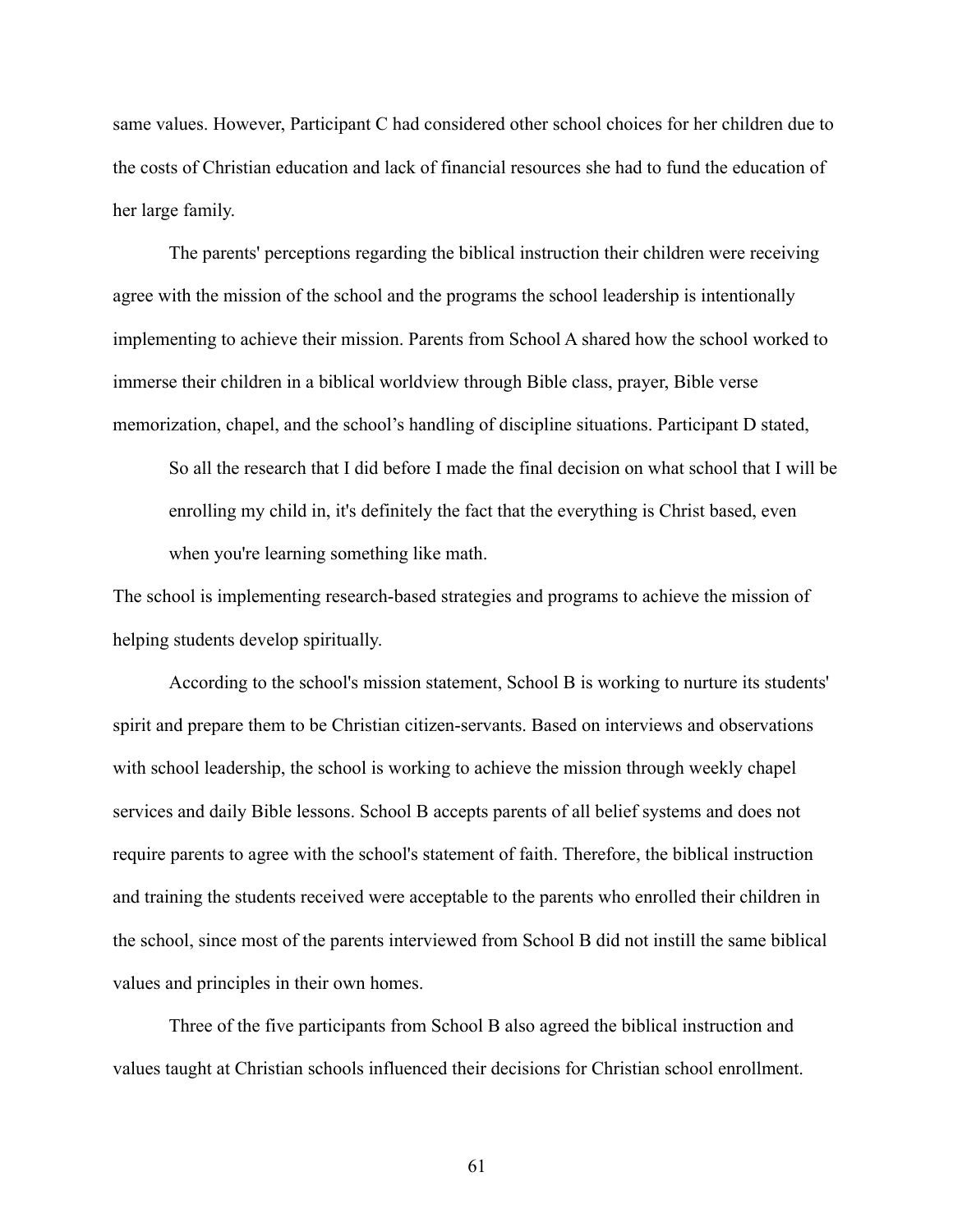Participants E and I stated they instill Christian values in their homes and wanted the same beliefs to be taught at school. However, Participant H did not say that she taught biblical values at home and stated that she had not considered biblical instruction a factor in school choice before enrolling her child in kindergarten. Participant H's child asked to attend a school that taught the Bible and allowed prayer. Hence, Participant H decided to enroll her child in a Christian private school.

Although the parents from School B stated they value the biblical foundation their children receive, their responses demonstrated a lack of understanding of biblical foundation development. Participant H and three of the participants from School B did not provide biblical instruction for their children at home, reflecting the school's policy to allow parents of all faiths to enroll their children. These three participants were the only ones in the study that did not list a biblical foundation as the main factor that influenced their initial decision to enroll their children in a Christian school. However, they did share that they believe the school is meeting their children's spiritual needs.

The theme supported the theoretical framework of the study. According to the rational choice theory, parents weighed the benefits of sending their children to Christian schools with the costs (Walberg, 2000). The study participants believed the expense of Christian school tuition and fees were outweighed by the benefits of their children receiving a biblical foundation. Parent A said,

It's an absolutely worthwhile investment. And I've been hit with financial items, over and over again, and at the end of the day, just the peace that I have with him on a daily basis is worth every single penny.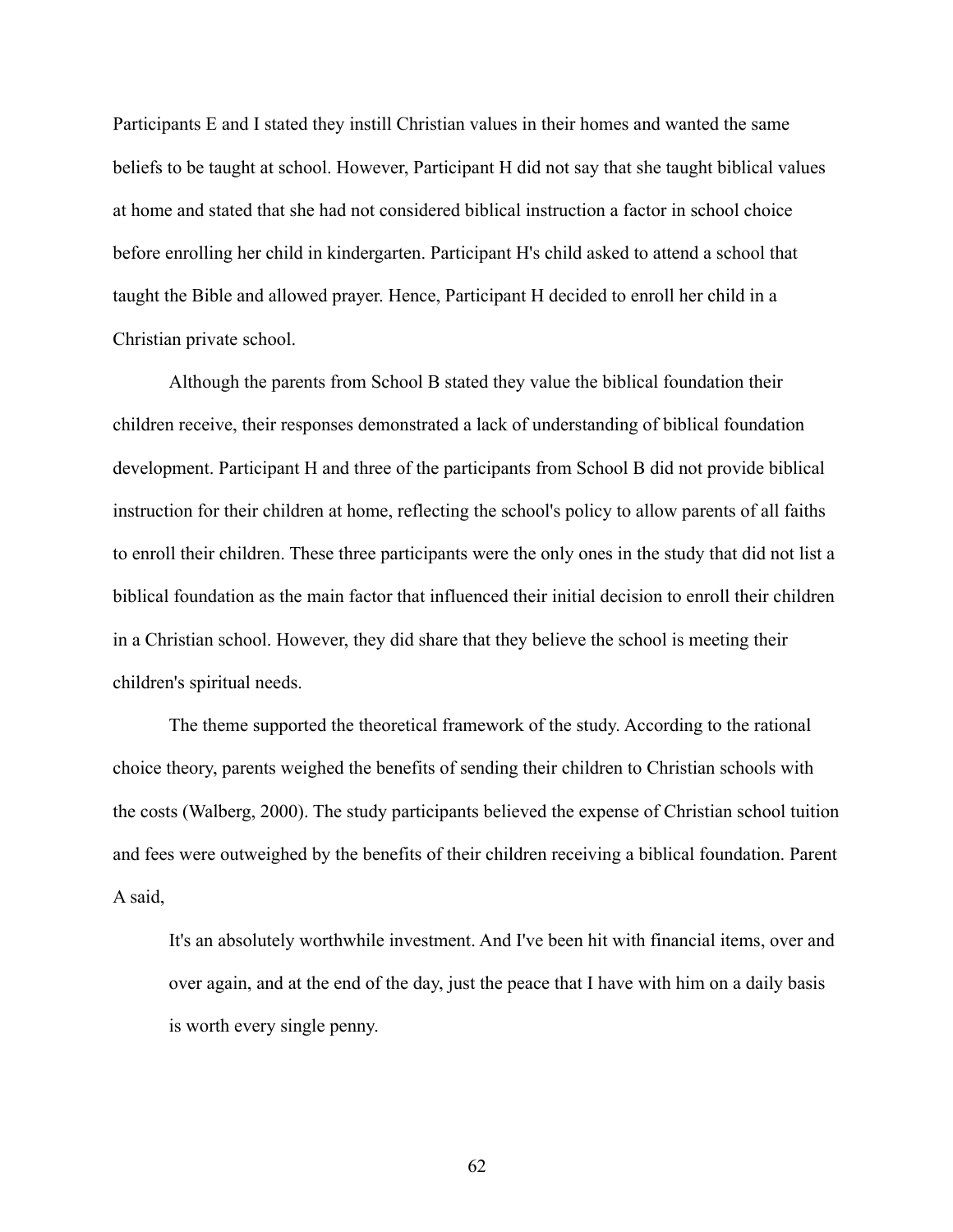The study results aligned with the literature on factors influencing private school enrollment, including all types of private schools (Beabout & Cambre, 2013; Catt & Rhinesmith, 2016; Reichard, 2012; Rodriguez, 2014). In the survey conducted by The Friedman Foundation for School Choice, parents receiving financial aid and those not receiving aid had to rank the factors for private school enrollment in the order of importance (Catt & Rhinesmith, 2016). Both parent groups ranked religious education (38%) as the primary factor influencing their children's enrollment in private schools. In a qualitative study conducted by Beabout and Cambre (2013), parents of elementary students attending St. Thomas Catholic School also ranked religious and moral education offered at the school as the primary factor for enrollment. In another study conducted at private Christian schools in California, 40.4% of participants ranked biblical instruction as the main factor influencing their school choice decisions (Rodriguez, 2014). Finally, a study conducted by Reichard (2012) on parent religiosity and the impact on education found that religious parents prefer religious education for their children. Parents valued an education that provided a biblical foundation for their children.

#### **Theme 2: Public School Dissatisfaction**

The second theme developed from the interview data was dissatisfaction with public education options. One participant from School A and all the participants from School B spoke about their dissatisfaction with public education, specifically the public education options in their county of residence. Although the participants agreed on their dissatisfaction with public schools, they had varying reasons for dissatisfaction. The two main reasons for public education dissatisfaction were the quality of the academic programs and the values taught in the schools that differ from their values.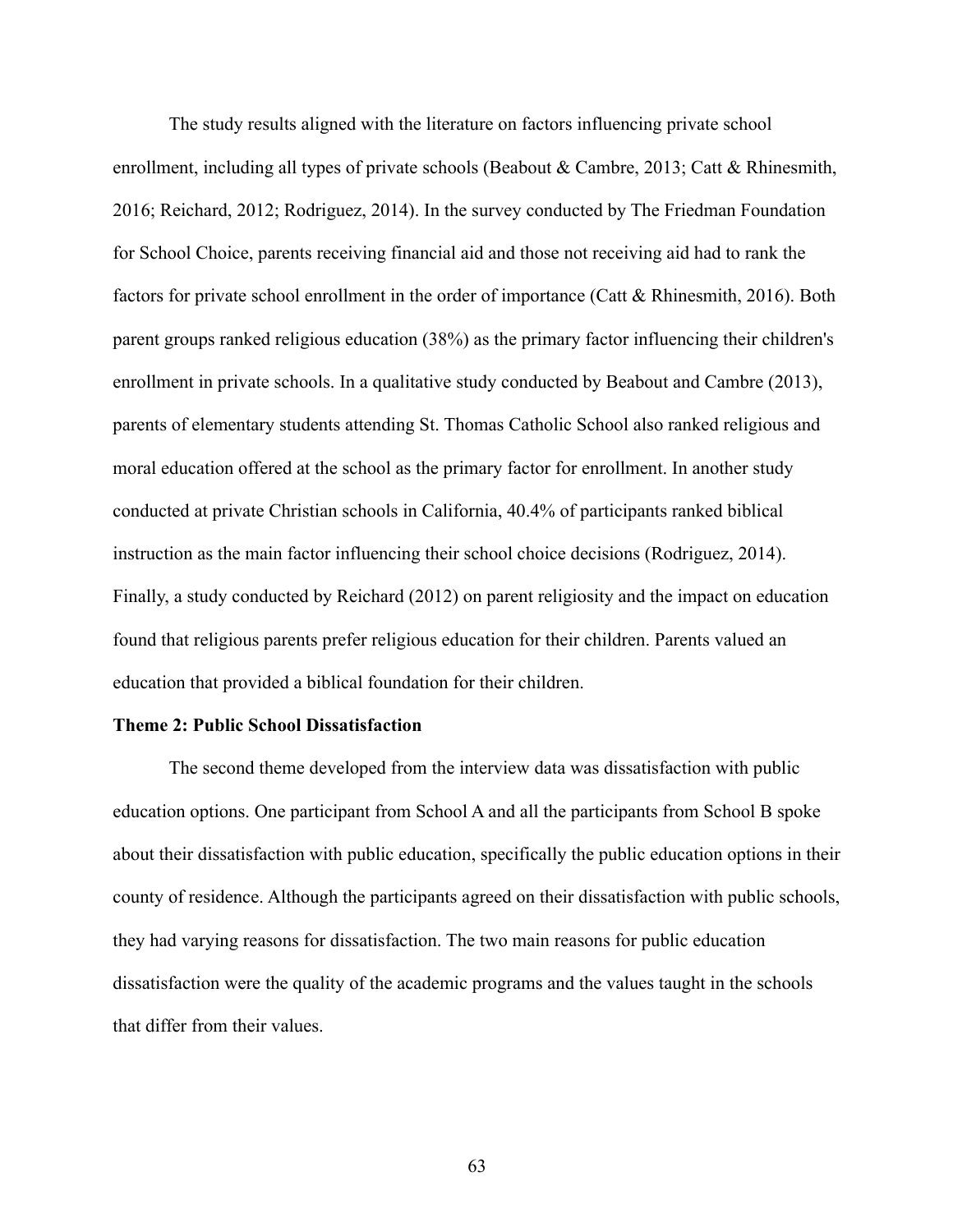Three participants stated that they had different values than those taught in public schools. The participants chose Christian schools because they believed the values aligned more closely with their religious values. The values mentioned in the interviews included Christian values, such as prayer, and patriotic values, such as daily pledges to the American flag. Participant G said,

I want structure, and I want discipline. I want them to be able to pray and not feel ashamed and to say the Pledge of Allegiance because we live in the United States, and to have values. I feel like that has completely diminished in our public schools.

Parent E did not mention anything specific that did not align with her beliefs, but she did share that she has heard things and wanted to protect her children from them. She said,

We enrolled them in a private Christian school, just because of like the things we've heard going on in public schools, and I wanted to protect their hearts and minds and also have them have a Christ-centered, more focused education.

The participants were willing to pay the costs associated with attending Christian schools to teach their children the values they believed to be important.

Participants G, H, and I were disappointed with public school academic programs and believed that the curriculum in Christian schools was more rigorous than the public-school curriculum. Participant G stated the dissatisfaction with the academic quality of public education was the main factor influencing her decision to enroll her child in a Christian school. She said, "I feel that the public school waters a lot of the academics down." Participant I also stated his disappointment with public school academic offerings. He said, "You know, there's a lot of differences between public and private schools, and in private schools, teachers are still teaching cursive handwriting, the numbers, her blends." Participants C and F mentioned they were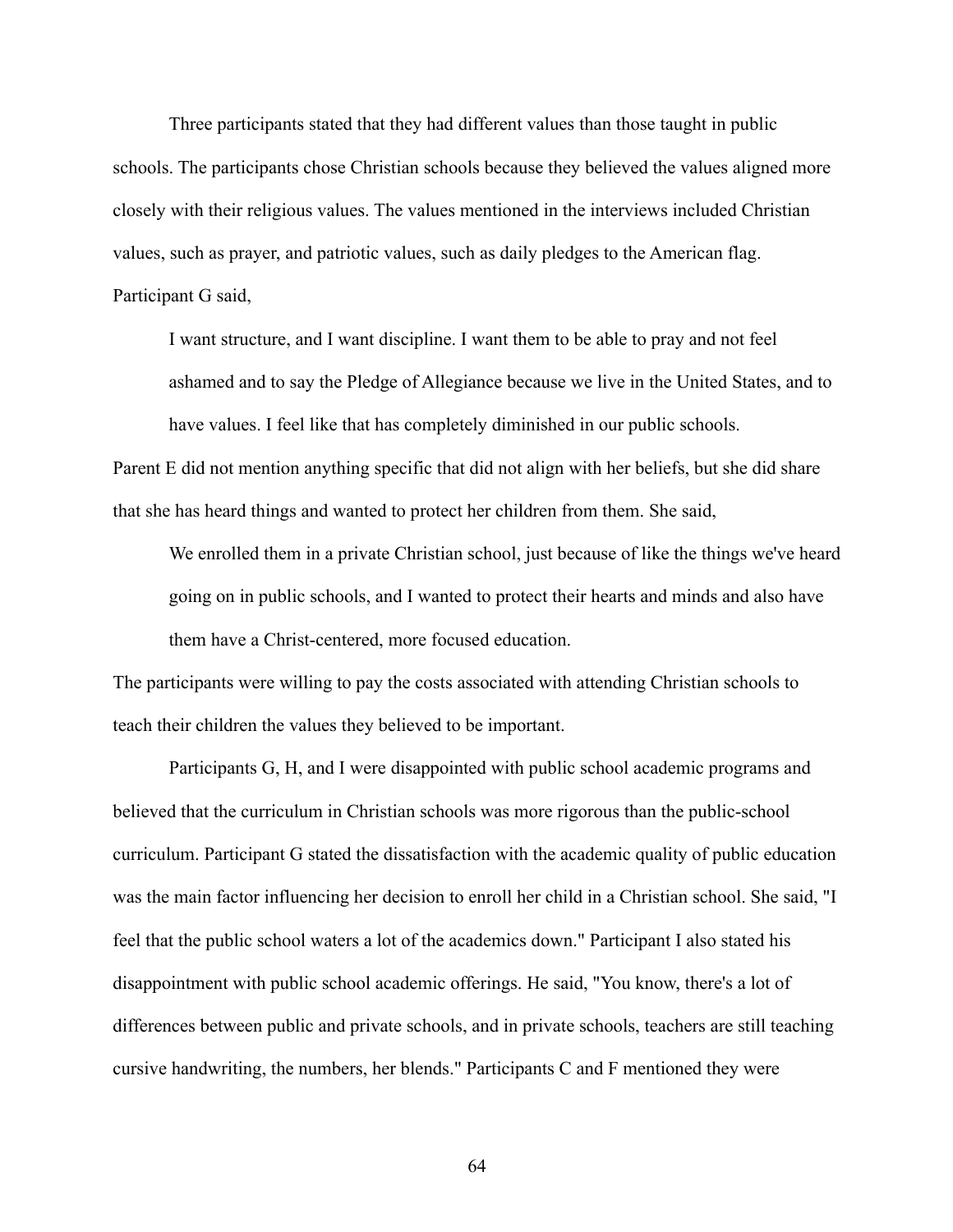dissatisfied with the academic quality of the local public schools in their county of residence; however, they were satisfied overall with public education. Therefore, they felt the local Christian private school would provide a better academic education for their children than the public schools near where they lived.

Participants were not satisfied with their local school options, specifically regarding the academic programs they offered and the values they taught. The participants preferred the programs offered at the Christian schools over those in the local public schools. They held the conviction that it was worth the financial cost of sending their children to Christian schools so their children could receive an education they perceived to be better than the public-school options. Participant I shared in detail about his dissatisfaction with public education. He compared the financial cost with the benefits of the academic quality of his child's education. He said,

If a family is able to financially send their kids to a private school, I think it is very beneficial. It is a great investment. You see it, you definitely see it pay off when your kids come home and are memorizing Bible verses, writing in cursive, and telling me things that I may not even know. They'll say things that I have to ask them what that means. And so, as far as that goes, I definitely see that it's a great investment if you're able to make it happen.

The participants from School B expressed the most dissatisfaction with public education compared with the one parent from School A. School B's participants said the rigor of the Christian private school's curriculum, including teaching cursive handwriting in kindergarten and memorizing facts. However, the quality and rigor of the curriculum were the perceptions of the parents. The curriculum followed by School B for all core subjects is not research based and does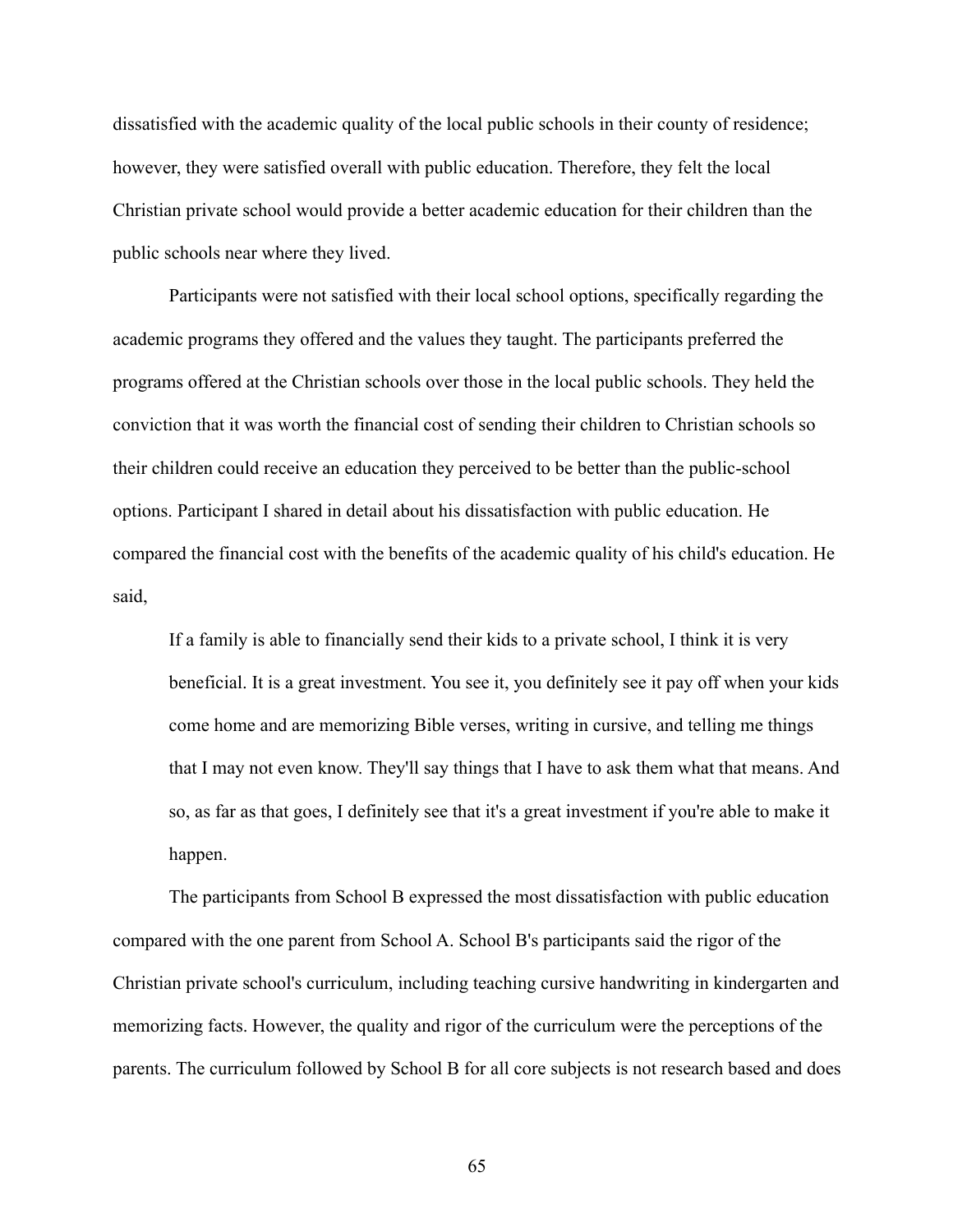not meet the rigor expectations of state standards. The curriculum content and worksheets are conducive for all students performing well by the curriculum's standards. Therefore, the parents' perception of their student's academic achievements did not align with the research-based gradelevel expectations published by the state. Participant F said, "My children have been doing really well in there, they get all A's. Well, most of them, I think that pretty much all the kids do well in the school academically."

The results from the study parallel studies on school choice satisfaction (Barrows et al., 2019; Cheng & Peterson, 2017; Shuls, 2018). The researchers had parents rank their satisfaction with private, public, and charter school education. Studies on parent satisfaction with school choices reported the highest satisfaction rankings among private school parents. Although the private school parents were not specifically from Christian schools, the parents were most satisfied when their children were enrolled in private schools and most dissatisfied when they were enrolled in public education options. The Washington D.C. Opportunity Scholarship Program (OSP) survey yielded similar results, with charter school and traditional school parents reporting the highest levels of dissatisfaction (Dynarski et al., 2016). The literature review results and this study's data confirm that parents are dissatisfied with public schools, both with the values instilled and the academic programs; therefore, some parents, like those included in the study, seek other school options for their children.

## **Theme 3: Previous School Experiences**

Previous school experiences, including personal childhood experiences and previous experiences involving their children, was the third theme that emerged during the interviews. Five of the nine participating parents stated their own personal school experiences, or their older children's school experiences, influenced their decisions to enroll their children in Christian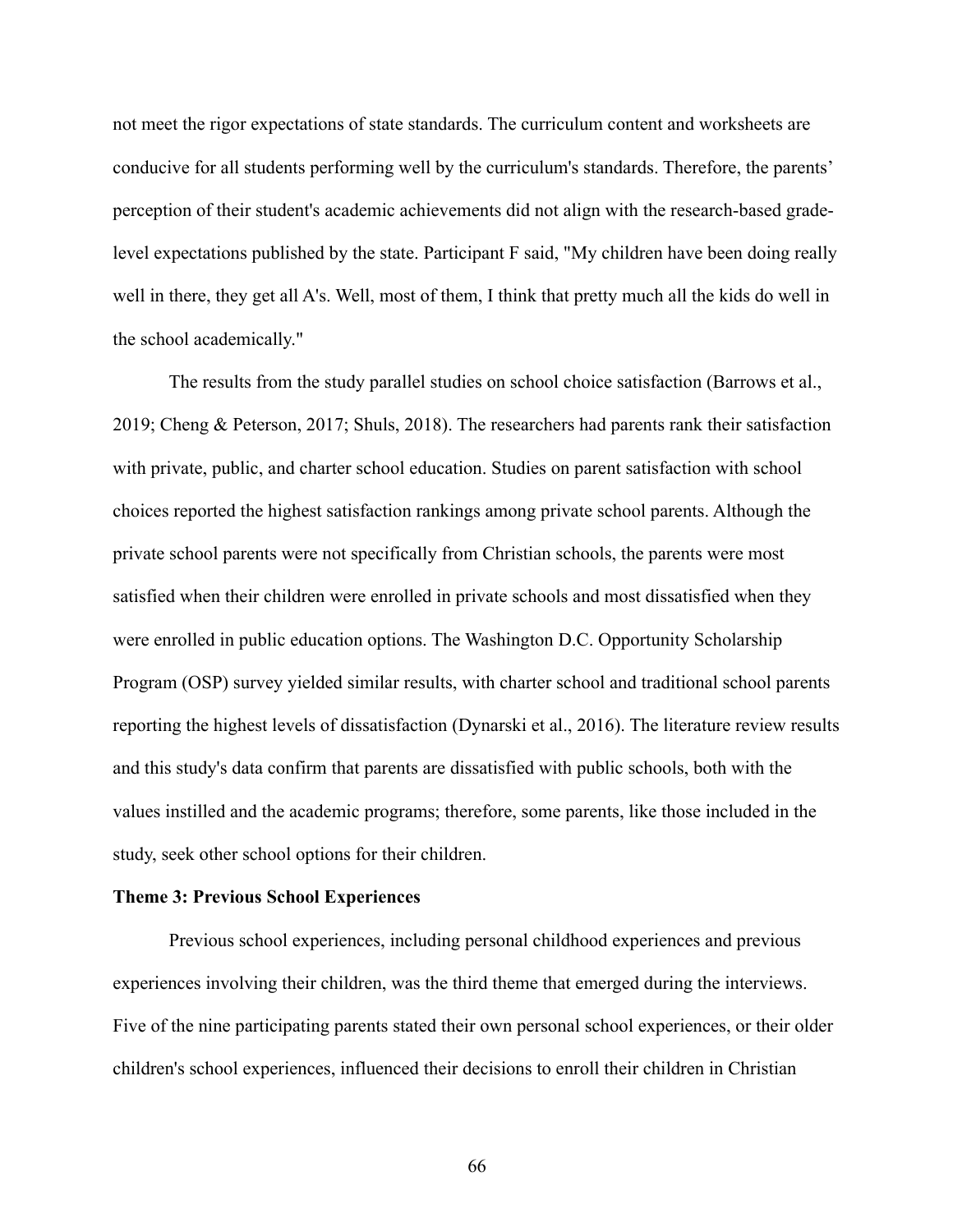private schools. The experiences had either a negative or positive impact on their lives, resulting in them deciding that Christian private school education offered the best education for their children.

Three participants expressed how their positive and negative personal school experiences influenced their decision to enroll their children in Christian schools. Participants I and B attended private schools as children and had positive experiences. Participant B and her spouse attended private schools, but they were not specifically Christian private schools. She said they never considered any public education options since their only experiences were in private schools. Participant I also attended public schools and had negative experiences while attending a public school. He spoke on the academic differences between private and public schools' education. He said,

So with all that said, the main reasons why is because you know my wife and I are Christians, and then also, the education from a private school to a public school is night and day difference. I can't really stress that more just because I saw it first hand and looking back now that I have kids, I'm like, yeah, you know what, it was a massive difference. So those were some of the main reasons why we sent her to private school.

Participant C had positive public-school experiences; however, her husband grew up in a family that greatly sacrificed for him and his sibling to go to a private school. Participant C's mother-in-law and father-in-law had scarring experiences during their school years due to desegregation. Therefore, they wanted to shield their children from these negative experiences and found a more welcoming environment in a Christian private school. Therefore, Participant C's husband wanted to do the same for his children by sending them to a Christian private school. Participant C said,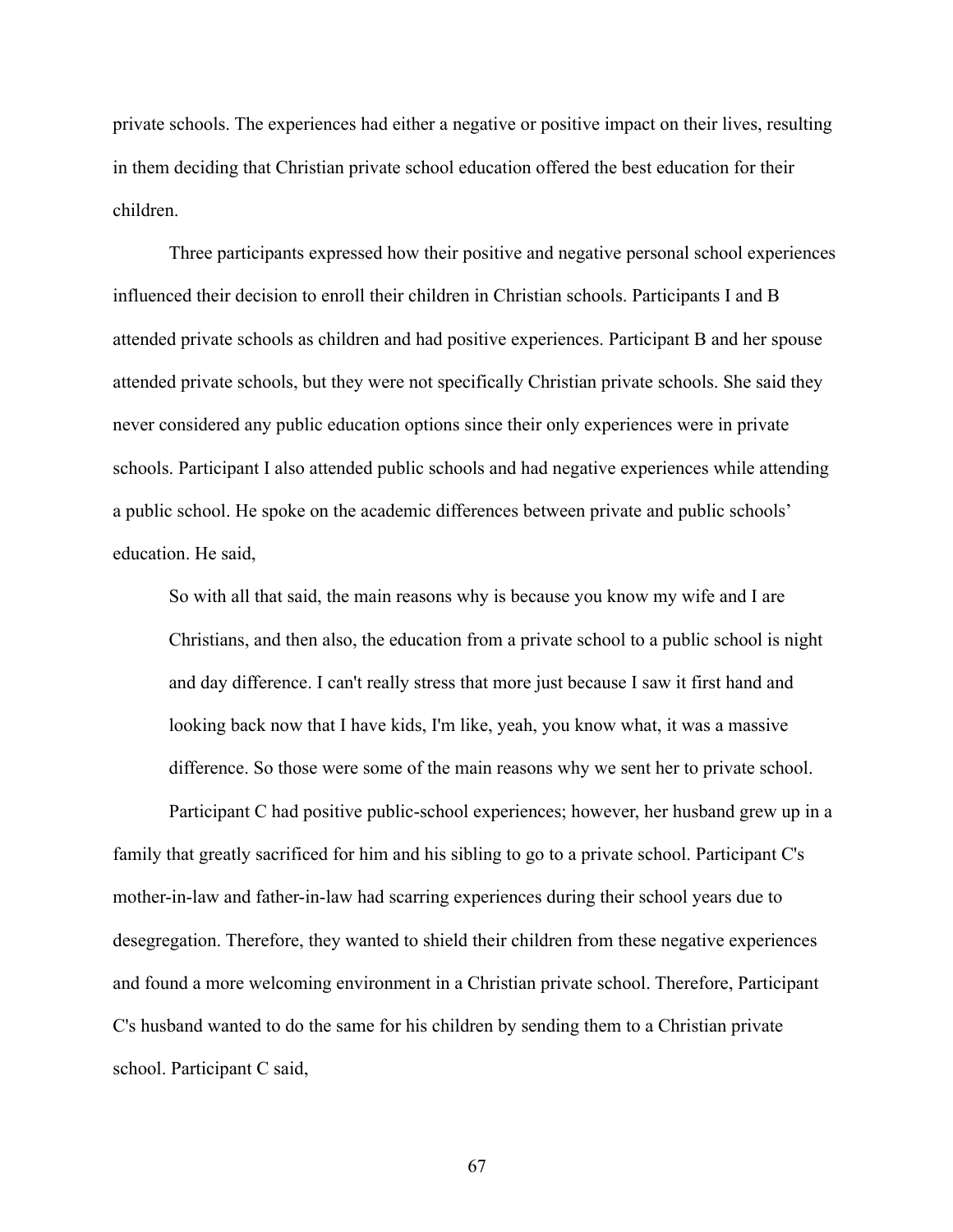Honestly, the most dominant answer is that it's my husband's wish for his children to go to private Christian school. He grew up with his parents greatly sacrificing to put him and his sister in a Christian school, and so he really felt strongly that you know if there's any way that we can do that, he really wants that for his children. Our parents' generation is honestly the generation that went through desegregation in middle school and high school, and my husband's parents specifically had some scarring experiences with that. So when they moved down to South Florida, they would have their electricity turned off, but their kids were in private school, so that was something that was really important to my husband, and so that is really the biggest reason.

The data from the study supports the rational choice theory (Walberg, 2000). Despite the financial cost of private education, the participants were willing to make financial sacrifices for their children to have the positive school experiences they had as children.

The study results support the findings in the literature regarding the influence of previous experiences on school enrollment decisions (Sikkink & Schwarz, 2018). The study conducted by Sikkink and Schwarz (2018) studied the influence of previous school experiences on parents' school choices. According to the data, parents tend to send their children to the school type that they attended. Parents who graduated from religious private schools were more likely to send their children to the same school type than any other parent group.

Participants G and H had older children enrolled in public education. They had experienced public education from the perspective of a parent. Participant H did not feel that her youngest daughter would do well in a public school due to her shyness. In addition to wanting her daughter to continue receiving a Christian foundation, she also knew a public-school setting would not be the most conducive for her daughter to excel socially and academically.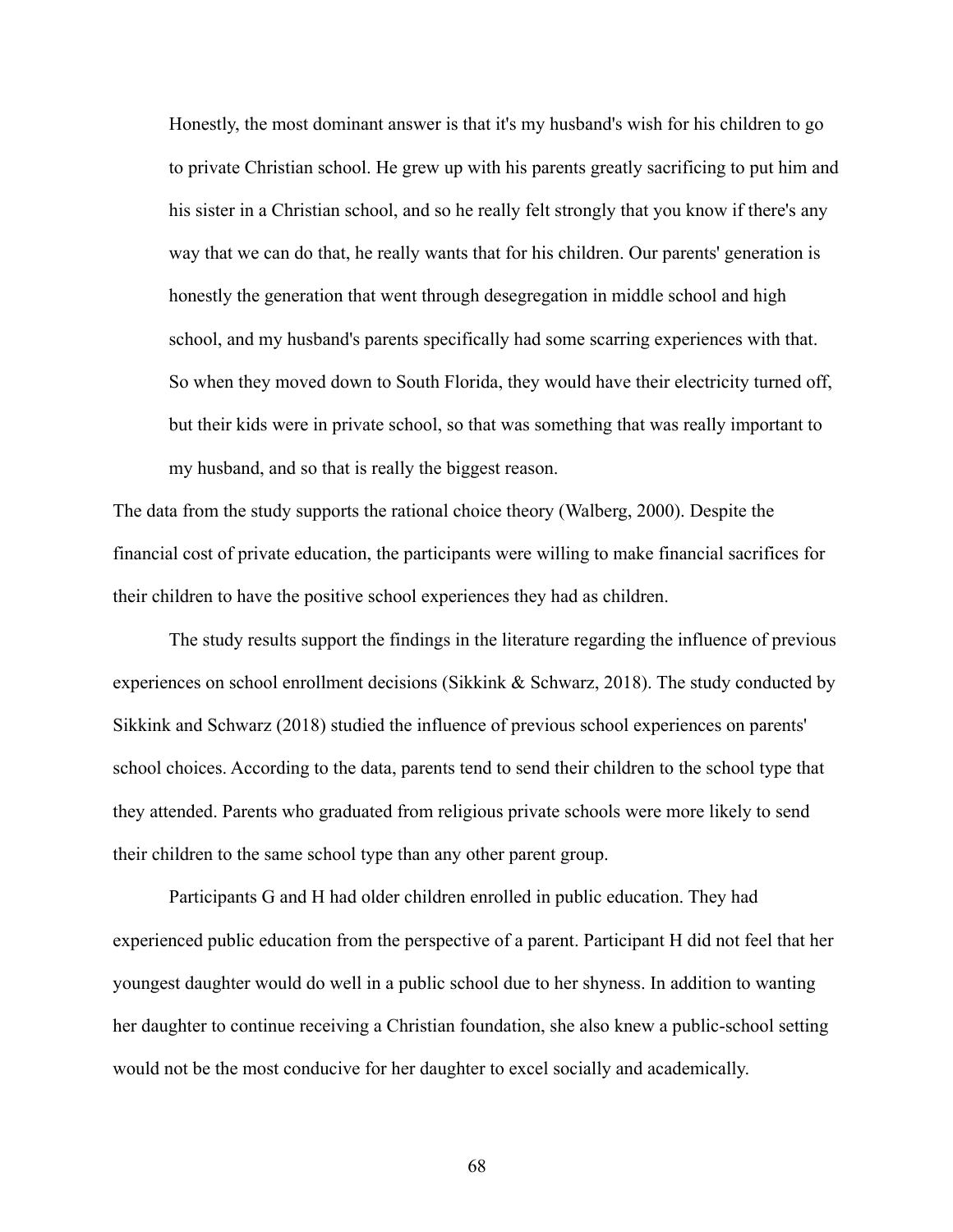Participant G had older children that had been enrolled in public school. Participant G saw firsthand the academic differences between the two school types. She said,

Seeing my stepson and seeing the curriculum and seeing what he was learning and seeing how with the SAT the scores now you don't have to score as high, and they made it a little bit easier. It just makes me shake my head, honestly, because I don't want my child to have to be less of a student; I want her to be more of a student.

Participant G continued to share that she believes that the curriculum utilized by School B is more rigorous and prepares the students better for graduating high school. However, the parent's perception is errant since the curriculum followed by School B is not research-based and does not meet state standard expectations.

#### **Study Limitations**

A limitation of the study was the lack of diversity. The school leaders of School A and School B selected a diverse group of parents to participate in the study. Participants were chosen to include a diverse group based on ethnicity, race, gender, marital status, and funding source. However, not all parents selected by the school leaders agreed to participate in the study resulting in a lack of diversity. Therefore, the lack of diversity of the participants and the selection process were study limitations. Another limitation of the study was the geographical location. The study took place at two private Christian schools in South Florida. Therefore, the data may not represent Christian private school parents in other regions of the state or country.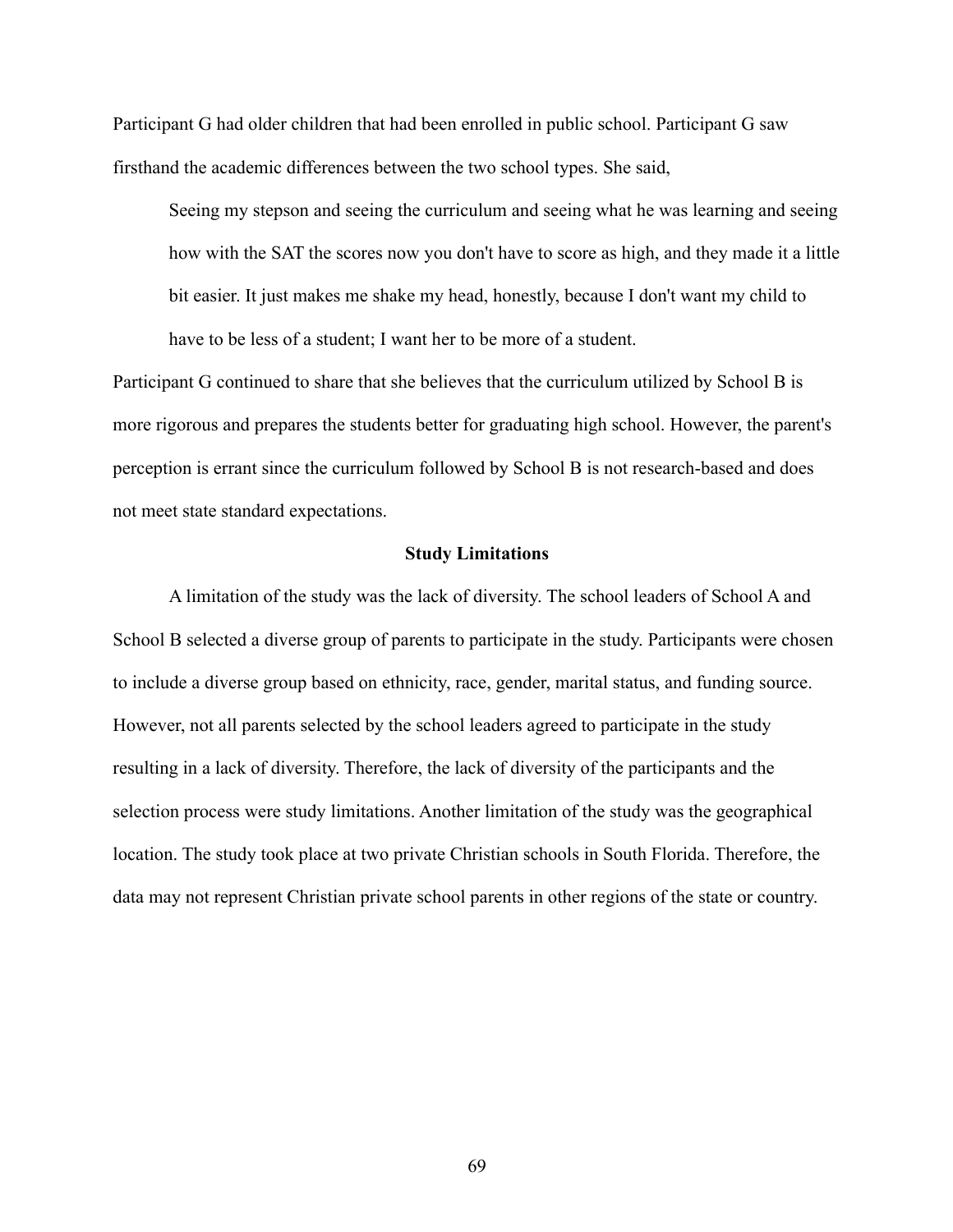## **Implications for Future Practice**

Knowing the factors that influence parents' decisions to enroll their kindergarten through fifth-grade students in Christian schools could help Christian school leaders increase their school enrollment. Christian school leaders are responsible for developing a school environment that meets, not only the learning and spiritual needs of the students, but also an environment pleasing to the parents. Therefore, it is important to understand what influences parents to enroll their children in Christian schools to ensure enrollment remains optimal, which is necessary to fund the school adequately. Based on the findings of this study, parents considered the biblical foundation offered at Christian schools as one of the most important factors for enrollment. Developing effective biblical instruction and implementing an immersive biblical worldview philosophy in the school could increase enrollment for Christian schools.

Although parents from both School A and School B perceived that the school was meeting the spiritual needs of the students, they had different methods of developing the biblical worldviews of the students. The same applied to the academic programs offered by the schools. Both parent groups stated the school was academically rigorous even though the curriculum utilized by School B was not research-based. Therefore, school leaders and educators need to educate parents on research-based methods of immersing students in a biblical worldview and teaching academically rigorous standards to ensure their children receive the education they perceive them to be receiving. It is also imperative Christian school leaders follow through on providing their students with the education they market to school families.

Parents are dissatisfied with the academic programs offered in public education. Therefore, private Christian school leaders should not capitalize on this dissatisfaction by promising an effective education that appears effective but is, in reality, subpar. Christian school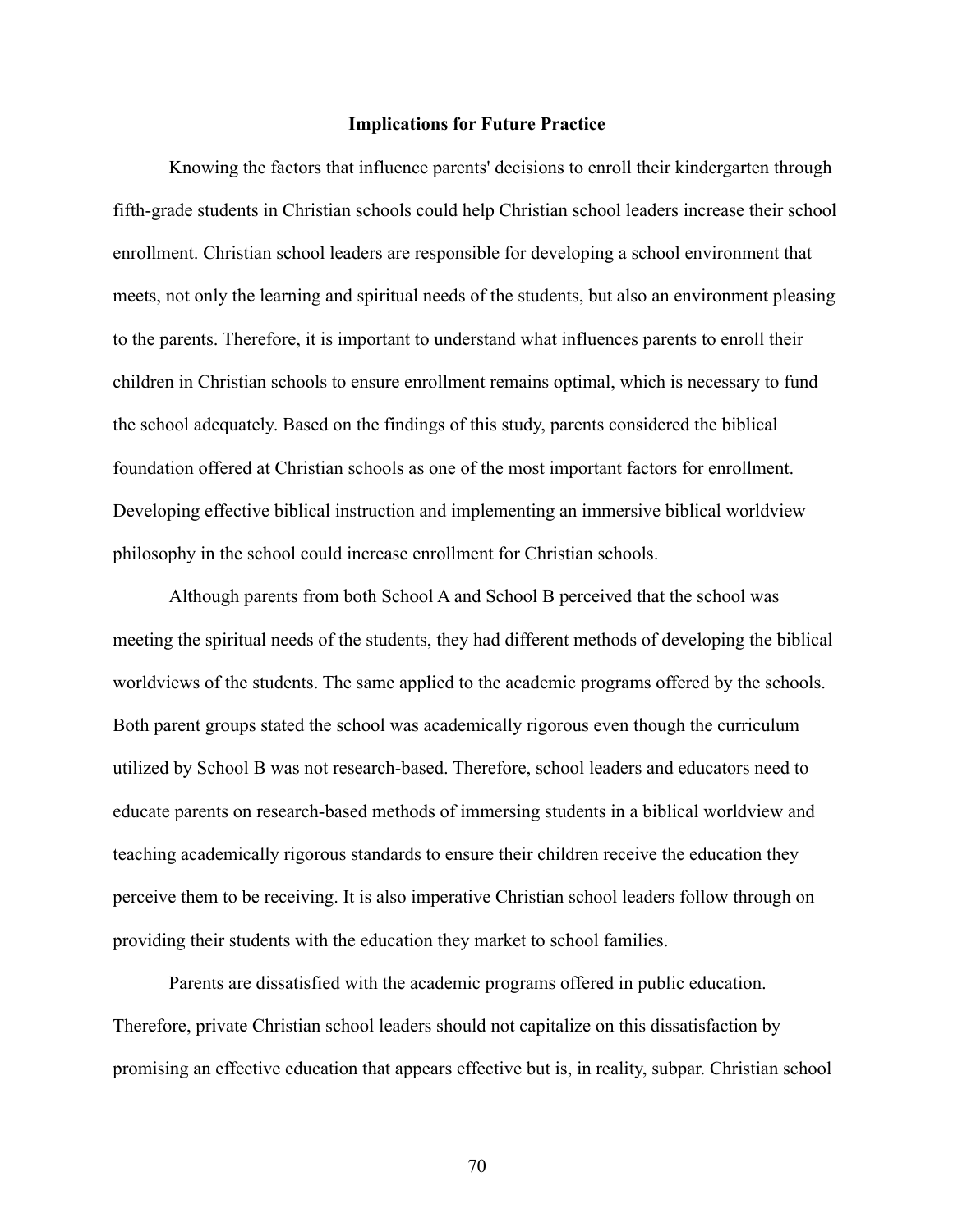leaders must instead ensure they are providing all of their students a quality education that not only meets but exceeds state standards and makes learning engaging for all students.

## **Recommendations for Future Research**

Although this study addressed factors influencing the decision for parents to enroll their elementary-aged children in Christian schools, the study did not address what factors parents consider when selecting a Christian school for their children. During the interviews, participants mentioned considering more than one Christian school; therefore, a mixed-methods study on why parents choose one Christian school compared to other Christian school options would be beneficial.

Another recommendation for future research emerged during the interviews with the participants. As part of the interview process, parents shared what they perceived to be the strengths and weaknesses of Christian schools. A recurring response to the weakness of Christian schools was the concept of students growing up sheltered and unable to function outside of their school and church environment. Future research on the strengths and weaknesses of Christian school enrollment from the perspective of the students and parents would be beneficial. A qualitative case study would allow Christian school parents and students to share their stories on how school enrollment positively and negatively impacted their lives and the student's life as an adult. Understanding the negative and positive influence of attending Christian schools could help school leaders address the issues and develop programs that better prepare students for functioning with others outside of their school and home environments.

## **Conclusion**

This study was a qualitative case study on factors influencing the decision of parents to enroll their kindergarten through fifth-grade children in Christian private schools. The two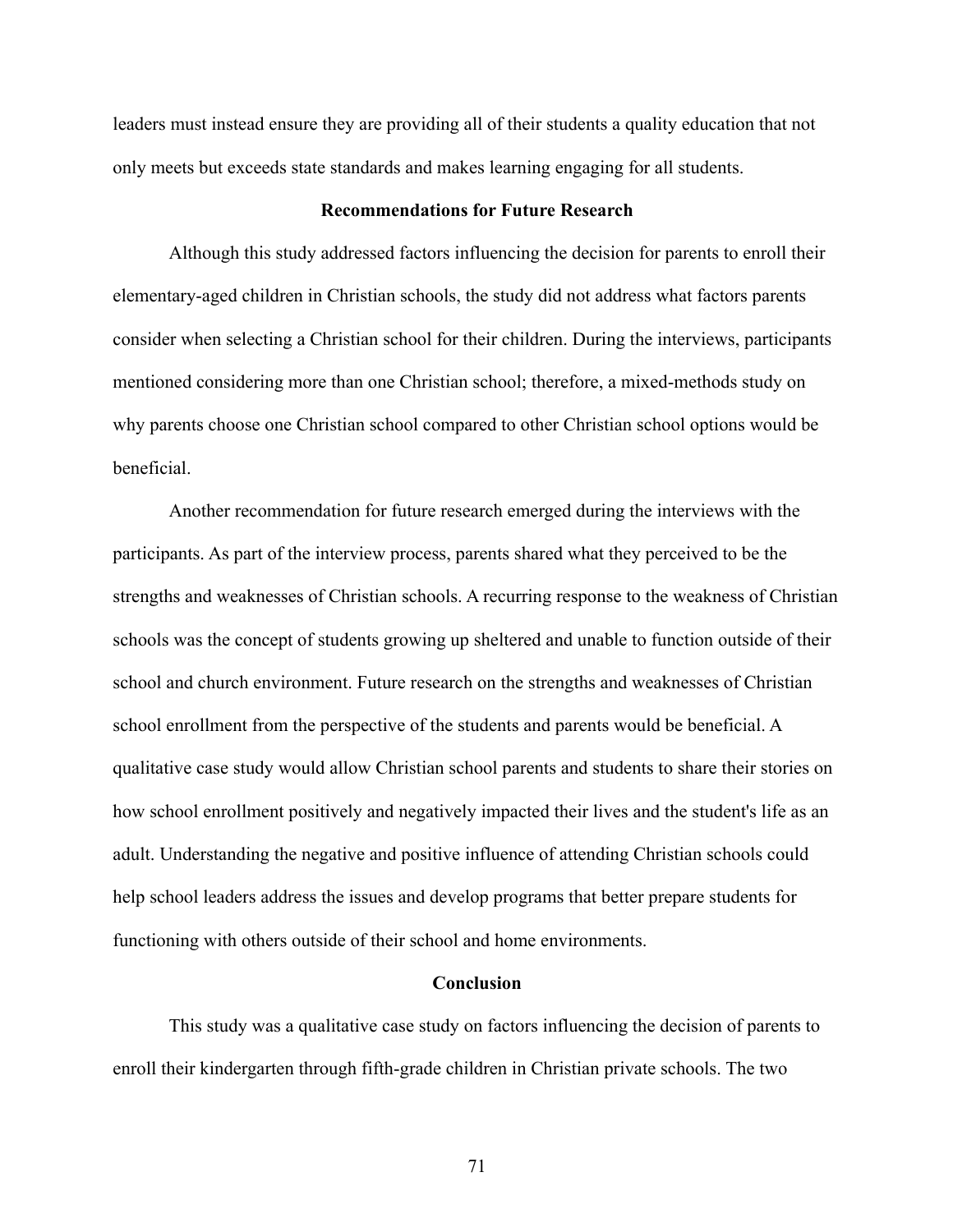participating Christian schools were located in South Florida. School A was a large Christian school with 1,900 enrolled students in preschool through twelfth grade, and School B was a midsized Christian school with 600 students enrolled in kindergarten through twelfth grade. During the research process, nine parents from the participating Christian schools shared their stories and experiences in the school choice decision-making process and their experiences in their children's Christian schools. The interviews were conducted following an interview guide to maintain consistency.

Three themes emerged from the data indicating the main factors were biblical instruction, dissatisfaction with public education options, and previous school experiences. The study results were significant for school leaders as they planned strategies for improving school enrollment when school enrollment is declining across the United States (Nichols, 2016). Although other factors emerged relating directly to re-enrollment and why parents selected the participating schools, the factors were not frequent enough to develop as themes or were not relevant to the research question. However, the additional information recorded from the interviews could be used for future research studies. The results of this study increased the awareness of factors influencing Christian school enrollment in the field of Christian private education and contributed to the professional literature on private Christian schools.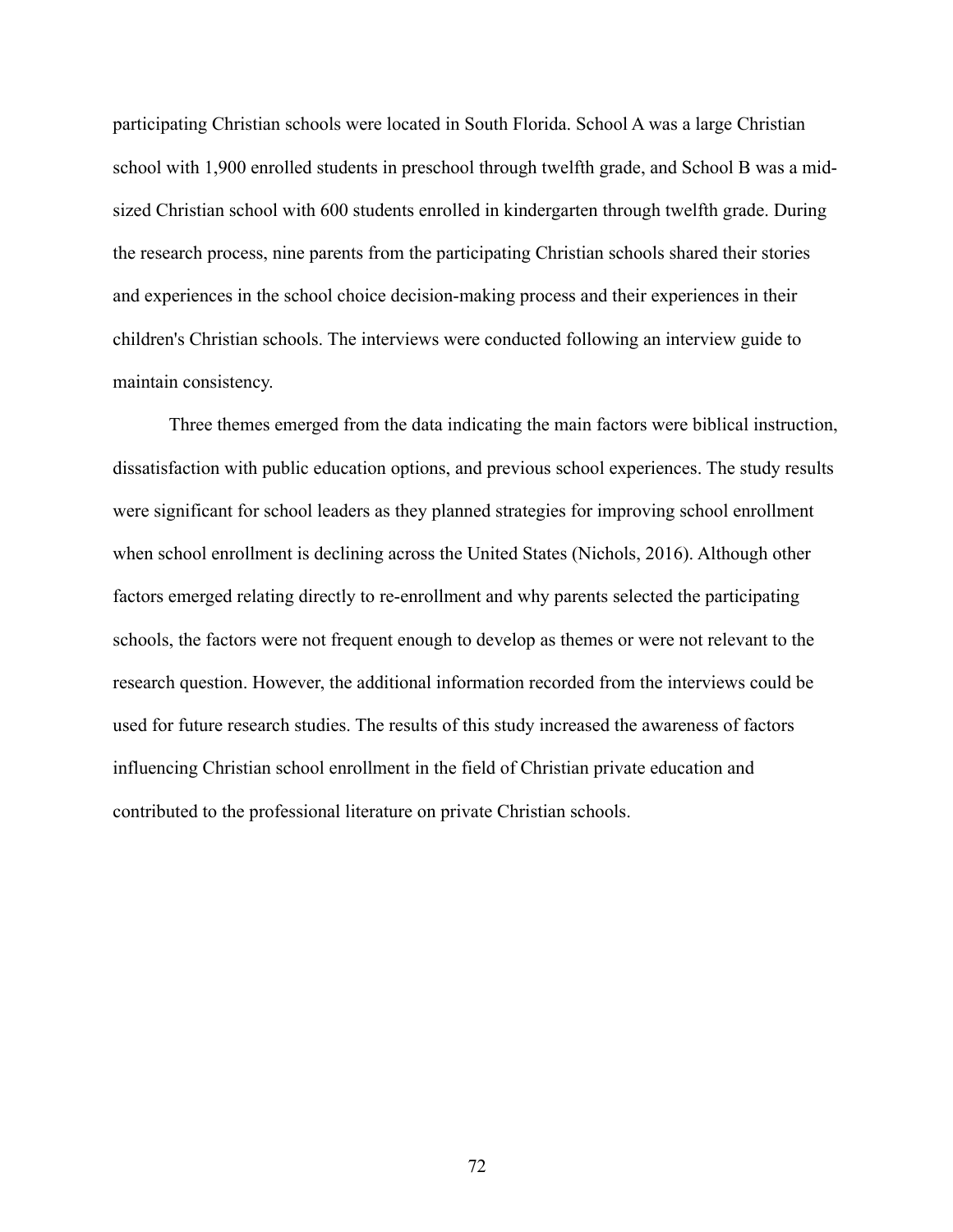#### **References**

- Barrows, S., Cheng, A., Peterson, P., & West, M. (2019). Do charters pose a threat to private shcools? Evidence from nationally representative surveys of U.S. parents. *Journal of School Choice, 13*(1), 10-32.
- Carpenter, D. M., & Kafer, K. (2012). A history of private school choice. *Peabody Journal of Education, 87*(3), 336-350.
- Catt, A. D., & Rhinesmith, E. (2016). *Why parents choose: A survey of private school and school choice parents in Indiana.* Indianapolis: The Friedman Foundation for Educational Choice.
- Cheng, A., & Peterson, P. E. (2017). How satisfied are parents with their children's schools?: New evidence from a U.S. Department of Education survey. *Education Next*, 21-27.
- Council for American Private Education. (2020). *Facts and Studies*. Retrieved from Council of American Private Education: http://www.capenet.org/facts.html
- Creswell, J. W., & Poth, C. N. (2018). *Qualitative inquiry and research design.* Los Angeles: Sage Publishing.
- Davis, A. M. (2011). Why do parents choose to send their chidlren to private schools? *Electronic Theses and Dissertations*.
- DeAngelis, C. A. (2020). Regulatory compliance costs and private school participation in voucher programs. *Journal of School Choice, 14*(1), 95-121.
- Glenn, C. L. (2018). Religion and the adoption of school choice policies. *Journal of School Choice, 12*(4), 461-476.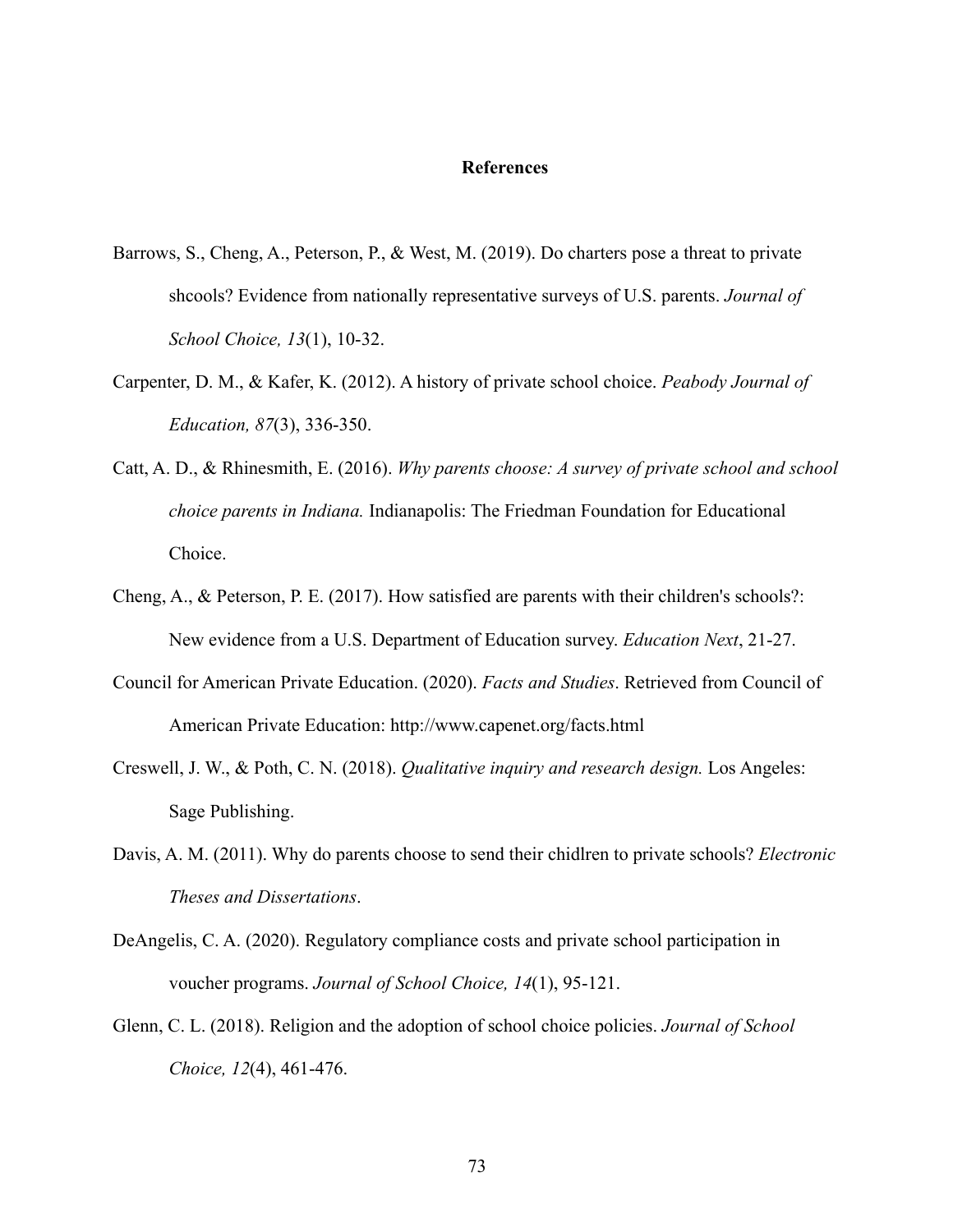- Greenwald, D. (1993). The McGraw-Hill encyclopedia of economics. New York, NY: McGraw-Hill.
- Harris Interactive. (2013). *What parents want: Education preferences and trade-offs.* Wahington D.C.: Thomas B. Fordham Institute.
- Hill, K. D. (2016). A community-based parent groups' collaboration to inform school choice in Detroit: Findings from the first year. *School Community Journal, 26*(2).
- Laats, A. (2020). Public vs. private: The early history of school choice in America. *History of Education, 49*(2), 279-281.
- Logan, S. R. (2018). A historical and political look at the modern school choice movement. *International Journal of Educational Reform, 27*(1), 2-21.
- Nichols, V. E. (2016). Schools at risk: An analysis of factors endangering the evangelical Christian school movement in America.
- Olneck-Brown, B. (2019, March 26). *National Conference of State Legislatures*. Retrieved from Private School choice: https://www.ncsl.org/research/education/private-schoolchoice635174504.aspx
- Otter.ai., I. (2021). *Otter.ai., Inc. (Version 2.3.114 ).* Retrieved from Otter.ai., Inc.: https://otter.ai/home
- Peterson, N. A., Speer, A. W., Hughey, J., Armstead, T. L., Schneider, J. E., & Sheffer, M. A. (2008). Community organizations and sense of community: Further development in theory and measurement. *Journal of Community Psychology, 36*(6), 798-813.
- Prichard, T. G., & Swezey, J. A. (2016). Factors affecting Christian parents' school choice decision processes: A grounded theory study. *Journal of Research on Christian Education, 25*(1), 3-24.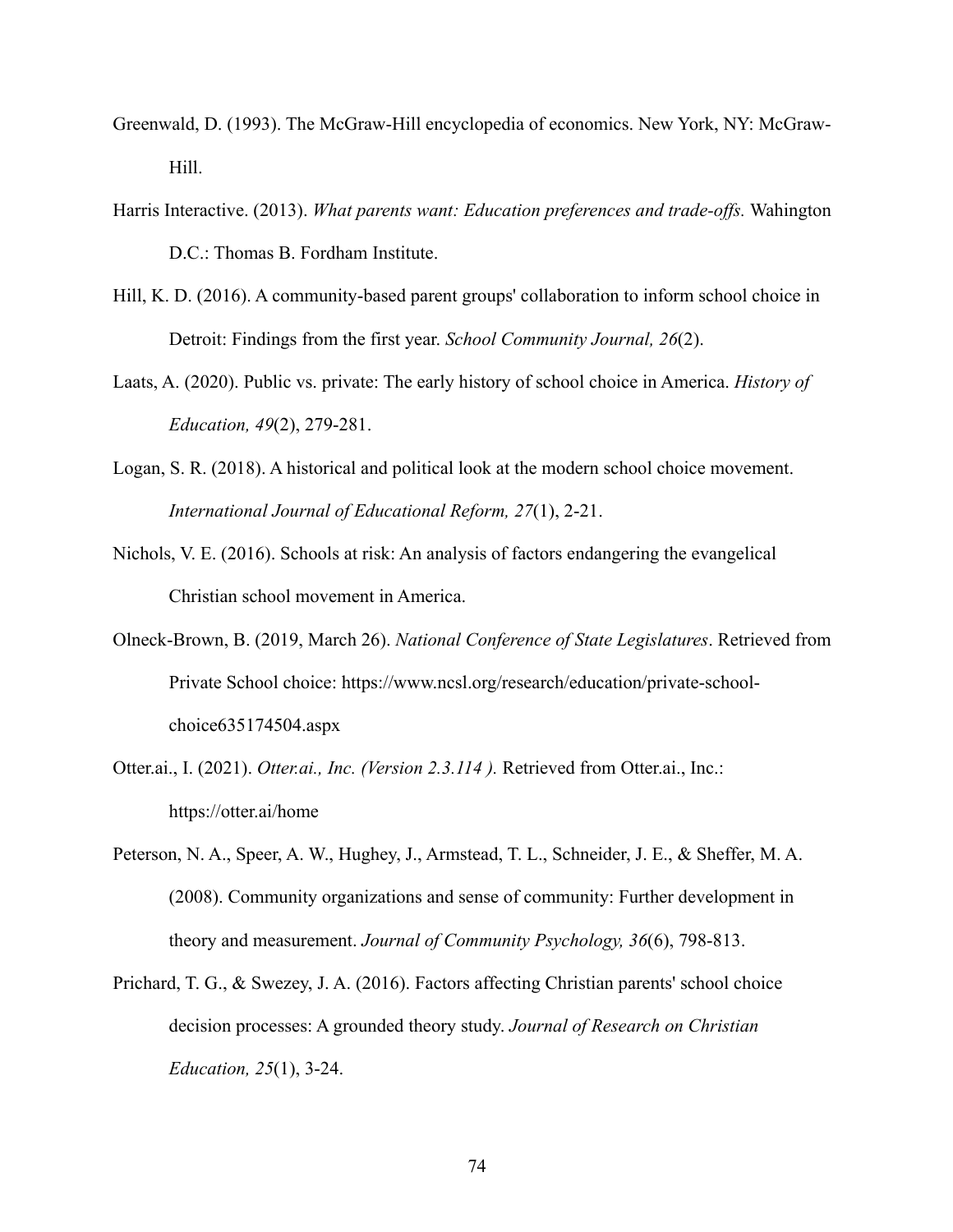- Slater, R. G. (2012). The "Christian America" restored: The rise of the Evangelical Christian school movement in America, 1920-1952. University of Tennessee.
- Walberg, H. J. (2000, July 12). *Education Week.* Retrieved from Market Theory of School Choice: https://www.edweek.org/ew/articles/2000/07/12/42walberg.h19.html